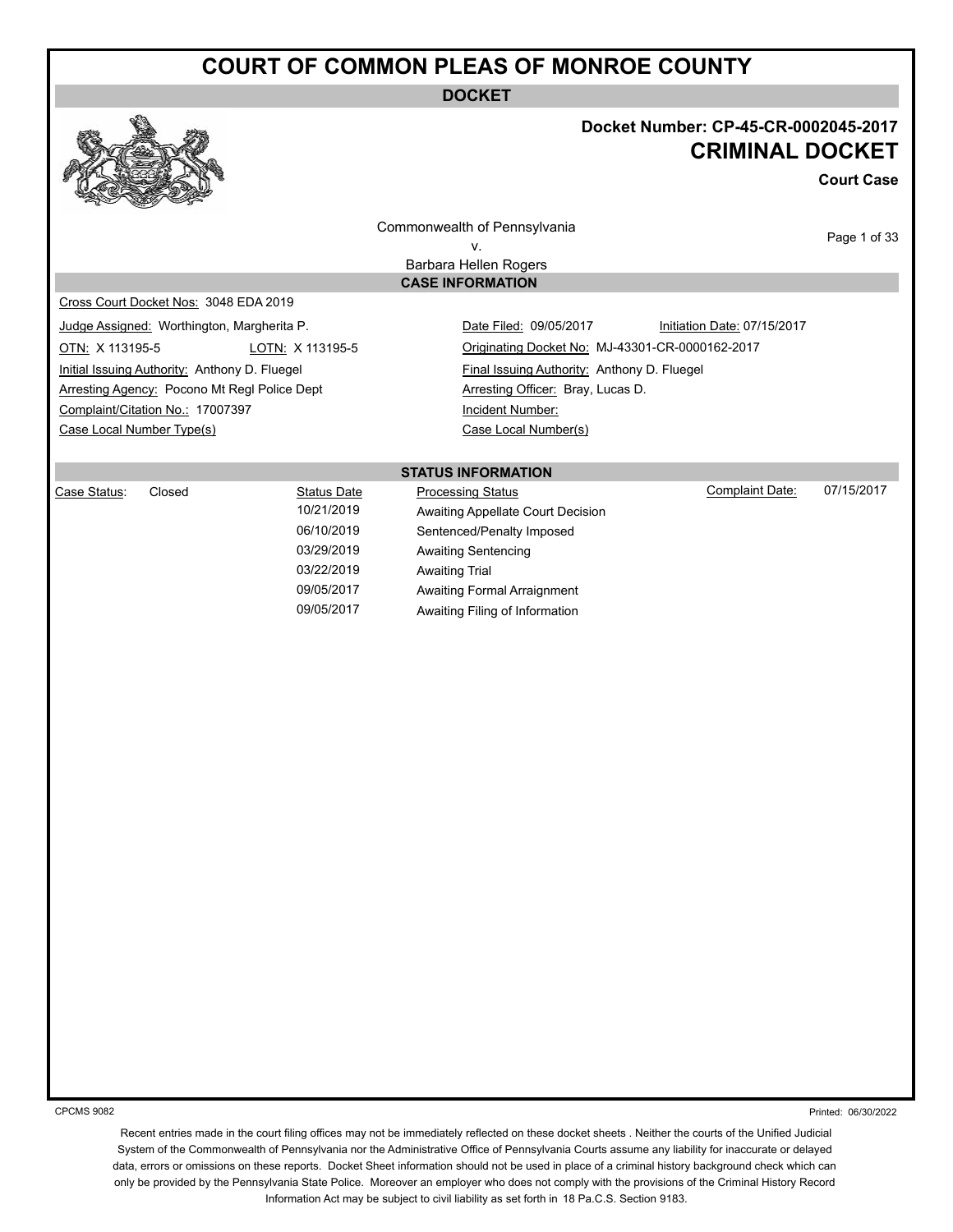**DOCKET**

### **Docket Number: CP-45-CR-0002045-2017 CRIMINAL DOCKET**

**Court Case**

|                                                 |                                       |              | Commonwealth of Pennsylvania        |                                              | Page 2 of 33        |  |  |
|-------------------------------------------------|---------------------------------------|--------------|-------------------------------------|----------------------------------------------|---------------------|--|--|
|                                                 |                                       |              | ٧.                                  |                                              |                     |  |  |
| Barbara Hellen Rogers<br><b>CALENDAR EVENTS</b> |                                       |              |                                     |                                              |                     |  |  |
| Case Calendar                                   | Schedule                              | <b>Start</b> | <u>Room</u>                         | Judge Name                                   | Schedule            |  |  |
| Event Type                                      | <b>Start Date</b>                     | Time         |                                     |                                              | <b>Status</b>       |  |  |
| Formal Arraignment                              | 10/04/2017                            | $8:30$ am    | Courtroom 1                         | President Judge Margherita<br>P. Worthington | Scheduled           |  |  |
| Omnibus                                         | 03/05/2018                            | $9:30$ am    | Courtroom 1                         | President Judge Margherita<br>P. Worthington | Scheduled           |  |  |
| <b>Evidentiary Hearing</b>                      | 03/20/2018                            | $9:30$ am    | Courtroom 1                         | President Judge Margherita<br>P. Worthington | Scheduled           |  |  |
| Pre-Trial<br>Conference                         | 05/17/2018                            | 1:30 pm      | Courtroom 1                         | President Judge Margherita<br>P. Worthington | Scheduled           |  |  |
| Pre-Trial<br>Conference                         | 09/21/2018                            | $9:30$ am    | Courtroom 1                         | President Judge Margherita<br>P. Worthington | Scheduled           |  |  |
| Pre-Trial<br>Conference                         | 02/25/2019                            | 10:00 am     | Courtroom 4                         | President Judge Margherita<br>P. Worthington | Scheduled           |  |  |
| Trial Term Jury<br>Selection                    | 03/05/2019                            | 8:30 am      | Courtroom 1                         | Judge Stephen M. Higgins                     | Scheduled           |  |  |
| Trial                                           | 03/25/2019                            | $9:00$ am    | Courtroom 1                         | President Judge Margherita<br>P. Worthington | Scheduled           |  |  |
| Trial                                           | 03/26/2019                            | $9:00$ am    | Courtroom 1                         | President Judge Margherita<br>P. Worthington | Scheduled           |  |  |
| Trial                                           | 03/27/2019                            | $9:00$ am    | Courtroom 1                         | President Judge Margherita<br>P. Worthington | Scheduled           |  |  |
| Trial                                           | 03/28/2019                            | $9:00$ am    | Courtroom 1                         | President Judge Margherita<br>P. Worthington | Scheduled           |  |  |
| Trial                                           | 03/29/2019                            | $9:00$ am    | Courtroom 1                         | President Judge Margherita<br>P. Worthington | Scheduled           |  |  |
| Sentencing                                      | 06/10/2019                            | $9:00$ am    | Courtroom 1                         | President Judge Margherita<br>P. Worthington | Scheduled           |  |  |
| Motion                                          | 07/02/2019                            | $11:00$ am   | Courtroom 1                         | President Judge Margherita<br>P. Worthington | Scheduled           |  |  |
| Motion                                          | 08/05/2019                            | 9:30 am      | Courtroom 1                         | President Judge Margherita<br>P. Worthington | Scheduled           |  |  |
|                                                 |                                       |              | <b>CONFINEMENT INFORMATION</b>      |                                              |                     |  |  |
| Confinement<br>Known As Of                      | Confinement<br>Type                   |              | Destination<br>Location             | Confinement<br>Reason                        | Still in<br>Custody |  |  |
| 08/07/2020                                      | <b>State Correctional Institution</b> |              | <b>SCI Cambridge Springs</b>        |                                              | Yes                 |  |  |
|                                                 |                                       |              | <b>DEFENDANT INFORMATION</b>        |                                              |                     |  |  |
| Date Of Birth:                                  | 11/22/1974                            |              | City/State/Zip: Kissimmee, FL 34758 |                                              |                     |  |  |

CPCMS 9082

Printed: 06/30/2022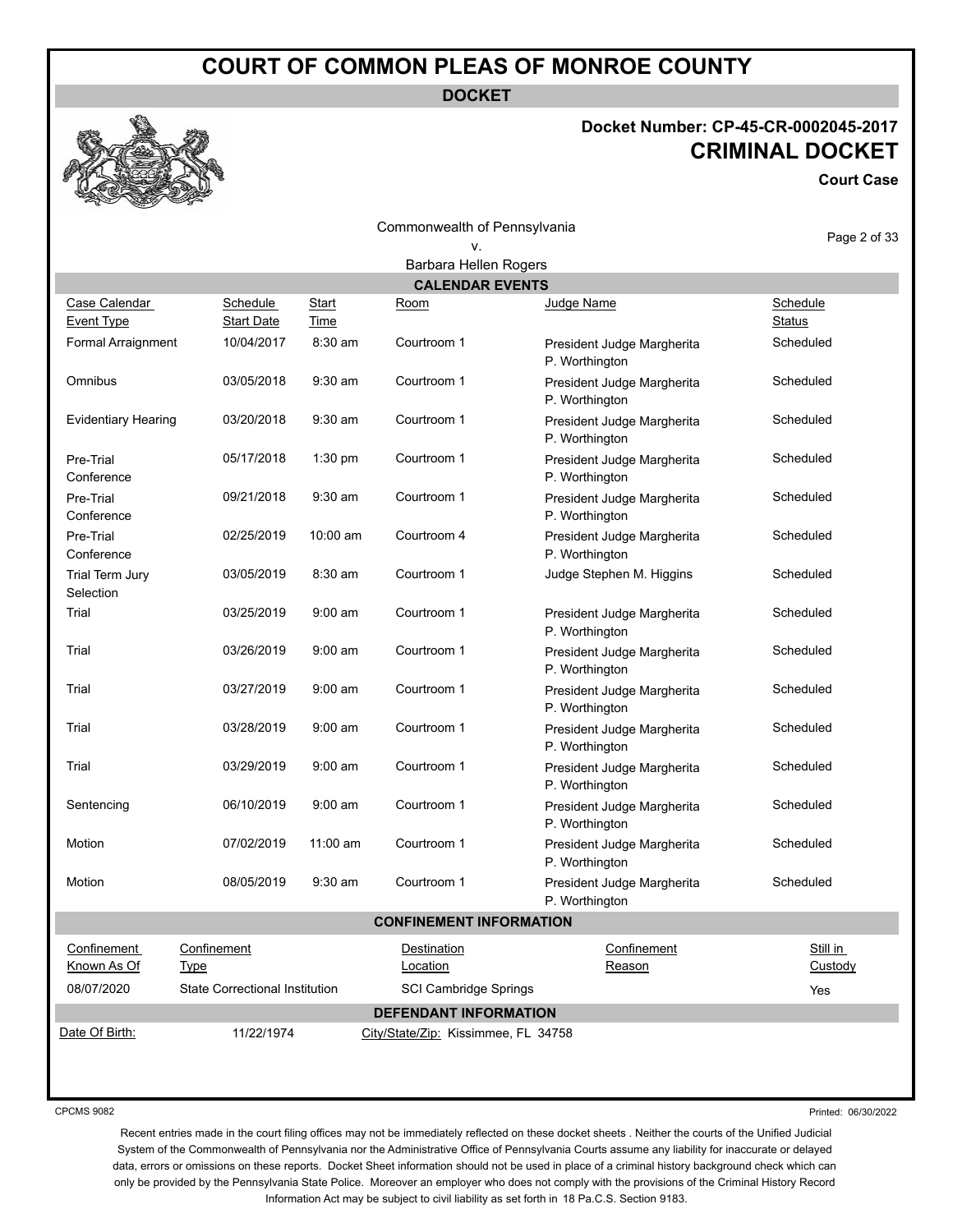**DOCKET**

|                          |                                     |                |                |                                                    |                                                                                                |               |                                   |                               | Docket Number: CP-45-CR-0002045-2017<br><b>CRIMINAL DOCKET</b><br><b>Court Case</b> |
|--------------------------|-------------------------------------|----------------|----------------|----------------------------------------------------|------------------------------------------------------------------------------------------------|---------------|-----------------------------------|-------------------------------|-------------------------------------------------------------------------------------|
|                          |                                     |                |                |                                                    | Commonwealth of Pennsylvania<br>۷.                                                             |               |                                   |                               | Page 3 of 33                                                                        |
|                          |                                     |                |                |                                                    | Barbara Hellen Rogers                                                                          |               |                                   |                               |                                                                                     |
|                          |                                     |                |                |                                                    | <b>CASE PARTICIPANTS</b>                                                                       |               |                                   |                               |                                                                                     |
| <b>Participant Type</b>  |                                     |                |                | Name                                               |                                                                                                |               |                                   |                               |                                                                                     |
| Defendant                |                                     |                |                |                                                    | Rogers, Barbara Hellen                                                                         |               |                                   |                               |                                                                                     |
|                          |                                     |                |                |                                                    | <b>BAIL INFORMATION</b>                                                                        |               |                                   |                               |                                                                                     |
| Rogers, Barbara Hellen   |                                     |                |                |                                                    |                                                                                                |               |                                   |                               | <b>Nebbia Status: None</b>                                                          |
| <b>Bail Action</b>       |                                     | Date           |                | <b>Bail Type</b>                                   | Percentage                                                                                     | <u>Amount</u> |                                   |                               |                                                                                     |
|                          |                                     |                |                |                                                    |                                                                                                |               | <b>Bail Posting Status</b>        |                               | <b>Posting Date</b>                                                                 |
|                          |                                     |                |                |                                                    |                                                                                                |               |                                   |                               |                                                                                     |
| Denied                   |                                     |                | 07/15/2017     |                                                    |                                                                                                | \$0.00        |                                   |                               |                                                                                     |
|                          |                                     |                |                |                                                    | <b>CHARGES</b>                                                                                 |               |                                   |                               |                                                                                     |
| Seq.                     | Orig Seq.                           | Grade          | <b>Statute</b> |                                                    | <b>Statute Description</b>                                                                     |               |                                   | Offense Dt.                   | <b>OTN</b>                                                                          |
| 1                        | 1                                   | F <sub>1</sub> | 18 § 2501 §§ A |                                                    | <b>Criminal Homicide</b>                                                                       |               |                                   | 07/15/2017                    | X 113195-5                                                                          |
|                          |                                     |                |                |                                                    | <b>DISPOSITION SENTENCING/PENALTIES</b>                                                        |               |                                   |                               |                                                                                     |
| <b>Disposition</b>       |                                     |                |                |                                                    |                                                                                                |               |                                   |                               |                                                                                     |
| Case Event               | Sequence/Description                |                |                |                                                    | <b>Disposition Date</b>                                                                        |               | <b>Final Disposition</b><br>Grade | <b>Section</b>                |                                                                                     |
|                          | Sentencing Judge                    |                |                |                                                    | Offense Disposition<br>Sentence Date                                                           |               |                                   | <b>Credit For Time Served</b> |                                                                                     |
|                          | Sentence/Diversion Program Type     |                |                |                                                    | Incarceration/Diversionary Period                                                              |               |                                   | <b>Start Date</b>             |                                                                                     |
|                          | <b>Sentence Conditions</b>          |                |                |                                                    |                                                                                                |               |                                   |                               |                                                                                     |
|                          | <b>Held for Court (Lower Court)</b> |                |                | Defendant Was Present                              |                                                                                                |               |                                   |                               |                                                                                     |
|                          | Lower Court Disposition             |                |                |                                                    | 08/30/2017                                                                                     |               | <b>Not Final</b>                  |                               |                                                                                     |
|                          | 1 / Criminal Homicide               |                |                |                                                    | Held for Court (Lower Court)                                                                   |               | F <sub>1</sub>                    |                               | 18 § 2501 §§ A                                                                      |
| <b>Proceed to Court</b>  |                                     |                |                | Defendant Was Not Present                          |                                                                                                |               |                                   |                               |                                                                                     |
| <b>Information Filed</b> |                                     |                |                |                                                    | 09/22/2017                                                                                     |               | Not Final                         |                               |                                                                                     |
|                          | 1 / Criminal Homicide               |                |                |                                                    | <b>Held for Court</b>                                                                          |               | F <sub>1</sub>                    |                               | 18 § 2501 §§ A                                                                      |
| Guilty                   |                                     |                |                |                                                    |                                                                                                |               |                                   |                               |                                                                                     |
| Trial                    |                                     |                |                |                                                    | 03/29/2019                                                                                     |               | <b>Final Disposition</b>          |                               |                                                                                     |
|                          | 1 / Criminal Homicide               |                |                |                                                    | Guilty                                                                                         |               | F <sub>1</sub>                    |                               | 18 § 2501 §§ A                                                                      |
|                          | Worthington, Margherita P.          |                |                |                                                    | 06/10/2019                                                                                     |               |                                   | 695 Days                      |                                                                                     |
|                          | Confinement                         |                |                |                                                    | Min of 15.00 Years<br>Max of 40.00 Years                                                       |               |                                   | 06/10/2019                    |                                                                                     |
|                          |                                     |                |                | Defendant shall pay the costs of these proceedings | Other                                                                                          |               |                                   |                               |                                                                                     |
|                          | associated therewith.               |                |                |                                                    | MCCF to obtain a DNA blood sample and fingerprints from the Defendant, to pay the \$250.00 fee |               |                                   |                               |                                                                                     |
|                          |                                     |                |                |                                                    |                                                                                                |               |                                   |                               |                                                                                     |

CPCMS 9082

Printed: 06/30/2022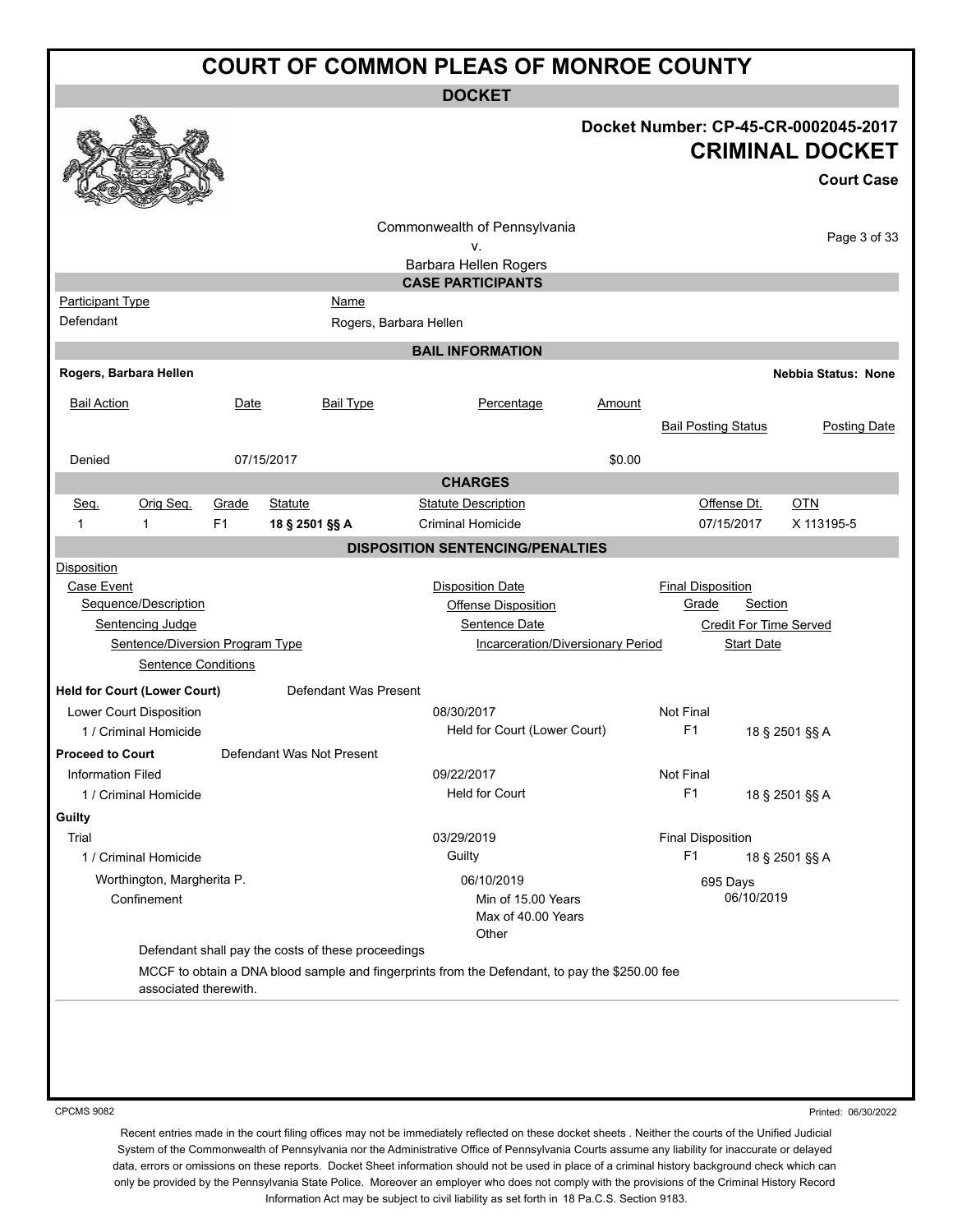**DOCKET**

|                                                  |                                                           |                              | Docket Number: CP-45-CR-0002045-2017<br><b>CRIMINAL DOCKET</b><br><b>Court Case</b> |
|--------------------------------------------------|-----------------------------------------------------------|------------------------------|-------------------------------------------------------------------------------------|
|                                                  |                                                           | Commonwealth of Pennsylvania |                                                                                     |
|                                                  |                                                           | ۷.                           | Page 4 of 33                                                                        |
|                                                  |                                                           | Barbara Hellen Rogers        |                                                                                     |
|                                                  | <b>COMMONWEALTH INFORMATION</b>                           |                              | <b>ATTORNEY INFORMATION</b>                                                         |
| Name:                                            | Michael Mancuso                                           | Name:                        | Frederick Mark Cutaio                                                               |
|                                                  | <b>District Attorney</b>                                  |                              | <b>Public Defender</b>                                                              |
| Supreme Court No:                                | 065509                                                    | Supreme Court No:            | 094657                                                                              |
| Phone Number(s):                                 |                                                           | Rep. Status:                 | Active                                                                              |
| 570-517-3052                                     | (Phone)                                                   | Phone Number(s):             |                                                                                     |
| Address:                                         |                                                           | 570-517-3042                 | (Phone)                                                                             |
|                                                  | Monroe County Office of the District Attorney             | Address:                     |                                                                                     |
| 610 Monroe St Ste #126                           |                                                           |                              | Monroe County Courthouse                                                            |
| Stroudsburg, PA 18360                            |                                                           |                              | 610 Monroe St Ste 21                                                                |
| Name:                                            | Monroe County District Attorney's                         |                              | Stroudsburg, PA 18360<br>Representing: Rogers, Barbara Hellen                       |
|                                                  | Office                                                    |                              |                                                                                     |
|                                                  | <b>District Attorney</b>                                  |                              |                                                                                     |
| Supreme Court No:                                |                                                           |                              |                                                                                     |
| Phone Number(s):<br>570-517-3052                 | (Phone)                                                   |                              |                                                                                     |
| Address:                                         |                                                           |                              |                                                                                     |
| 701 Main Street                                  |                                                           |                              |                                                                                     |
| Suite 200                                        |                                                           |                              |                                                                                     |
| Stroudsburg, PA 18360                            |                                                           |                              |                                                                                     |
|                                                  |                                                           | <b>ENTRIES</b>               |                                                                                     |
| Sequence Number                                  | <b>CP Filed Date</b>                                      | Document Date                | Filed By                                                                            |
| 1                                                | 07/15/2017                                                |                              | Olsen, Thomas E.                                                                    |
|                                                  | Order Denying Motion to Set Bail - Rogers, Barbara Hellen |                              |                                                                                     |
|                                                  |                                                           |                              |                                                                                     |
| 1                                                | 09/05/2017                                                |                              | Court of Common Pleas - Monroe                                                      |
|                                                  |                                                           |                              | County                                                                              |
|                                                  | Original Papers Received from Lower Court                 |                              |                                                                                     |
|                                                  |                                                           |                              |                                                                                     |
| 1<br><b>Information Filed</b>                    | 09/22/2017                                                |                              | Christine, E. David                                                                 |
| Monroe County District Attorney's Office         |                                                           |                              |                                                                                     |
| 09/22/2017                                       | eService                                                  |                              | Served                                                                              |
|                                                  |                                                           |                              |                                                                                     |
| 1                                                | 09/26/2017                                                |                              | Monroe County District Attorney's                                                   |
|                                                  |                                                           |                              | Office                                                                              |
| Motion for Pre-Trial Conference                  |                                                           |                              |                                                                                     |
| 3                                                | 09/26/2017                                                |                              | Worthington, Margherita P.                                                          |
|                                                  | Order- Conference Scheduled 10/4/17 8:30AM CR#1           |                              |                                                                                     |
| Monroe County Court Administration<br>09/27/2017 | Clerk of Court's Boxes                                    |                              |                                                                                     |
|                                                  |                                                           |                              |                                                                                     |

CPCMS 9082

Recent entries made in the court filing offices may not be immediately reflected on these docket sheets . Neither the courts of the Unified Judicial System of the Commonwealth of Pennsylvania nor the Administrative Office of Pennsylvania Courts assume any liability for inaccurate or delayed data, errors or omissions on these reports. Docket Sheet information should not be used in place of a criminal history background check which can only be provided by the Pennsylvania State Police. Moreover an employer who does not comply with the provisions of the Criminal History Record Information Act may be subject to civil liability as set forth in 18 Pa.C.S. Section 9183.

Printed: 06/30/2022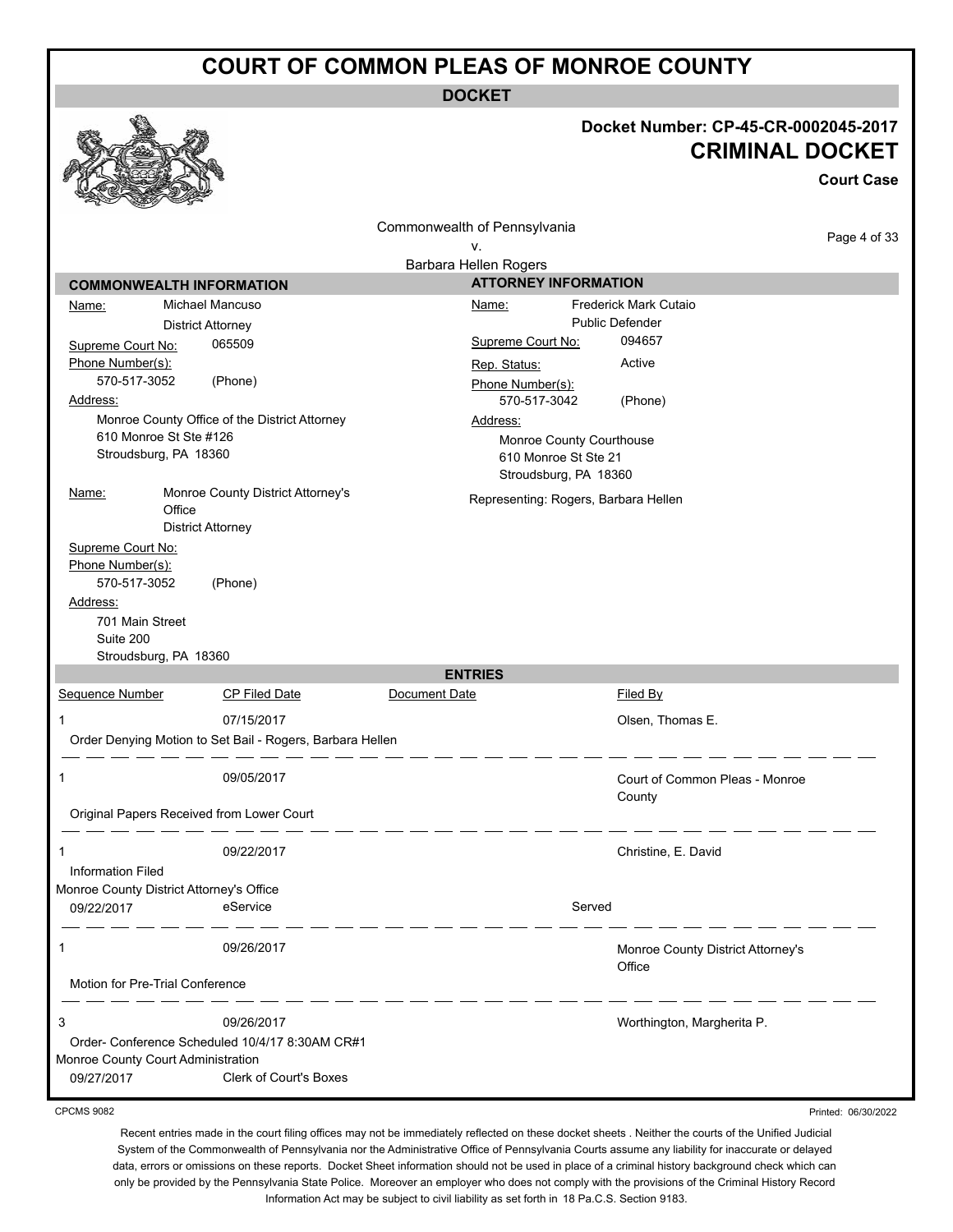**DOCKET**

|                                                                                                    |                               | UUUNE I                                                                                         |                                                                                     |  |
|----------------------------------------------------------------------------------------------------|-------------------------------|-------------------------------------------------------------------------------------------------|-------------------------------------------------------------------------------------|--|
|                                                                                                    |                               |                                                                                                 | Docket Number: CP-45-CR-0002045-2017<br><b>CRIMINAL DOCKET</b><br><b>Court Case</b> |  |
|                                                                                                    |                               | Commonwealth of Pennsylvania<br>۷.                                                              | Page 5 of 33                                                                        |  |
|                                                                                                    |                               | Barbara Hellen Rogers                                                                           |                                                                                     |  |
|                                                                                                    |                               | <b>ENTRIES</b>                                                                                  |                                                                                     |  |
| Sequence Number                                                                                    | <b>CP Filed Date</b>          | Document Date                                                                                   | Filed By                                                                            |  |
| Service To                                                                                         |                               | Service By                                                                                      |                                                                                     |  |
| <b>Issue Date</b>                                                                                  | Service Type                  | <b>Status Date</b>                                                                              | <b>Service Status</b>                                                               |  |
| Monroe County District Attorney's Office                                                           |                               |                                                                                                 |                                                                                     |  |
| 09/27/2017                                                                                         | <b>Clerk of Court's Boxes</b> |                                                                                                 |                                                                                     |  |
| Monroe County District Attorney's Office                                                           |                               |                                                                                                 |                                                                                     |  |
| 09/27/2017                                                                                         | eService                      |                                                                                                 | Served                                                                              |  |
| Monzo, Jeffrey D.<br>09/27/2017                                                                    | <b>First Class</b>            |                                                                                                 |                                                                                     |  |
| 1                                                                                                  | 10/13/2017                    | 10/12/2017                                                                                      | Worthington, Margherita P.                                                          |  |
|                                                                                                    |                               | Order- Pre-Trial Hearing Scheduled 3-5-18 9:30AM CR#1 / Pre-Trial Conf Scheduled 5-17-18 9:30AM |                                                                                     |  |
| Monroe County Court Administration                                                                 |                               |                                                                                                 |                                                                                     |  |
| 10/16/2017                                                                                         | Clerk of Court's Boxes        |                                                                                                 |                                                                                     |  |
| Monroe County District Attorney's Office                                                           | Clerk of Court's Boxes        |                                                                                                 |                                                                                     |  |
| 10/16/2017<br>Monroe County District Attorney's Office                                             |                               |                                                                                                 |                                                                                     |  |
| 10/16/2017                                                                                         | eService                      |                                                                                                 | Served                                                                              |  |
| Monroe County Probation                                                                            |                               |                                                                                                 |                                                                                     |  |
| 10/16/2017                                                                                         | Clerk of Court's Boxes        |                                                                                                 |                                                                                     |  |
| Monroe County Sheriff                                                                              |                               |                                                                                                 |                                                                                     |  |
| 10/16/2017                                                                                         | <b>Clerk of Court's Boxes</b> |                                                                                                 |                                                                                     |  |
| Monzo, Jeffrey D.                                                                                  |                               |                                                                                                 |                                                                                     |  |
| 10/16/2017<br>Other                                                                                | <b>First Class</b>            |                                                                                                 |                                                                                     |  |
| 10/16/2017                                                                                         | Clerk of Court's Boxes        |                                                                                                 |                                                                                     |  |
| 1                                                                                                  | 10/16/2017                    |                                                                                                 | Monzo, Jeffrey D.                                                                   |  |
| Request for Informal Discovery                                                                     |                               |                                                                                                 |                                                                                     |  |
| Monroe County District Attorney's Office                                                           |                               |                                                                                                 |                                                                                     |  |
| 10/16/2017                                                                                         | eService                      |                                                                                                 | Served                                                                              |  |
| 1                                                                                                  | 11/27/2017                    | 11/20/2017                                                                                      | Worthington, Margherita P.                                                          |  |
| Order Scheduling Hearing 5/17/2018@1:30PM Ct.1<br>Monroe County Court Administration<br>11/28/2017 | Clerk of Court's Boxes        |                                                                                                 |                                                                                     |  |
| Monroe County District Attorney's Office                                                           |                               |                                                                                                 |                                                                                     |  |
| 11/28/2017                                                                                         | Clerk of Court's Boxes        |                                                                                                 |                                                                                     |  |
| Monroe County District Attorney's Office                                                           |                               |                                                                                                 |                                                                                     |  |
| 11/28/2017                                                                                         | eService                      |                                                                                                 | Served                                                                              |  |

CPCMS 9082

Printed: 06/30/2022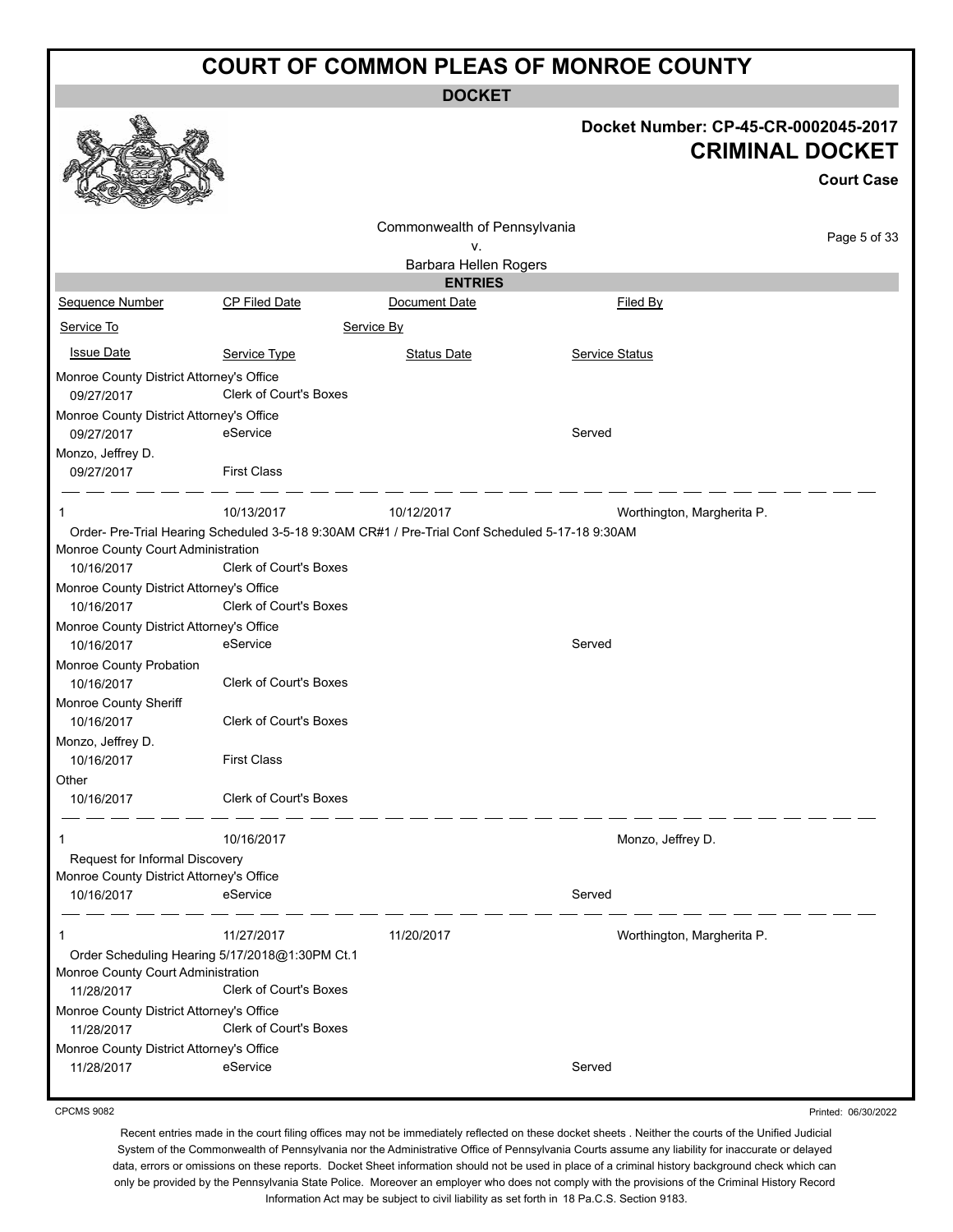**DOCKET**

|                                                               |                               | ו שטש                        |                       |                                                                                     |
|---------------------------------------------------------------|-------------------------------|------------------------------|-----------------------|-------------------------------------------------------------------------------------|
|                                                               |                               |                              |                       | Docket Number: CP-45-CR-0002045-2017<br><b>CRIMINAL DOCKET</b><br><b>Court Case</b> |
|                                                               |                               | Commonwealth of Pennsylvania |                       | Page 6 of 33                                                                        |
|                                                               |                               | ۷.                           |                       |                                                                                     |
|                                                               |                               | Barbara Hellen Rogers        |                       |                                                                                     |
|                                                               |                               | <b>ENTRIES</b>               |                       |                                                                                     |
| Sequence Number                                               | CP Filed Date                 | Document Date                |                       | <b>Filed By</b>                                                                     |
| Service To                                                    |                               | Service By                   |                       |                                                                                     |
| <b>Issue Date</b>                                             | Service Type                  | <b>Status Date</b>           | <b>Service Status</b> |                                                                                     |
| Monroe County Probation Department                            |                               |                              |                       |                                                                                     |
| 11/28/2017                                                    | <b>Clerk of Court's Boxes</b> |                              |                       |                                                                                     |
| Monroe County Sheriff's Department                            |                               |                              |                       |                                                                                     |
| 11/28/2017                                                    | <b>Clerk of Court's Boxes</b> |                              |                       |                                                                                     |
| Monzo, Jeffrey D.                                             |                               |                              |                       |                                                                                     |
| 11/28/2017                                                    | <b>First Class</b>            |                              |                       |                                                                                     |
| 1                                                             | 02/08/2018                    |                              |                       |                                                                                     |
| Motion for Extension of Time to File Omnibus Pre-Trial Motion |                               |                              |                       | Monzo, Jeffrey D.                                                                   |
| Monroe County District Attorney's Office                      |                               |                              |                       |                                                                                     |
| 02/08/2018                                                    | eService                      |                              | Served                |                                                                                     |
|                                                               |                               |                              |                       |                                                                                     |
| $\mathbf{1}$                                                  | 02/09/2018                    |                              |                       | Worthington, Margherita P.                                                          |
| Order Granting Motion for Extension of Time                   |                               |                              |                       |                                                                                     |
| Monroe County Court Administration                            |                               |                              |                       |                                                                                     |
| 02/12/2018                                                    | Clerk of Court's Boxes        |                              |                       |                                                                                     |
| Monroe County District Attorney's Office<br>02/12/2018        | Clerk of Court's Boxes        |                              |                       |                                                                                     |
| Monroe County District Attorney's Office                      |                               |                              |                       |                                                                                     |
| 02/12/2018                                                    | eService                      |                              | Served                |                                                                                     |
| Monzo, Jeffrey D.                                             |                               |                              |                       |                                                                                     |
| 02/12/2018                                                    | <b>First Class</b>            |                              |                       |                                                                                     |
| Ruzzo, William                                                |                               |                              |                       |                                                                                     |
| 02/12/2018                                                    | <b>First Class</b>            |                              |                       |                                                                                     |
| Ruzzo, William                                                |                               |                              |                       |                                                                                     |
| 02/12/2018                                                    | eService                      |                              | Served                |                                                                                     |
| 1                                                             | 02/26/2018                    |                              |                       | Monzo, Jeffrey D.                                                                   |
| Notice Pursuant to Pennylvania Rule of Criminal Procedure 568 |                               |                              |                       |                                                                                     |
| Monroe County District Attorney's Office                      |                               |                              |                       |                                                                                     |
| 02/26/2018                                                    | eService                      |                              | Served                |                                                                                     |
| Ruzzo, William                                                |                               |                              |                       |                                                                                     |
| 02/26/2018                                                    | eService                      |                              | Served                |                                                                                     |
| 2                                                             | 02/26/2018                    |                              |                       | Monzo, Jeffrey D.                                                                   |
| <b>Omnibus Pre-Trial Motion</b>                               |                               |                              |                       |                                                                                     |
| Monroe County District Attorney's Office                      |                               |                              |                       |                                                                                     |
|                                                               |                               |                              |                       |                                                                                     |

CPCMS 9082

Printed: 06/30/2022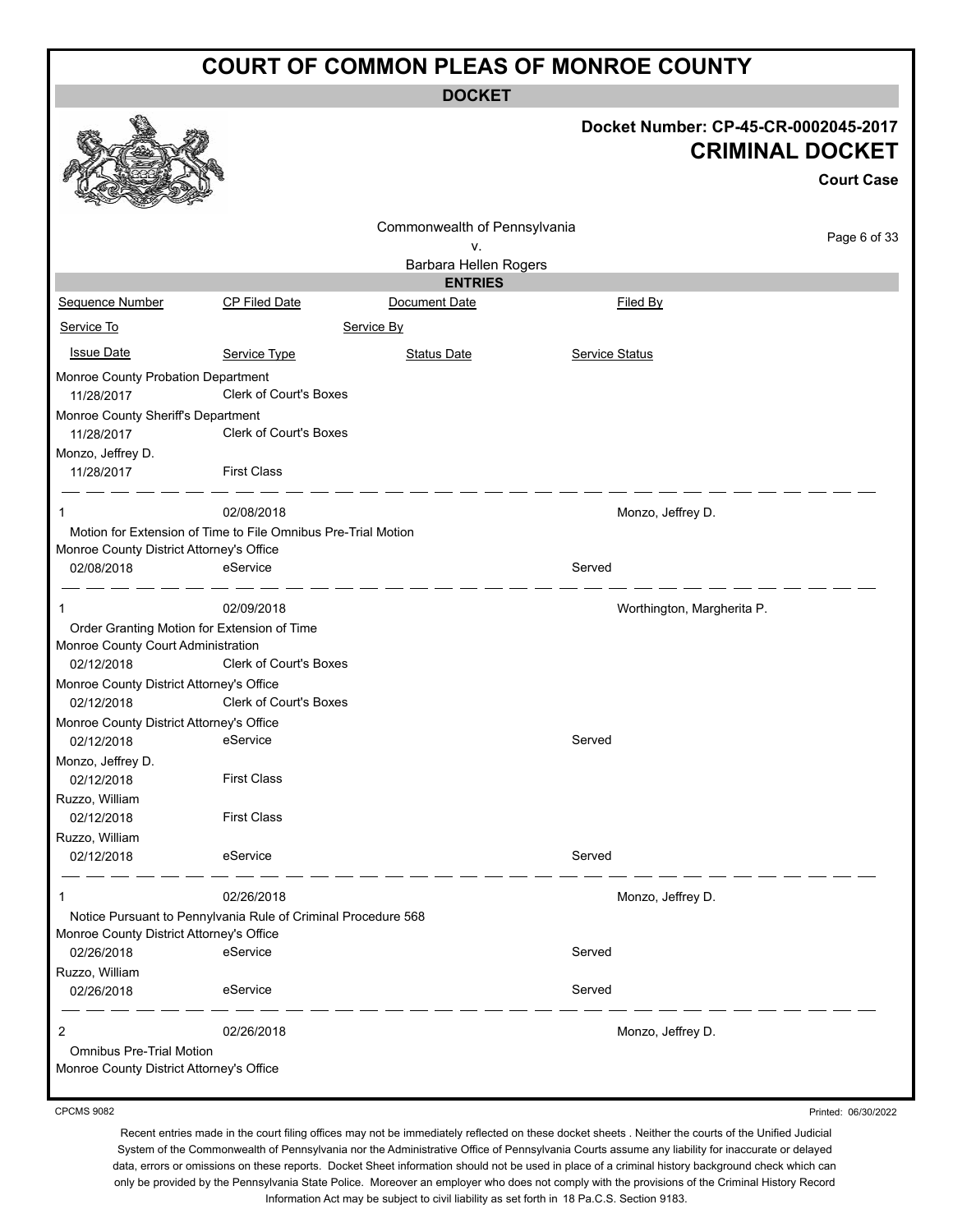**DOCKET**

#### **Docket Number: CP-45-CR-0002045-2017 CRIMINAL DOCKET**

|                                                        |                                                                                           |                              |                       |                                             | <b>Court Case</b> |
|--------------------------------------------------------|-------------------------------------------------------------------------------------------|------------------------------|-----------------------|---------------------------------------------|-------------------|
|                                                        |                                                                                           | Commonwealth of Pennsylvania |                       |                                             | Page 7 of 33      |
|                                                        |                                                                                           | ٧.                           |                       |                                             |                   |
|                                                        |                                                                                           | Barbara Hellen Rogers        |                       |                                             |                   |
|                                                        |                                                                                           | <b>ENTRIES</b>               |                       |                                             |                   |
| Sequence Number                                        | <b>CP Filed Date</b>                                                                      | Document Date                |                       | Filed By                                    |                   |
| Service To                                             |                                                                                           | Service By                   |                       |                                             |                   |
| <b>Issue Date</b>                                      | Service Type                                                                              | <b>Status Date</b>           | <b>Service Status</b> |                                             |                   |
| 02/26/2018                                             | eService                                                                                  |                              | Served                |                                             |                   |
| Ruzzo, William                                         |                                                                                           |                              |                       |                                             |                   |
| 02/26/2018                                             | eService                                                                                  |                              | Served                |                                             |                   |
| 1                                                      | 03/05/2018                                                                                |                              |                       | Monroe County District Attorney's<br>Office |                   |
| Motion for Transcripts                                 |                                                                                           |                              |                       |                                             |                   |
| 2                                                      | 03/06/2018                                                                                | 03/05/2018                   |                       | Worthington, Margherita P.                  |                   |
| Order Granting Motion for Transcripts                  |                                                                                           |                              |                       |                                             |                   |
| Monroe County Court Administration                     |                                                                                           |                              |                       |                                             |                   |
| 03/08/2018                                             | Clerk of Court's Boxes                                                                    |                              |                       |                                             |                   |
| Monroe County Court Reporters                          |                                                                                           |                              |                       |                                             |                   |
| 03/08/2018                                             | <b>Clerk of Court's Boxes</b>                                                             |                              |                       |                                             |                   |
| Monroe County District Attorney's Office               | Clerk of Court's Boxes                                                                    |                              |                       |                                             |                   |
| 03/08/2018                                             |                                                                                           |                              |                       |                                             |                   |
| Monzo, Jeffrey D.<br>03/08/2018                        | <b>First Class</b>                                                                        |                              |                       |                                             |                   |
|                                                        |                                                                                           |                              |                       |                                             |                   |
| Monroe County District Attorney's Office<br>03/09/2018 | eService                                                                                  |                              | Served                |                                             |                   |
|                                                        |                                                                                           |                              |                       |                                             |                   |
| Ruzzo, William<br>03/09/2018                           | eService                                                                                  |                              | Served                |                                             |                   |
|                                                        |                                                                                           |                              |                       |                                             |                   |
| 3                                                      | 03/06/2018                                                                                |                              |                       | Worthington, Margherita P.                  |                   |
|                                                        | Order Granting Motion to Compel Discovery / Report Open for Testimony 3/20/18 9:30AM CR#1 |                              |                       |                                             |                   |
| Monroe County Court Administration                     |                                                                                           |                              |                       |                                             |                   |
| 03/08/2018                                             | Clerk of Court's Boxes                                                                    |                              |                       |                                             |                   |
| Monroe County District Attorney's Office               |                                                                                           |                              |                       |                                             |                   |
| 03/08/2018                                             | Clerk of Court's Boxes                                                                    |                              |                       |                                             |                   |
| Monroe County Probation                                |                                                                                           |                              |                       |                                             |                   |
| 03/08/2018                                             | Clerk of Court's Boxes                                                                    |                              |                       |                                             |                   |
| Monroe County Sheriff                                  |                                                                                           |                              |                       |                                             |                   |
| 03/08/2018                                             | Clerk of Court's Boxes                                                                    |                              |                       |                                             |                   |
| Monzo, Jeffrey D.                                      |                                                                                           |                              |                       |                                             |                   |
| 03/08/2018                                             | <b>First Class</b>                                                                        |                              |                       |                                             |                   |
| Other                                                  |                                                                                           |                              |                       |                                             |                   |
| 03/08/2018                                             | <b>First Class</b>                                                                        |                              |                       |                                             |                   |
| Other                                                  |                                                                                           |                              |                       |                                             |                   |

CPCMS 9082

Recent entries made in the court filing offices may not be immediately reflected on these docket sheets . Neither the courts of the Unified Judicial System of the Commonwealth of Pennsylvania nor the Administrative Office of Pennsylvania Courts assume any liability for inaccurate or delayed data, errors or omissions on these reports. Docket Sheet information should not be used in place of a criminal history background check which can only be provided by the Pennsylvania State Police. Moreover an employer who does not comply with the provisions of the Criminal History Record Information Act may be subject to civil liability as set forth in 18 Pa.C.S. Section 9183.

Printed: 06/30/2022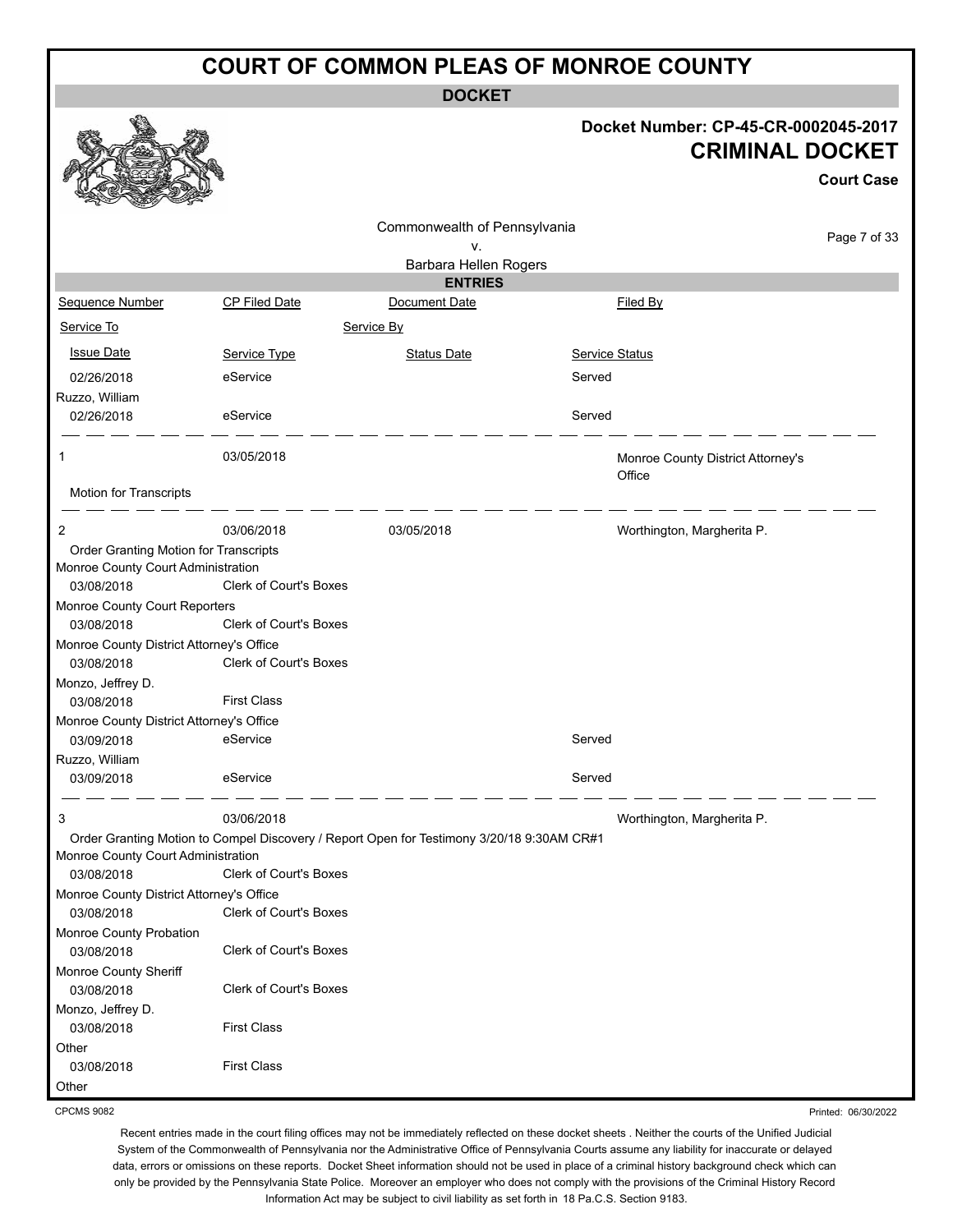**DOCKET**

#### **Docket Number: CP-45-CR-0002045-2017 CRIMINAL DOCKET**

**Court Case**

|                                          |                                                  |                              |                                             | ouurt case          |
|------------------------------------------|--------------------------------------------------|------------------------------|---------------------------------------------|---------------------|
|                                          |                                                  | Commonwealth of Pennsylvania |                                             |                     |
|                                          |                                                  | ۷.                           |                                             | Page 8 of 33        |
|                                          |                                                  | Barbara Hellen Rogers        |                                             |                     |
|                                          |                                                  | <b>ENTRIES</b>               |                                             |                     |
| Sequence Number                          | <b>CP Filed Date</b>                             | Document Date                | Filed By                                    |                     |
| Service To                               |                                                  | Service By                   |                                             |                     |
| <b>Issue Date</b>                        | Service Type                                     | <b>Status Date</b>           | Service Status                              |                     |
| 03/08/2018                               | <b>Clerk of Court's Boxes</b>                    |                              |                                             |                     |
| Monroe County District Attorney's Office |                                                  |                              |                                             |                     |
| 03/12/2018                               | eService                                         |                              | Served                                      |                     |
| Ruzzo, William                           |                                                  |                              |                                             |                     |
| 03/12/2018                               | eService                                         |                              | Served                                      |                     |
|                                          | 03/13/2018                                       |                              | MDJ-43-3-01                                 |                     |
| Search Warrant Issued                    |                                                  |                              |                                             |                     |
| Monroe County District Attorney's Office |                                                  |                              |                                             |                     |
| 03/14/2018                               | eService                                         |                              | Served                                      |                     |
| Ruzzo, William                           |                                                  |                              |                                             |                     |
| 03/14/2018                               | eService                                         |                              | Served                                      |                     |
| 1                                        | 03/16/2018                                       |                              | Monroe County Court Reporters               |                     |
|                                          | Form A: Notice of Completion of Transcript       |                              |                                             |                     |
| Monroe County District Attorney's Office |                                                  |                              |                                             |                     |
| 03/16/2018                               | eService                                         |                              | Served                                      |                     |
| Ruzzo, William                           |                                                  |                              |                                             |                     |
| 03/16/2018                               | eService                                         |                              | Served                                      |                     |
| $\overline{2}$                           | 03/16/2018                                       |                              | Monroe County Court Reporters               |                     |
| Transcript of Proceedings Filed          |                                                  |                              |                                             |                     |
| Monroe County District Attorney's Office |                                                  |                              |                                             |                     |
| 03/16/2018                               | eService                                         |                              | Served                                      |                     |
| Ruzzo, William<br>03/16/2018             | eService                                         |                              | Served                                      |                     |
|                                          |                                                  |                              |                                             |                     |
| 1                                        | 03/19/2018                                       |                              | Monroe County District Attorney's<br>Office |                     |
| Motion for Continuance                   |                                                  |                              |                                             |                     |
| 1                                        | 03/21/2018                                       | 03/20/2018                   | Worthington, Margherita P.                  |                     |
| Monroe County Court Administration       | Order Granting Motion For Continuance of Hearing |                              |                                             |                     |
| 03/22/2018                               | Clerk of Court's Boxes                           |                              |                                             |                     |
| Monroe County District Attorney's Office |                                                  |                              |                                             |                     |
| 03/22/2018                               | Clerk of Court's Boxes                           |                              |                                             |                     |
| Monroe County Probation Department       |                                                  |                              |                                             |                     |
| <b>CPCMS 9082</b>                        |                                                  |                              |                                             | Printed: 06/30/2022 |

CPCMS 9082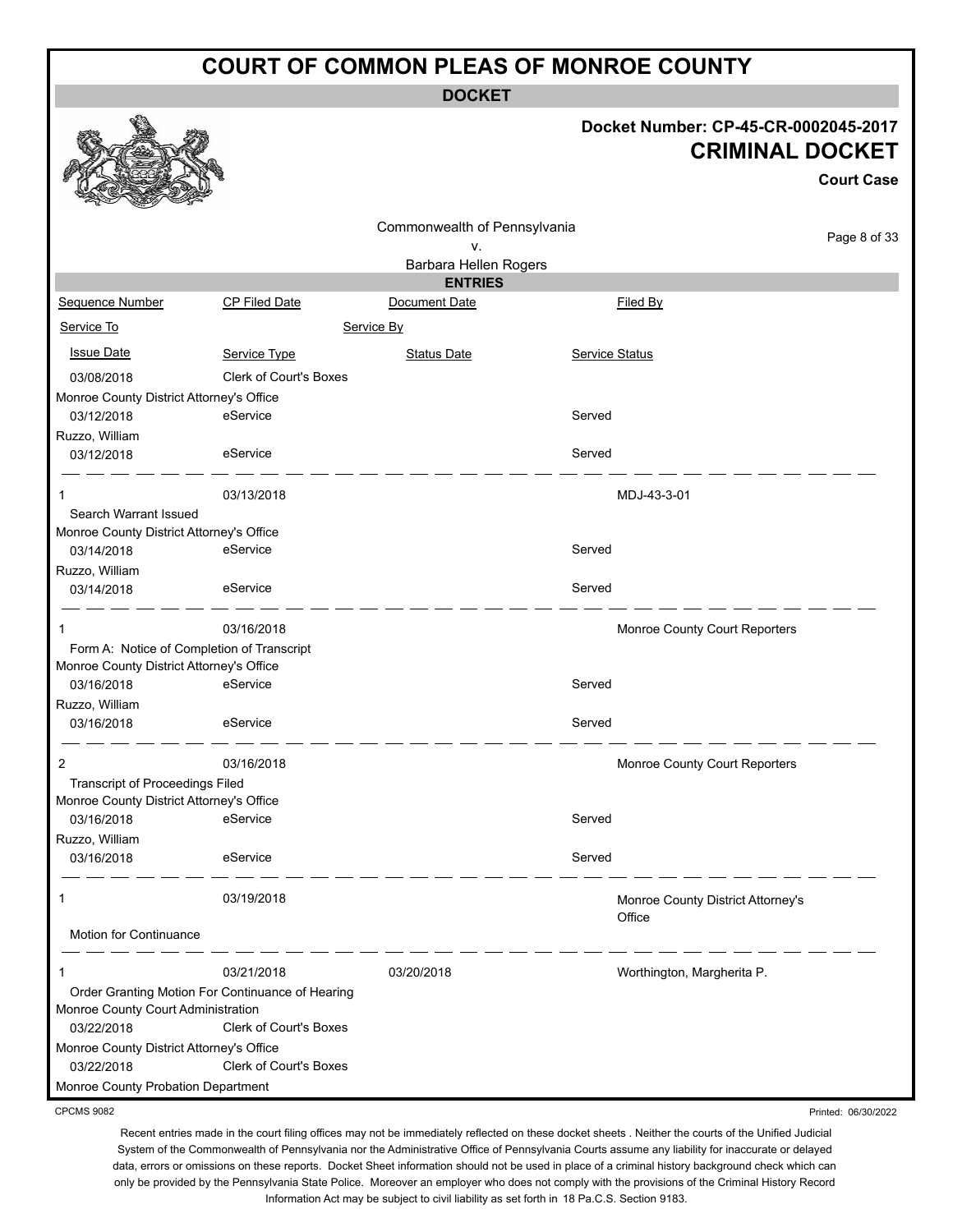**DOCKET**

#### **Docket Number: CP-45-CR-0002045-2017 CRIMINAL DOCKET**

**Court Case**

Printed: 06/30/2022

|                                          |                                                                                             |                              |                                             | συμι σαρσ    |
|------------------------------------------|---------------------------------------------------------------------------------------------|------------------------------|---------------------------------------------|--------------|
|                                          |                                                                                             | Commonwealth of Pennsylvania |                                             |              |
|                                          |                                                                                             | ۷.                           |                                             | Page 9 of 33 |
|                                          |                                                                                             | Barbara Hellen Rogers        |                                             |              |
|                                          |                                                                                             | <b>ENTRIES</b>               |                                             |              |
| <b>Sequence Number</b>                   | <b>CP Filed Date</b>                                                                        | Document Date                | Filed By                                    |              |
| Service To                               |                                                                                             | Service By                   |                                             |              |
| <b>Issue Date</b>                        | Service Type                                                                                | <b>Status Date</b>           | <b>Service Status</b>                       |              |
| 03/22/2018                               | <b>Clerk of Court's Boxes</b>                                                               |                              |                                             |              |
| Monroe County Sheriff's Department       |                                                                                             |                              |                                             |              |
| 03/22/2018                               | Clerk of Court's Boxes                                                                      |                              |                                             |              |
| Monzo, Jeffrey D.                        |                                                                                             |                              |                                             |              |
| 03/22/2018                               | <b>First Class</b>                                                                          |                              |                                             |              |
| Monroe County District Attorney's Office |                                                                                             |                              |                                             |              |
| 03/23/2018                               | eService                                                                                    |                              | Served                                      |              |
| Ruzzo, William                           |                                                                                             |                              |                                             |              |
| 03/23/2018                               | eService                                                                                    |                              | Served                                      |              |
| 1                                        | 04/12/2018                                                                                  |                              | Monzo, Jeffrey D.                           |              |
|                                          | Memorandum of Law in Support of Petitioner-Defendant's Omnibus Pre-Trial Motion to Suppress |                              |                                             |              |
| Monroe County District Attorney's Office |                                                                                             |                              |                                             |              |
| 04/12/2018                               | eService                                                                                    |                              | Served                                      |              |
| Ruzzo, William                           |                                                                                             |                              |                                             |              |
| 04/12/2018                               | eService                                                                                    |                              | Served                                      |              |
| 1                                        | 04/16/2018                                                                                  |                              | Monroe County District Attorney's<br>Office |              |
|                                          | Commonwealth's Motion To Preclude the Testimony of Defendant's Expert Witness               |                              |                                             |              |
| Ruzzo, William                           |                                                                                             |                              |                                             |              |
| 04/16/2018                               | eService                                                                                    |                              | Served                                      |              |
| 2                                        | 04/16/2018                                                                                  | 04/16/2018                   | Worthington, Margherita P.                  |              |
|                                          | Order- Motion to Preclude Hearing Scheduled 5/17/18 1:30PM CR#1                             |                              |                                             |              |
| Monroe County District Attorney's Office |                                                                                             |                              |                                             |              |
| 04/16/2018                               | eService                                                                                    |                              | Served                                      |              |
| Ruzzo, William                           |                                                                                             |                              |                                             |              |
| 04/16/2018                               | eService                                                                                    |                              | Served                                      |              |
| Monroe County Court Administration       |                                                                                             |                              |                                             |              |
| 04/17/2018                               | Clerk of Court's Boxes                                                                      |                              |                                             |              |
| Monroe County District Attorney's Office |                                                                                             |                              |                                             |              |
| 04/17/2018                               | Clerk of Court's Boxes                                                                      |                              |                                             |              |
| Monroe County Probation                  |                                                                                             |                              |                                             |              |
| 04/17/2018                               | Clerk of Court's Boxes                                                                      |                              |                                             |              |
| Monroe County Public Defender's Office   |                                                                                             |                              |                                             |              |
| 04/17/2018                               | <b>Clerk of Court's Boxes</b>                                                               |                              |                                             |              |
| Monroe County Sheriff                    |                                                                                             |                              |                                             |              |

CPCMS 9082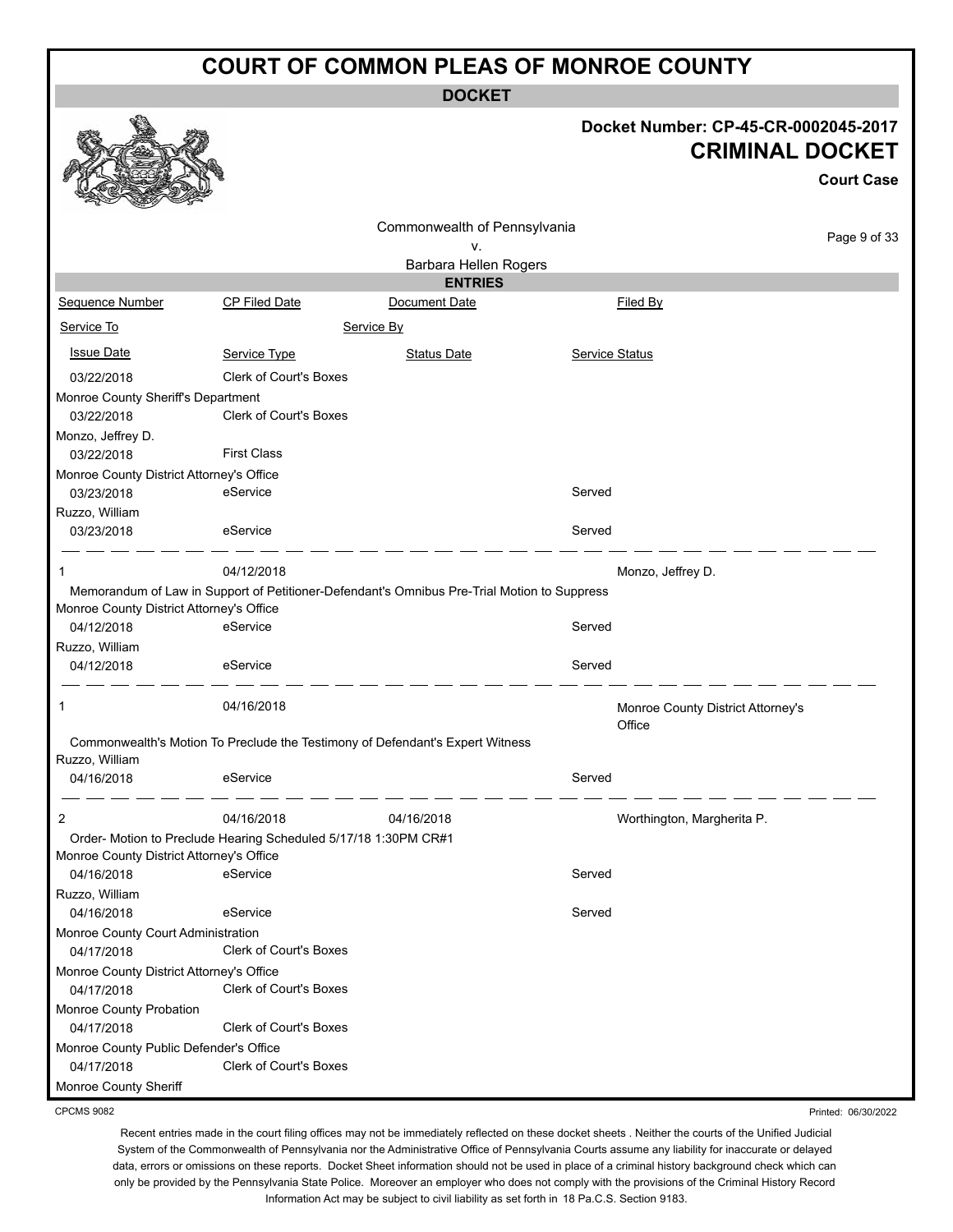**DOCKET**

|                                          |                               | <b>DOCKEI</b>                                                                                |                |                                                                                     |
|------------------------------------------|-------------------------------|----------------------------------------------------------------------------------------------|----------------|-------------------------------------------------------------------------------------|
|                                          |                               |                                                                                              |                | Docket Number: CP-45-CR-0002045-2017<br><b>CRIMINAL DOCKET</b><br><b>Court Case</b> |
|                                          |                               |                                                                                              |                |                                                                                     |
|                                          |                               |                                                                                              |                |                                                                                     |
|                                          |                               | Commonwealth of Pennsylvania                                                                 |                | Page 10 of 33                                                                       |
|                                          |                               | v.                                                                                           |                |                                                                                     |
|                                          |                               | Barbara Hellen Rogers<br><b>ENTRIES</b>                                                      |                |                                                                                     |
| Sequence Number                          | CP Filed Date                 | Document Date                                                                                |                | Filed By                                                                            |
| Service To                               |                               | Service By                                                                                   |                |                                                                                     |
|                                          |                               |                                                                                              |                |                                                                                     |
| <b>Issue Date</b>                        | Service Type                  | <b>Status Date</b>                                                                           | Service Status |                                                                                     |
| 04/17/2018                               | <b>Clerk of Court's Boxes</b> |                                                                                              |                |                                                                                     |
|                                          |                               |                                                                                              |                |                                                                                     |
| 1                                        | 04/18/2018                    |                                                                                              |                | Monroe County District Attorney's                                                   |
|                                          |                               |                                                                                              |                | Office                                                                              |
| <b>Brief in Opposition</b>               |                               |                                                                                              |                |                                                                                     |
| 1                                        | 05/07/2018                    |                                                                                              |                | MDJ-43-3-01                                                                         |
| Search Warrant Issued                    |                               |                                                                                              |                |                                                                                     |
| Monroe County District Attorney's Office |                               |                                                                                              |                |                                                                                     |
| 05/08/2018                               | eService                      |                                                                                              | Served         |                                                                                     |
| Ruzzo, William                           |                               |                                                                                              |                |                                                                                     |
| 05/08/2018                               | eService                      |                                                                                              | Served         |                                                                                     |
|                                          |                               |                                                                                              |                |                                                                                     |
|                                          | 05/17/2018                    |                                                                                              |                | Monzo, Jeffrey D.                                                                   |
| Case Correspondence                      |                               |                                                                                              |                |                                                                                     |
| Monroe County District Attorney's Office | eService                      |                                                                                              |                |                                                                                     |
| 05/17/2018                               |                               |                                                                                              | Served         |                                                                                     |
| Myers, Victor Gregory<br>05/17/2018      | eService                      |                                                                                              | Served         |                                                                                     |
|                                          |                               |                                                                                              |                |                                                                                     |
|                                          | 05/18/2018                    |                                                                                              |                | Worthington, Margherita P.                                                          |
|                                          |                               | Order- Pre-Trial Conference Scheduled 9/21/18 9:30AM CR#1 / Supplemental Reports to be Filed |                |                                                                                     |
| Monroe County Court Administration       |                               |                                                                                              |                |                                                                                     |
| 05/18/2018                               | <b>Clerk of Court's Boxes</b> |                                                                                              |                |                                                                                     |
| Monroe County District Attorney's Office |                               |                                                                                              |                |                                                                                     |
| 05/18/2018                               | Clerk of Court's Boxes        |                                                                                              |                |                                                                                     |
| Monroe County Probation                  |                               |                                                                                              |                |                                                                                     |
| 05/18/2018                               | Clerk of Court's Boxes        |                                                                                              |                |                                                                                     |
| Monroe County Sheriff                    |                               |                                                                                              |                |                                                                                     |
| 05/18/2018                               | Clerk of Court's Boxes        |                                                                                              |                |                                                                                     |
| Monzo, Jeffrey D.                        |                               |                                                                                              |                |                                                                                     |
| 05/18/2018                               | <b>First Class</b>            |                                                                                              |                |                                                                                     |
| Other<br>05/18/2018                      | Clerk of Court's Boxes        |                                                                                              |                |                                                                                     |
| Ruzzo, William                           |                               |                                                                                              |                |                                                                                     |
| 05/18/2018                               | <b>First Class</b>            |                                                                                              |                |                                                                                     |
| Monroe County District Attorney's Office |                               |                                                                                              |                |                                                                                     |
|                                          |                               |                                                                                              |                |                                                                                     |

CPCMS 9082

Printed: 06/30/2022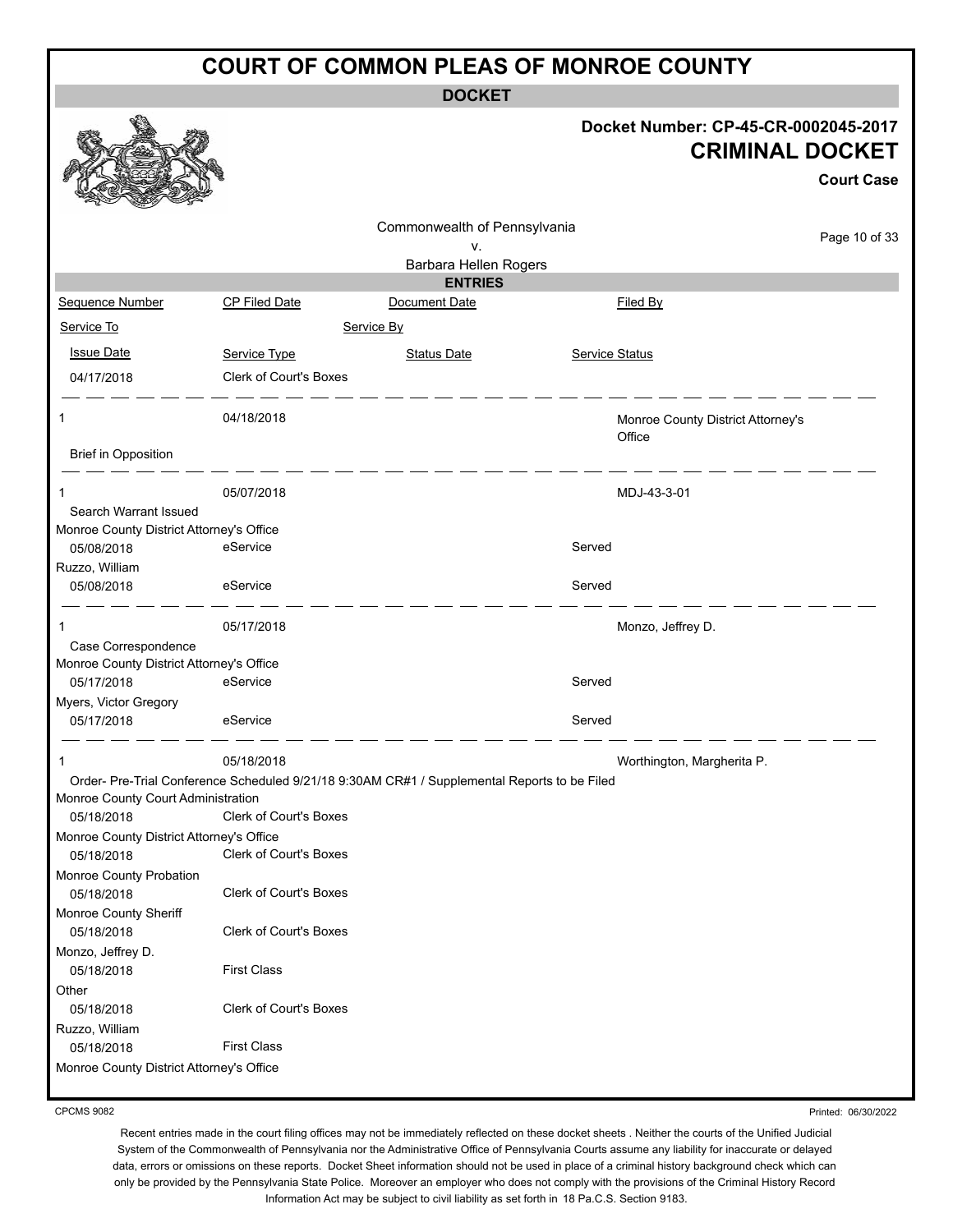**DOCKET**

#### **Docket Number: CP-45-CR-0002045-2017 CRIMINAL DOCKET**

Printed: 06/30/2022

|                                                        |                                              |                                                                                           |                |                                             | <b>Court Case</b> |
|--------------------------------------------------------|----------------------------------------------|-------------------------------------------------------------------------------------------|----------------|---------------------------------------------|-------------------|
|                                                        |                                              | Commonwealth of Pennsylvania<br>۷.                                                        |                |                                             | Page 11 of 33     |
|                                                        |                                              | Barbara Hellen Rogers                                                                     |                |                                             |                   |
|                                                        |                                              | <b>ENTRIES</b>                                                                            |                |                                             |                   |
| Sequence Number                                        | CP Filed Date                                | Document Date                                                                             |                | Filed By                                    |                   |
| Service To                                             |                                              | Service By                                                                                |                |                                             |                   |
| <b>Issue Date</b>                                      | Service Type                                 | <b>Status Date</b>                                                                        | Service Status |                                             |                   |
| 05/22/2018                                             | eService                                     |                                                                                           | Served         |                                             |                   |
| Myers, Victor Gregory                                  |                                              |                                                                                           |                |                                             |                   |
| 05/22/2018                                             | eService                                     |                                                                                           | Served         |                                             |                   |
| 1                                                      | 07/12/2018                                   |                                                                                           |                | Monroe County District Attorney's<br>Office |                   |
| Invoice from Robin A. Altman, MD                       |                                              |                                                                                           |                |                                             |                   |
| Myers, Victor Gregory<br>08/13/2018                    | eService                                     |                                                                                           | Served         |                                             |                   |
|                                                        |                                              |                                                                                           |                |                                             |                   |
| 1                                                      | 08/16/2018                                   |                                                                                           |                | Worthington, Margherita P.                  |                   |
|                                                        |                                              | Opinion & Order Denying Motion to Suppress / Pre-Trial Conf Scheduled 9/21/18 9:30AM CR#1 |                |                                             |                   |
| Mancuso, Michael                                       |                                              |                                                                                           |                |                                             |                   |
| 08/16/2018                                             | Clerk of Court's Boxes                       |                                                                                           |                |                                             |                   |
| Monroe County Court Administration                     |                                              |                                                                                           |                |                                             |                   |
| 08/16/2018                                             | Clerk of Court's Boxes                       |                                                                                           |                |                                             |                   |
| Monroe County District Attorney's Office<br>08/16/2018 | eService                                     |                                                                                           | Served         |                                             |                   |
| Monroe County Probation                                |                                              |                                                                                           |                |                                             |                   |
| 08/16/2018                                             | <b>Clerk of Court's Boxes</b>                |                                                                                           |                |                                             |                   |
| Monroe County Sheriff                                  |                                              |                                                                                           |                |                                             |                   |
| 08/16/2018                                             | <b>Clerk of Court's Boxes</b>                |                                                                                           |                |                                             |                   |
| Monzo, Jeffrey D.                                      |                                              |                                                                                           |                |                                             |                   |
| 08/16/2018                                             | <b>First Class</b>                           |                                                                                           |                |                                             |                   |
| Myers, Victor Gregory                                  |                                              |                                                                                           |                |                                             |                   |
| 08/16/2018                                             | eService                                     |                                                                                           | Served         |                                             |                   |
| Ruzzo, William                                         |                                              |                                                                                           |                |                                             |                   |
| 08/16/2018                                             | <b>First Class</b>                           |                                                                                           |                |                                             |                   |
| Worthington, Margherita P.                             |                                              |                                                                                           |                |                                             |                   |
| 08/16/2018                                             | Clerk of Court's Boxes                       |                                                                                           |                |                                             |                   |
| 1                                                      | 10/11/2018                                   | 10/09/2018                                                                                |                | Worthington, Margherita P.                  |                   |
|                                                        | Order Pretrial Conference 2/25/19@1000am CR1 |                                                                                           |                |                                             |                   |
| Monroe County Court Administration                     |                                              |                                                                                           |                |                                             |                   |
| 10/12/2018                                             | Clerk of Court's Boxes                       |                                                                                           |                |                                             |                   |
| Monroe County District Attorney's Office<br>10/12/2018 | Clerk of Court's Boxes                       |                                                                                           |                |                                             |                   |
| Monroe County Probation Department                     |                                              |                                                                                           |                |                                             |                   |
|                                                        |                                              |                                                                                           |                |                                             |                   |

CPCMS 9082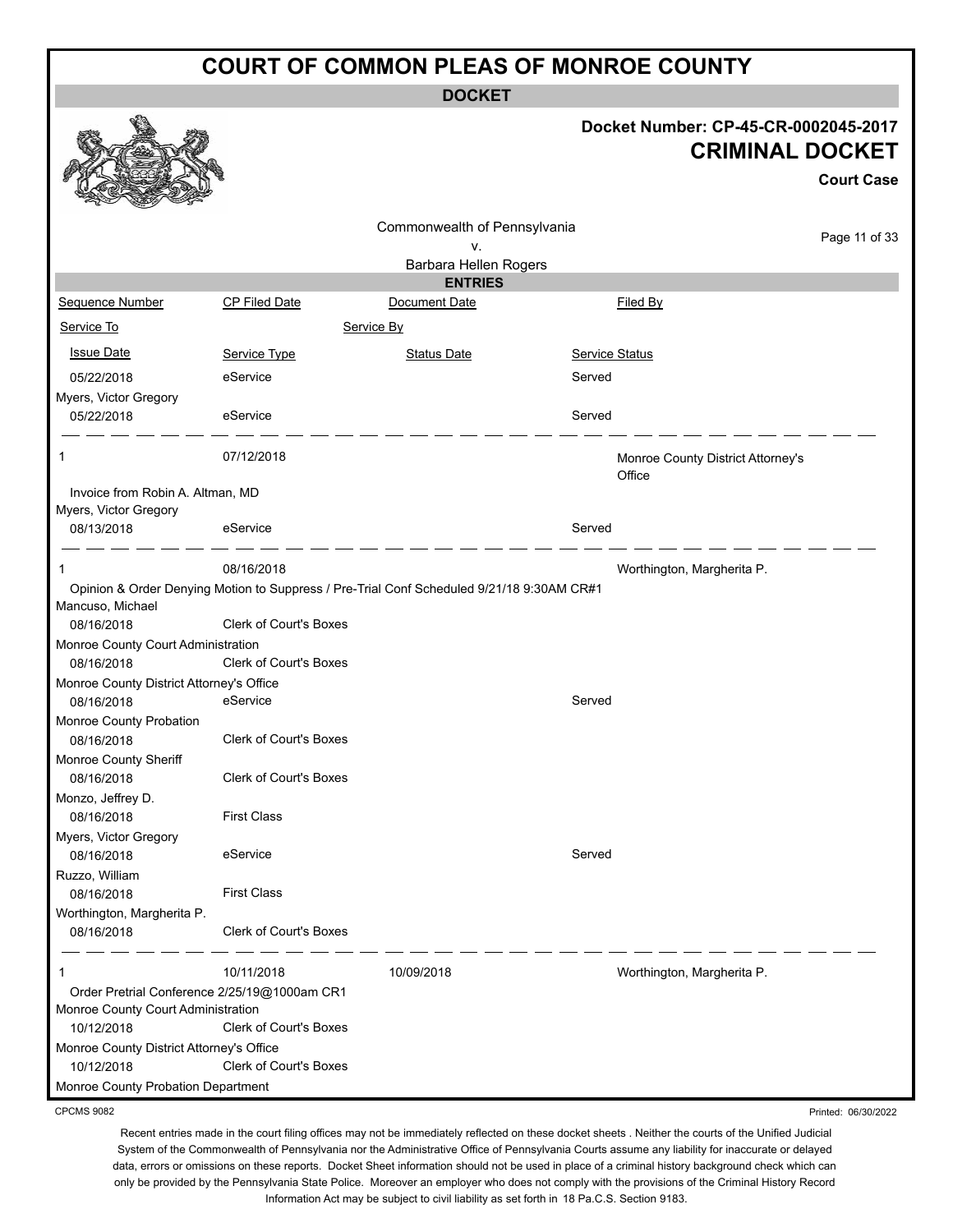**DOCKET**



#### **Docket Number: CP-45-CR-0002045-2017 CRIMINAL DOCKET**

**Court Case**

Printed: 06/30/2022

| ឃ<br><b>Command</b><br><b>Contraction</b>  |                               |                              |                |                            |               |
|--------------------------------------------|-------------------------------|------------------------------|----------------|----------------------------|---------------|
|                                            |                               | Commonwealth of Pennsylvania |                |                            | Page 12 of 33 |
| ۷.                                         |                               |                              |                |                            |               |
|                                            |                               | Barbara Hellen Rogers        |                |                            |               |
|                                            |                               | <b>ENTRIES</b>               |                |                            |               |
| Sequence Number                            | CP Filed Date                 | Document Date                |                | Filed By                   |               |
| Service To                                 |                               | Service By                   |                |                            |               |
| <b>Issue Date</b>                          | Service Type                  | <b>Status Date</b>           | Service Status |                            |               |
| 10/12/2018                                 | <b>Clerk of Court's Boxes</b> |                              |                |                            |               |
| Monroe County Sheriff's Department         |                               |                              |                |                            |               |
| 10/12/2018                                 | Clerk of Court's Boxes        |                              |                |                            |               |
| Monzo, Jeffrey D.                          |                               |                              |                |                            |               |
| 10/12/2018                                 | <b>First Class</b>            |                              |                |                            |               |
| Other                                      |                               |                              |                |                            |               |
| 10/12/2018                                 | <b>First Class</b>            |                              |                |                            |               |
| Ruzzo, William                             |                               |                              |                |                            |               |
| 10/12/2018                                 | <b>First Class</b>            |                              |                |                            |               |
| Monroe County District Attorney's Office   |                               |                              |                |                            |               |
| 10/15/2018                                 | eService                      |                              | Served         |                            |               |
| Myers, Victor Gregory                      |                               |                              |                |                            |               |
| 10/15/2018                                 | eService                      |                              | Served         |                            |               |
| 1                                          | 12/07/2018                    |                              |                | Myers, Victor Gregory      |               |
| Motion for Extension of Time               |                               |                              |                |                            |               |
| Monroe County District Attorney's Office   |                               |                              |                |                            |               |
| 12/07/2018                                 | eNotice                       |                              | Notified       |                            |               |
|                                            |                               |                              |                |                            |               |
| $\overline{2}$                             | 12/07/2018                    |                              |                | Worthington, Margherita P. |               |
| Order Denying Motion for Extension of Time |                               |                              |                |                            |               |
| Monzo, Jeffrey D.                          |                               |                              |                |                            |               |
| 12/10/2018                                 | Fax                           |                              |                |                            |               |
| Monroe County District Attorney's Office   |                               |                              |                |                            |               |
| 12/11/2018                                 | Clerk of Court's Boxes        |                              |                |                            |               |
| Monroe County District Attorney's Office   |                               |                              |                |                            |               |
| 12/11/2018                                 | eService                      |                              | Served         |                            |               |
| Monzo, Jeffrey D.                          |                               |                              |                |                            |               |
| 12/11/2018                                 | <b>First Class</b>            |                              |                |                            |               |
| Myers, Victor Gregory                      |                               |                              | Served         |                            |               |
| 12/11/2018                                 | eService                      |                              |                |                            |               |
| 1                                          | 02/07/2019                    |                              |                | Worthington, Margherita P. |               |
| Order-Memorandums to be Filed by 2/20/19   |                               |                              |                |                            |               |
| Monroe County Court Administration         |                               |                              |                |                            |               |
| 02/08/2019                                 | <b>Clerk of Court's Boxes</b> |                              |                |                            |               |
| Monroe County District Attorney's Office   |                               |                              |                |                            |               |
|                                            |                               |                              |                |                            |               |

CPCMS 9082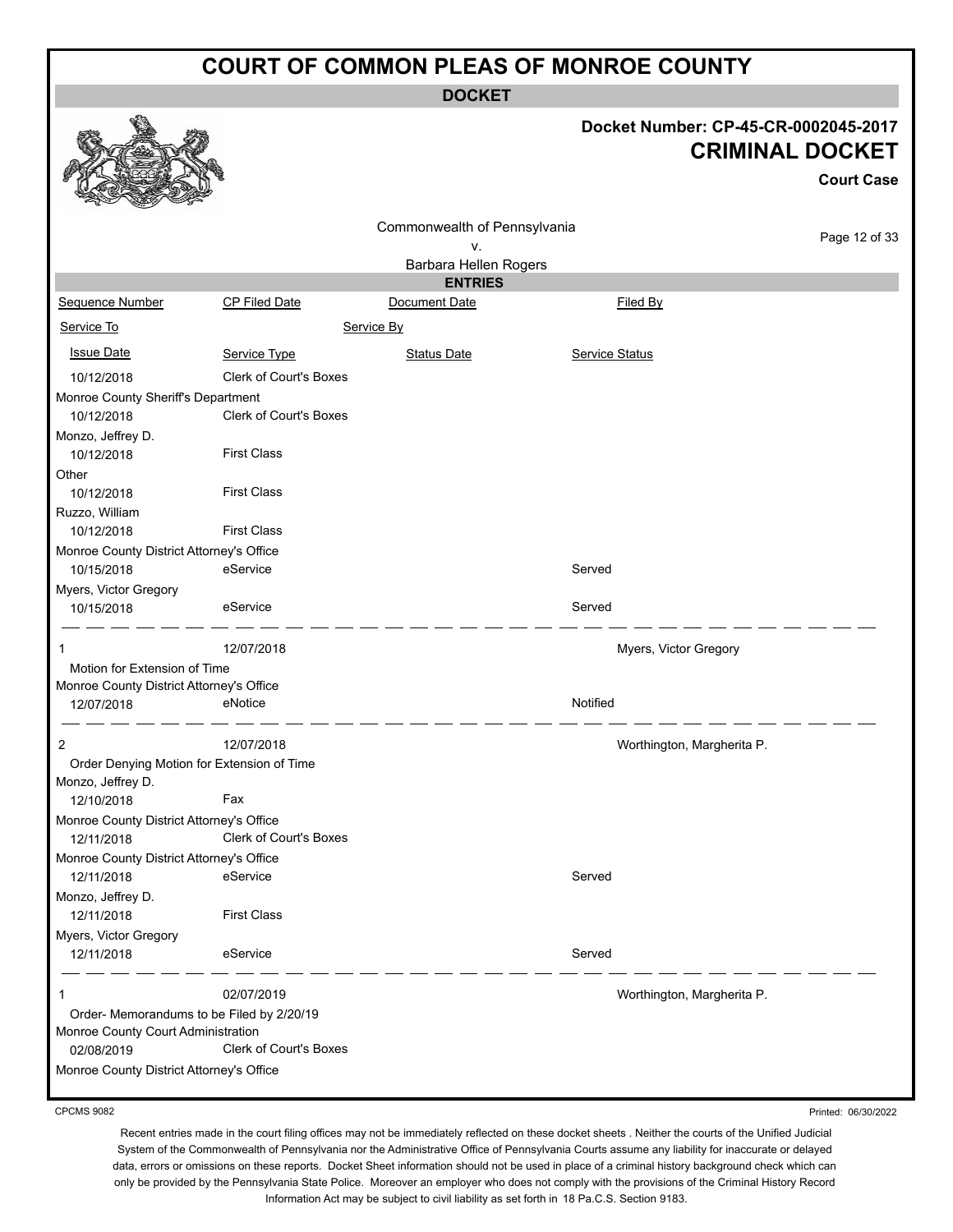**DOCKET**

#### **Docket Number: CP-45-CR-0002045-2017 CRIMINAL DOCKET**

**Court Case**

Printed: 06/30/2022

| R<br><b>COLLEGE DESCRIPTION</b><br><b>Contraction</b> |                                                                                          |                              |                |                                   |               |
|-------------------------------------------------------|------------------------------------------------------------------------------------------|------------------------------|----------------|-----------------------------------|---------------|
|                                                       |                                                                                          | Commonwealth of Pennsylvania |                |                                   |               |
|                                                       |                                                                                          | ۷.                           |                |                                   | Page 13 of 33 |
|                                                       |                                                                                          | Barbara Hellen Rogers        |                |                                   |               |
|                                                       |                                                                                          | <b>ENTRIES</b>               |                |                                   |               |
| Sequence Number                                       | CP Filed Date                                                                            | Document Date                |                | Filed By                          |               |
| Service To                                            |                                                                                          | Service By                   |                |                                   |               |
| <b>Issue Date</b>                                     | Service Type                                                                             | <b>Status Date</b>           | Service Status |                                   |               |
| 02/08/2019                                            | <b>Clerk of Court's Boxes</b>                                                            |                              |                |                                   |               |
| Monroe County District Attorney's Office              |                                                                                          |                              |                |                                   |               |
| 02/08/2019                                            | eService                                                                                 |                              | Served         |                                   |               |
| Monroe County Probation                               |                                                                                          |                              |                |                                   |               |
| 02/08/2019                                            | <b>Clerk of Court's Boxes</b>                                                            |                              |                |                                   |               |
| Monroe County Sheriff                                 |                                                                                          |                              |                |                                   |               |
| 02/08/2019                                            | Clerk of Court's Boxes                                                                   |                              |                |                                   |               |
| Monzo, Jeffrey D.                                     |                                                                                          |                              |                |                                   |               |
| 02/08/2019                                            | <b>First Class</b>                                                                       |                              |                |                                   |               |
| Myers, Victor Gregory                                 |                                                                                          |                              |                |                                   |               |
| 02/08/2019                                            | eService                                                                                 |                              | Served         |                                   |               |
| -1                                                    | 02/12/2019                                                                               |                              |                | Monzo, Jeffrey D.                 |               |
| Motion in Limine                                      |                                                                                          |                              |                |                                   |               |
| Monroe County District Attorney's Office              |                                                                                          |                              |                |                                   |               |
| 02/12/2019                                            | eService                                                                                 |                              | Served         |                                   |               |
| Myers, Victor Gregory                                 |                                                                                          |                              |                |                                   |               |
| 02/12/2019                                            | eService                                                                                 |                              | Served         |                                   |               |
| -1                                                    | 02/19/2019                                                                               |                              |                | Myers, Victor Gregory             |               |
| Memorandum in Support of Motion in Limine             |                                                                                          |                              |                |                                   |               |
| Monroe County District Attorney's Office              |                                                                                          |                              |                |                                   |               |
| 02/19/2019                                            | eNotice                                                                                  |                              | Notified       |                                   |               |
|                                                       |                                                                                          |                              |                |                                   |               |
| 1                                                     | 02/20/2019                                                                               |                              |                | Monroe County District Attorney's |               |
|                                                       | Commonwealth's Memorandum of Law in Opposition to Defendant's Motion in Limine           |                              |                | Office                            |               |
| Myers, Victor Gregory                                 |                                                                                          |                              |                |                                   |               |
| 02/20/2019                                            | eNotice                                                                                  |                              | Notified       |                                   |               |
|                                                       |                                                                                          |                              |                |                                   |               |
| 2                                                     | 03/04/2019                                                                               |                              |                | Monroe County District Attorney's |               |
|                                                       |                                                                                          |                              |                | Office                            |               |
|                                                       | Commonwealth's Motion in Limine to Preclude Psychiatric and other Mental Health Evidence |                              |                |                                   |               |
| Myers, Victor Gregory                                 |                                                                                          |                              |                |                                   |               |
| 03/05/2019                                            | eService                                                                                 |                              | Served         |                                   |               |
| 1                                                     | 03/11/2019                                                                               |                              |                | Mancuso, Michael                  |               |
| <b>Brief in Support</b>                               |                                                                                          |                              |                |                                   |               |

CPCMS 9082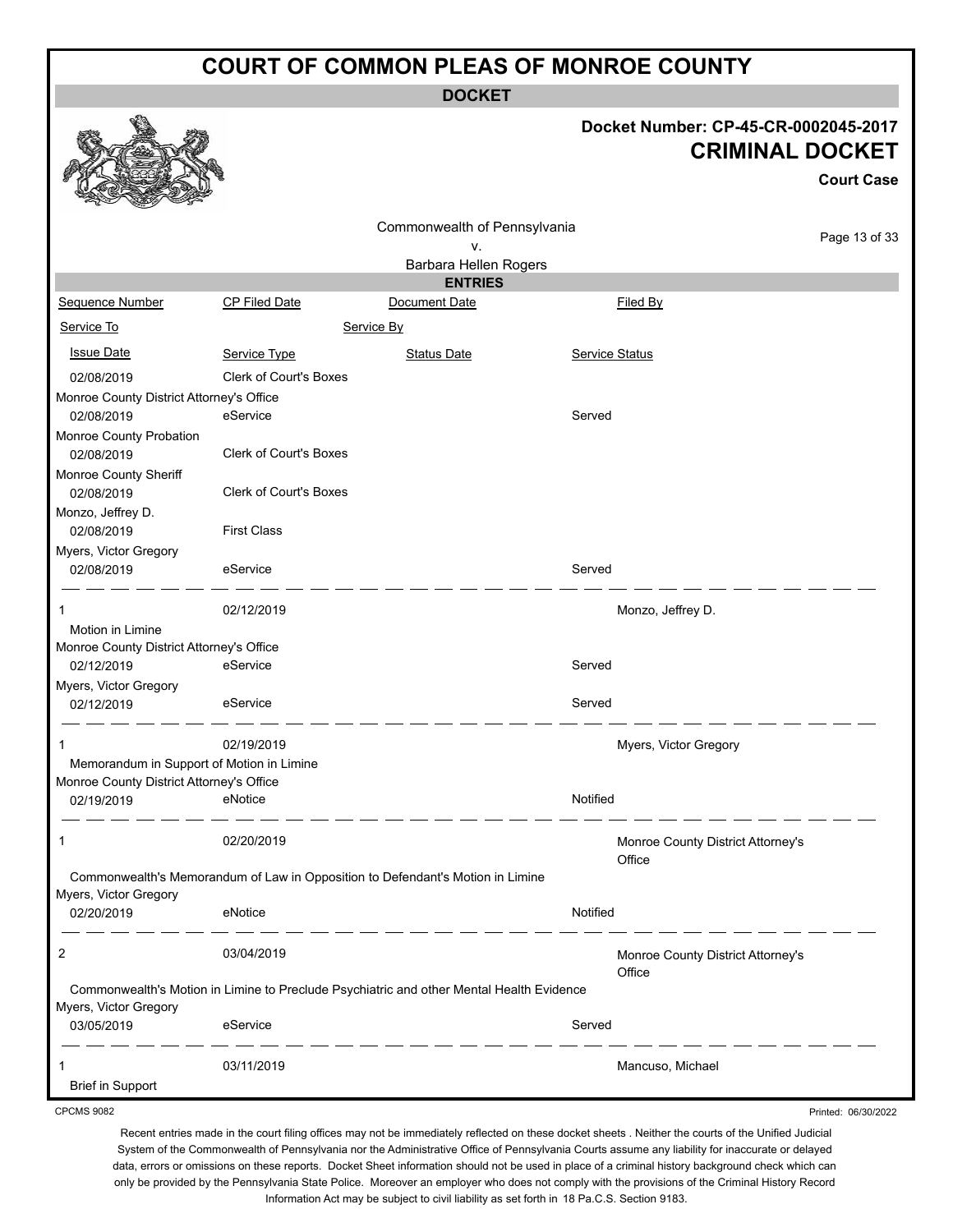**DOCKET**

#### **Docket Number: CP-45-CR-0002045-2017 CRIMINAL DOCKET**

**Court Case**

|                        |                                                                                                                                                                                                                                                                                        |                                                                                                                                                                                                                                                                                | <b>Court Case</b>                                                                                                                                                                                                                                                 |
|------------------------|----------------------------------------------------------------------------------------------------------------------------------------------------------------------------------------------------------------------------------------------------------------------------------------|--------------------------------------------------------------------------------------------------------------------------------------------------------------------------------------------------------------------------------------------------------------------------------|-------------------------------------------------------------------------------------------------------------------------------------------------------------------------------------------------------------------------------------------------------------------|
|                        |                                                                                                                                                                                                                                                                                        |                                                                                                                                                                                                                                                                                |                                                                                                                                                                                                                                                                   |
|                        | ٧.                                                                                                                                                                                                                                                                                     |                                                                                                                                                                                                                                                                                | Page 14 of 33                                                                                                                                                                                                                                                     |
|                        |                                                                                                                                                                                                                                                                                        |                                                                                                                                                                                                                                                                                |                                                                                                                                                                                                                                                                   |
|                        |                                                                                                                                                                                                                                                                                        |                                                                                                                                                                                                                                                                                |                                                                                                                                                                                                                                                                   |
|                        |                                                                                                                                                                                                                                                                                        |                                                                                                                                                                                                                                                                                |                                                                                                                                                                                                                                                                   |
|                        |                                                                                                                                                                                                                                                                                        |                                                                                                                                                                                                                                                                                |                                                                                                                                                                                                                                                                   |
| Service Type           | <b>Status Date</b>                                                                                                                                                                                                                                                                     | <b>Service Status</b>                                                                                                                                                                                                                                                          |                                                                                                                                                                                                                                                                   |
|                        |                                                                                                                                                                                                                                                                                        |                                                                                                                                                                                                                                                                                |                                                                                                                                                                                                                                                                   |
| eService               |                                                                                                                                                                                                                                                                                        | Served                                                                                                                                                                                                                                                                         |                                                                                                                                                                                                                                                                   |
|                        |                                                                                                                                                                                                                                                                                        |                                                                                                                                                                                                                                                                                |                                                                                                                                                                                                                                                                   |
| eService               |                                                                                                                                                                                                                                                                                        | Served                                                                                                                                                                                                                                                                         |                                                                                                                                                                                                                                                                   |
| 03/11/2019             |                                                                                                                                                                                                                                                                                        | Mancuso, Michael                                                                                                                                                                                                                                                               |                                                                                                                                                                                                                                                                   |
|                        |                                                                                                                                                                                                                                                                                        |                                                                                                                                                                                                                                                                                |                                                                                                                                                                                                                                                                   |
|                        |                                                                                                                                                                                                                                                                                        |                                                                                                                                                                                                                                                                                |                                                                                                                                                                                                                                                                   |
| eService               |                                                                                                                                                                                                                                                                                        | Served                                                                                                                                                                                                                                                                         |                                                                                                                                                                                                                                                                   |
|                        |                                                                                                                                                                                                                                                                                        |                                                                                                                                                                                                                                                                                |                                                                                                                                                                                                                                                                   |
| eService               |                                                                                                                                                                                                                                                                                        | Served                                                                                                                                                                                                                                                                         |                                                                                                                                                                                                                                                                   |
| 03/12/2019             |                                                                                                                                                                                                                                                                                        | Myers, Victor Gregory                                                                                                                                                                                                                                                          |                                                                                                                                                                                                                                                                   |
|                        |                                                                                                                                                                                                                                                                                        |                                                                                                                                                                                                                                                                                |                                                                                                                                                                                                                                                                   |
|                        |                                                                                                                                                                                                                                                                                        |                                                                                                                                                                                                                                                                                |                                                                                                                                                                                                                                                                   |
| eNotice                |                                                                                                                                                                                                                                                                                        |                                                                                                                                                                                                                                                                                |                                                                                                                                                                                                                                                                   |
| 03/13/2019             |                                                                                                                                                                                                                                                                                        |                                                                                                                                                                                                                                                                                |                                                                                                                                                                                                                                                                   |
|                        |                                                                                                                                                                                                                                                                                        |                                                                                                                                                                                                                                                                                |                                                                                                                                                                                                                                                                   |
|                        |                                                                                                                                                                                                                                                                                        |                                                                                                                                                                                                                                                                                |                                                                                                                                                                                                                                                                   |
| eService               |                                                                                                                                                                                                                                                                                        | Served                                                                                                                                                                                                                                                                         |                                                                                                                                                                                                                                                                   |
| 03/14/2019             | 03/13/2019                                                                                                                                                                                                                                                                             |                                                                                                                                                                                                                                                                                |                                                                                                                                                                                                                                                                   |
|                        |                                                                                                                                                                                                                                                                                        |                                                                                                                                                                                                                                                                                |                                                                                                                                                                                                                                                                   |
|                        |                                                                                                                                                                                                                                                                                        |                                                                                                                                                                                                                                                                                |                                                                                                                                                                                                                                                                   |
| <b>First Class</b>     |                                                                                                                                                                                                                                                                                        |                                                                                                                                                                                                                                                                                |                                                                                                                                                                                                                                                                   |
|                        |                                                                                                                                                                                                                                                                                        |                                                                                                                                                                                                                                                                                |                                                                                                                                                                                                                                                                   |
| Clerk of Court's Boxes |                                                                                                                                                                                                                                                                                        |                                                                                                                                                                                                                                                                                |                                                                                                                                                                                                                                                                   |
|                        |                                                                                                                                                                                                                                                                                        |                                                                                                                                                                                                                                                                                |                                                                                                                                                                                                                                                                   |
| Clerk of Court's Boxes |                                                                                                                                                                                                                                                                                        |                                                                                                                                                                                                                                                                                |                                                                                                                                                                                                                                                                   |
|                        |                                                                                                                                                                                                                                                                                        |                                                                                                                                                                                                                                                                                |                                                                                                                                                                                                                                                                   |
| <b>First Class</b>     |                                                                                                                                                                                                                                                                                        |                                                                                                                                                                                                                                                                                |                                                                                                                                                                                                                                                                   |
|                        |                                                                                                                                                                                                                                                                                        |                                                                                                                                                                                                                                                                                |                                                                                                                                                                                                                                                                   |
| eService               |                                                                                                                                                                                                                                                                                        | Served                                                                                                                                                                                                                                                                         |                                                                                                                                                                                                                                                                   |
|                        |                                                                                                                                                                                                                                                                                        |                                                                                                                                                                                                                                                                                |                                                                                                                                                                                                                                                                   |
|                        |                                                                                                                                                                                                                                                                                        |                                                                                                                                                                                                                                                                                |                                                                                                                                                                                                                                                                   |
|                        | <b>CP Filed Date</b><br>Monroe County District Attorney's Office<br>Monroe County District Attorney's Office<br>Monroe County District Attorney's Office<br>Monroe County Court Administration<br>Monroe County District Attorney's Office<br>Monroe County District Attorney's Office | <b>ENTRIES</b><br>Document Date<br>Service By<br>Defendant's Brief in Opposition to Commonwealth's Motion in Limine<br>Commonwealth's Motion to Withdraw Motion for Video Tape Deposition as Moot<br>Order Motion to Preserve testimony by video Desposition is DENIED as MOOT | Commonwealth of Pennsylvania<br>Barbara Hellen Rogers<br>Filed By<br>Commonwealths Motion Under Pennsylvania Rule of Criminal Procedure 500 for the Deposition Testimony<br>Notified<br>Monroe County District Attorney's<br>Office<br>Worthington, Margherita P. |

CPCMS 9082

Recent entries made in the court filing offices may not be immediately reflected on these docket sheets . Neither the courts of the Unified Judicial System of the Commonwealth of Pennsylvania nor the Administrative Office of Pennsylvania Courts assume any liability for inaccurate or delayed data, errors or omissions on these reports. Docket Sheet information should not be used in place of a criminal history background check which can only be provided by the Pennsylvania State Police. Moreover an employer who does not comply with the provisions of the Criminal History Record Information Act may be subject to civil liability as set forth in 18 Pa.C.S. Section 9183.

Printed: 06/30/2022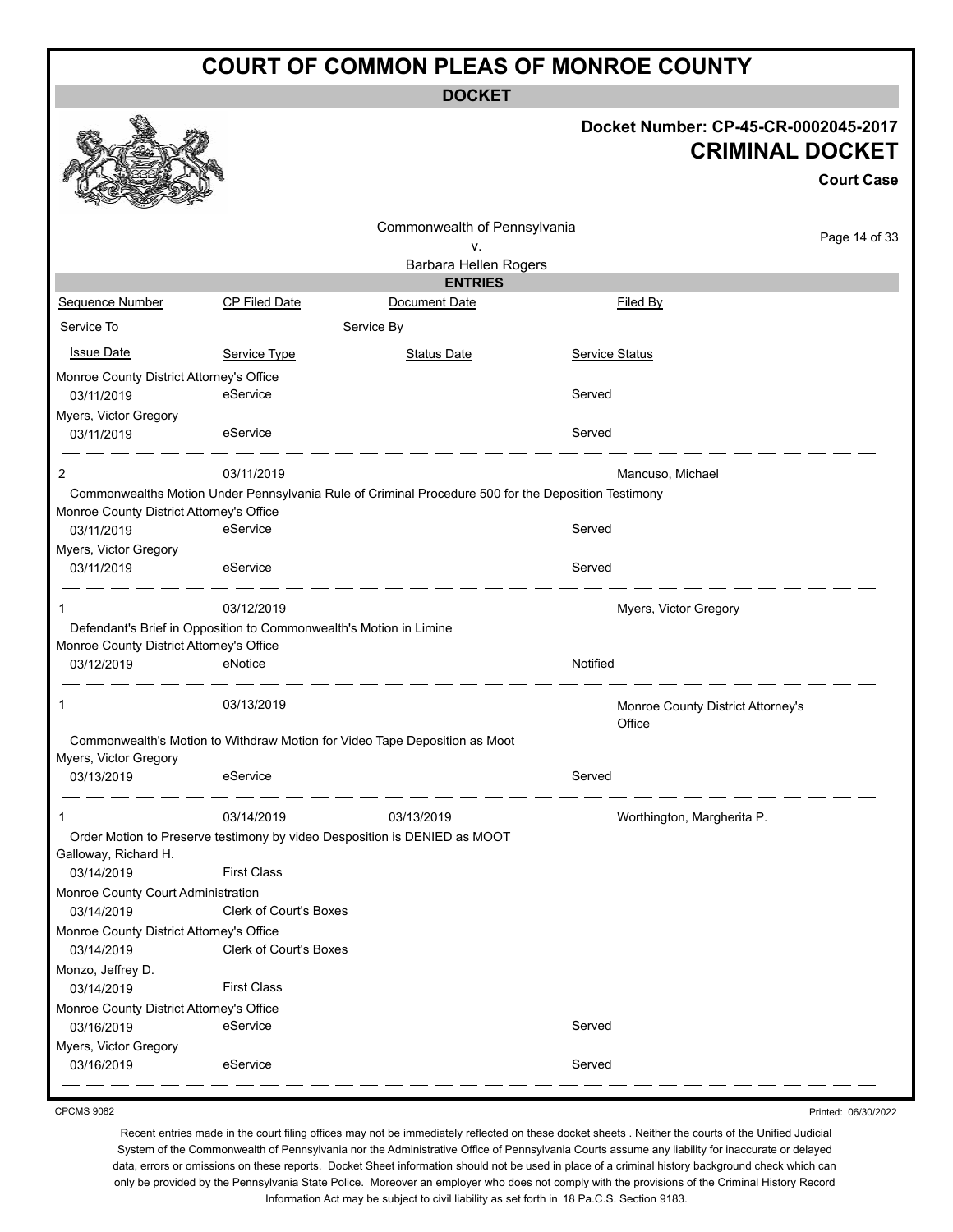**DOCKET**

| <b>CRIMINAL DOCKET</b><br><b>Court Case</b><br>Commonwealth of Pennsylvania<br>Page 15 of 33<br>v.<br>Barbara Hellen Rogers<br><b>ENTRIES</b><br>Sequence Number<br><b>CP Filed Date</b><br>Document Date<br>Filed By<br>Service To<br>Service By<br><b>Issue Date</b><br><b>Service Status</b><br>Service Type<br><b>Status Date</b><br>03/25/2019<br>Mark, Jonathan<br>1<br>Worthington, Margherita P.<br>Order Granting Motion in Limine to Preclude Mental Health Evidence<br>Galloway, Richard H.<br><b>First Class</b><br>03/20/2019<br>Monroe County District Attorney's Office<br><b>Clerk of Court's Boxes</b><br>03/20/2019<br>Monzo, Jeffrey D.<br><b>First Class</b><br>03/20/2019<br>Monroe County District Attorney's Office<br>eService<br>Served<br>03/25/2019<br>Myers, Victor Gregory<br>Served<br>eService<br>03/25/2019<br>03/29/2019<br>Worthington, Margherita P.<br>1<br>Jury Impaneled<br>Monroe County District Attorney's Office<br>eService<br>Served<br>04/01/2019<br>Myers, Victor Gregory<br>eService<br>Served<br>04/01/2019<br>Worthington, Margherita P.<br>2<br>03/29/2019<br>Order- Def Found Guilty by Trial / Sentencing Scheduled 6/10/19 9:00AM CR#1<br>Monroe County District Attorney's Office<br>Served<br>eService<br>04/01/2019<br>Myers, Victor Gregory<br>eService<br>Served<br>04/01/2019<br>Galloway, Richard H. |                    |  | Docket Number: CP-45-CR-0002045-2017 |  |
|------------------------------------------------------------------------------------------------------------------------------------------------------------------------------------------------------------------------------------------------------------------------------------------------------------------------------------------------------------------------------------------------------------------------------------------------------------------------------------------------------------------------------------------------------------------------------------------------------------------------------------------------------------------------------------------------------------------------------------------------------------------------------------------------------------------------------------------------------------------------------------------------------------------------------------------------------------------------------------------------------------------------------------------------------------------------------------------------------------------------------------------------------------------------------------------------------------------------------------------------------------------------------------------------------------------------------------------------------------------|--------------------|--|--------------------------------------|--|
|                                                                                                                                                                                                                                                                                                                                                                                                                                                                                                                                                                                                                                                                                                                                                                                                                                                                                                                                                                                                                                                                                                                                                                                                                                                                                                                                                                  |                    |  |                                      |  |
|                                                                                                                                                                                                                                                                                                                                                                                                                                                                                                                                                                                                                                                                                                                                                                                                                                                                                                                                                                                                                                                                                                                                                                                                                                                                                                                                                                  |                    |  |                                      |  |
|                                                                                                                                                                                                                                                                                                                                                                                                                                                                                                                                                                                                                                                                                                                                                                                                                                                                                                                                                                                                                                                                                                                                                                                                                                                                                                                                                                  |                    |  |                                      |  |
|                                                                                                                                                                                                                                                                                                                                                                                                                                                                                                                                                                                                                                                                                                                                                                                                                                                                                                                                                                                                                                                                                                                                                                                                                                                                                                                                                                  |                    |  |                                      |  |
|                                                                                                                                                                                                                                                                                                                                                                                                                                                                                                                                                                                                                                                                                                                                                                                                                                                                                                                                                                                                                                                                                                                                                                                                                                                                                                                                                                  |                    |  |                                      |  |
|                                                                                                                                                                                                                                                                                                                                                                                                                                                                                                                                                                                                                                                                                                                                                                                                                                                                                                                                                                                                                                                                                                                                                                                                                                                                                                                                                                  |                    |  |                                      |  |
|                                                                                                                                                                                                                                                                                                                                                                                                                                                                                                                                                                                                                                                                                                                                                                                                                                                                                                                                                                                                                                                                                                                                                                                                                                                                                                                                                                  |                    |  |                                      |  |
|                                                                                                                                                                                                                                                                                                                                                                                                                                                                                                                                                                                                                                                                                                                                                                                                                                                                                                                                                                                                                                                                                                                                                                                                                                                                                                                                                                  |                    |  |                                      |  |
|                                                                                                                                                                                                                                                                                                                                                                                                                                                                                                                                                                                                                                                                                                                                                                                                                                                                                                                                                                                                                                                                                                                                                                                                                                                                                                                                                                  |                    |  |                                      |  |
|                                                                                                                                                                                                                                                                                                                                                                                                                                                                                                                                                                                                                                                                                                                                                                                                                                                                                                                                                                                                                                                                                                                                                                                                                                                                                                                                                                  |                    |  |                                      |  |
|                                                                                                                                                                                                                                                                                                                                                                                                                                                                                                                                                                                                                                                                                                                                                                                                                                                                                                                                                                                                                                                                                                                                                                                                                                                                                                                                                                  |                    |  |                                      |  |
|                                                                                                                                                                                                                                                                                                                                                                                                                                                                                                                                                                                                                                                                                                                                                                                                                                                                                                                                                                                                                                                                                                                                                                                                                                                                                                                                                                  |                    |  |                                      |  |
|                                                                                                                                                                                                                                                                                                                                                                                                                                                                                                                                                                                                                                                                                                                                                                                                                                                                                                                                                                                                                                                                                                                                                                                                                                                                                                                                                                  |                    |  |                                      |  |
|                                                                                                                                                                                                                                                                                                                                                                                                                                                                                                                                                                                                                                                                                                                                                                                                                                                                                                                                                                                                                                                                                                                                                                                                                                                                                                                                                                  |                    |  |                                      |  |
|                                                                                                                                                                                                                                                                                                                                                                                                                                                                                                                                                                                                                                                                                                                                                                                                                                                                                                                                                                                                                                                                                                                                                                                                                                                                                                                                                                  |                    |  |                                      |  |
|                                                                                                                                                                                                                                                                                                                                                                                                                                                                                                                                                                                                                                                                                                                                                                                                                                                                                                                                                                                                                                                                                                                                                                                                                                                                                                                                                                  |                    |  |                                      |  |
|                                                                                                                                                                                                                                                                                                                                                                                                                                                                                                                                                                                                                                                                                                                                                                                                                                                                                                                                                                                                                                                                                                                                                                                                                                                                                                                                                                  |                    |  |                                      |  |
|                                                                                                                                                                                                                                                                                                                                                                                                                                                                                                                                                                                                                                                                                                                                                                                                                                                                                                                                                                                                                                                                                                                                                                                                                                                                                                                                                                  |                    |  |                                      |  |
|                                                                                                                                                                                                                                                                                                                                                                                                                                                                                                                                                                                                                                                                                                                                                                                                                                                                                                                                                                                                                                                                                                                                                                                                                                                                                                                                                                  |                    |  |                                      |  |
|                                                                                                                                                                                                                                                                                                                                                                                                                                                                                                                                                                                                                                                                                                                                                                                                                                                                                                                                                                                                                                                                                                                                                                                                                                                                                                                                                                  |                    |  |                                      |  |
|                                                                                                                                                                                                                                                                                                                                                                                                                                                                                                                                                                                                                                                                                                                                                                                                                                                                                                                                                                                                                                                                                                                                                                                                                                                                                                                                                                  |                    |  |                                      |  |
|                                                                                                                                                                                                                                                                                                                                                                                                                                                                                                                                                                                                                                                                                                                                                                                                                                                                                                                                                                                                                                                                                                                                                                                                                                                                                                                                                                  |                    |  |                                      |  |
|                                                                                                                                                                                                                                                                                                                                                                                                                                                                                                                                                                                                                                                                                                                                                                                                                                                                                                                                                                                                                                                                                                                                                                                                                                                                                                                                                                  |                    |  |                                      |  |
|                                                                                                                                                                                                                                                                                                                                                                                                                                                                                                                                                                                                                                                                                                                                                                                                                                                                                                                                                                                                                                                                                                                                                                                                                                                                                                                                                                  |                    |  |                                      |  |
|                                                                                                                                                                                                                                                                                                                                                                                                                                                                                                                                                                                                                                                                                                                                                                                                                                                                                                                                                                                                                                                                                                                                                                                                                                                                                                                                                                  |                    |  |                                      |  |
|                                                                                                                                                                                                                                                                                                                                                                                                                                                                                                                                                                                                                                                                                                                                                                                                                                                                                                                                                                                                                                                                                                                                                                                                                                                                                                                                                                  |                    |  |                                      |  |
|                                                                                                                                                                                                                                                                                                                                                                                                                                                                                                                                                                                                                                                                                                                                                                                                                                                                                                                                                                                                                                                                                                                                                                                                                                                                                                                                                                  |                    |  |                                      |  |
|                                                                                                                                                                                                                                                                                                                                                                                                                                                                                                                                                                                                                                                                                                                                                                                                                                                                                                                                                                                                                                                                                                                                                                                                                                                                                                                                                                  |                    |  |                                      |  |
|                                                                                                                                                                                                                                                                                                                                                                                                                                                                                                                                                                                                                                                                                                                                                                                                                                                                                                                                                                                                                                                                                                                                                                                                                                                                                                                                                                  |                    |  |                                      |  |
|                                                                                                                                                                                                                                                                                                                                                                                                                                                                                                                                                                                                                                                                                                                                                                                                                                                                                                                                                                                                                                                                                                                                                                                                                                                                                                                                                                  |                    |  |                                      |  |
|                                                                                                                                                                                                                                                                                                                                                                                                                                                                                                                                                                                                                                                                                                                                                                                                                                                                                                                                                                                                                                                                                                                                                                                                                                                                                                                                                                  |                    |  |                                      |  |
|                                                                                                                                                                                                                                                                                                                                                                                                                                                                                                                                                                                                                                                                                                                                                                                                                                                                                                                                                                                                                                                                                                                                                                                                                                                                                                                                                                  |                    |  |                                      |  |
|                                                                                                                                                                                                                                                                                                                                                                                                                                                                                                                                                                                                                                                                                                                                                                                                                                                                                                                                                                                                                                                                                                                                                                                                                                                                                                                                                                  | <b>First Class</b> |  |                                      |  |
| 04/02/2019                                                                                                                                                                                                                                                                                                                                                                                                                                                                                                                                                                                                                                                                                                                                                                                                                                                                                                                                                                                                                                                                                                                                                                                                                                                                                                                                                       |                    |  |                                      |  |
| Monroe County Correctional Facility<br><b>Clerk of Court's Boxes</b><br>04/02/2019                                                                                                                                                                                                                                                                                                                                                                                                                                                                                                                                                                                                                                                                                                                                                                                                                                                                                                                                                                                                                                                                                                                                                                                                                                                                               |                    |  |                                      |  |
| Monroe County Court Administration                                                                                                                                                                                                                                                                                                                                                                                                                                                                                                                                                                                                                                                                                                                                                                                                                                                                                                                                                                                                                                                                                                                                                                                                                                                                                                                               |                    |  |                                      |  |
| <b>Clerk of Court's Boxes</b><br>04/02/2019                                                                                                                                                                                                                                                                                                                                                                                                                                                                                                                                                                                                                                                                                                                                                                                                                                                                                                                                                                                                                                                                                                                                                                                                                                                                                                                      |                    |  |                                      |  |
| Monroe County District Attorney's Office                                                                                                                                                                                                                                                                                                                                                                                                                                                                                                                                                                                                                                                                                                                                                                                                                                                                                                                                                                                                                                                                                                                                                                                                                                                                                                                         |                    |  |                                      |  |
| Clerk of Court's Boxes<br>04/02/2019                                                                                                                                                                                                                                                                                                                                                                                                                                                                                                                                                                                                                                                                                                                                                                                                                                                                                                                                                                                                                                                                                                                                                                                                                                                                                                                             |                    |  |                                      |  |
| Monroe County Probation                                                                                                                                                                                                                                                                                                                                                                                                                                                                                                                                                                                                                                                                                                                                                                                                                                                                                                                                                                                                                                                                                                                                                                                                                                                                                                                                          |                    |  |                                      |  |
| <b>Clerk of Court's Boxes</b><br>04/02/2019                                                                                                                                                                                                                                                                                                                                                                                                                                                                                                                                                                                                                                                                                                                                                                                                                                                                                                                                                                                                                                                                                                                                                                                                                                                                                                                      |                    |  |                                      |  |
| Monroe County Sheriff                                                                                                                                                                                                                                                                                                                                                                                                                                                                                                                                                                                                                                                                                                                                                                                                                                                                                                                                                                                                                                                                                                                                                                                                                                                                                                                                            |                    |  |                                      |  |

CPCMS 9082

Recent entries made in the court filing offices may not be immediately reflected on these docket sheets . Neither the courts of the Unified Judicial System of the Commonwealth of Pennsylvania nor the Administrative Office of Pennsylvania Courts assume any liability for inaccurate or delayed data, errors or omissions on these reports. Docket Sheet information should not be used in place of a criminal history background check which can only be provided by the Pennsylvania State Police. Moreover an employer who does not comply with the provisions of the Criminal History Record Information Act may be subject to civil liability as set forth in 18 Pa.C.S. Section 9183.

Printed: 06/30/2022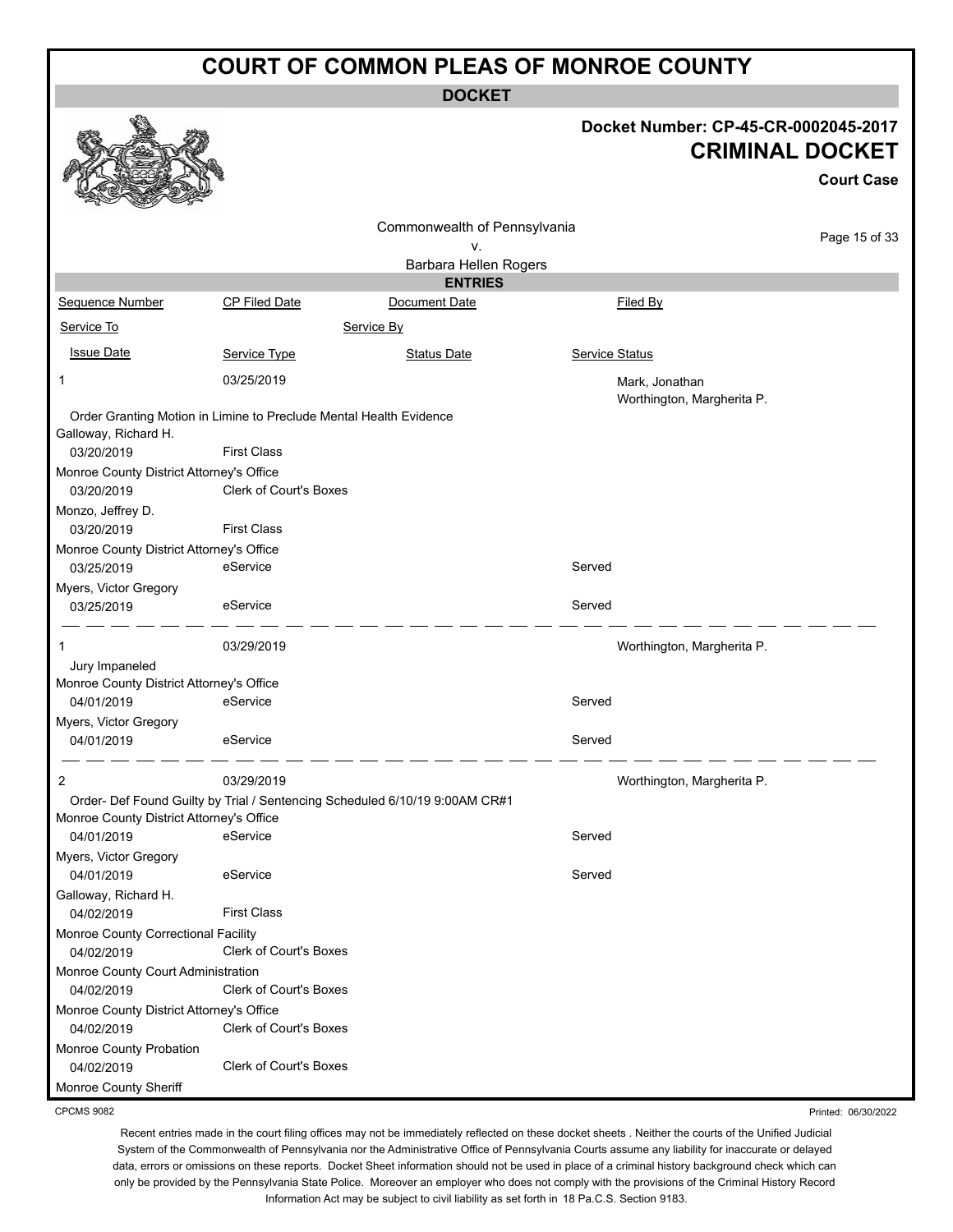**DOCKET**

#### **Docket Number: CP-45-CR-0002045-2017 CRIMINAL DOCKET**

**Court Case**

|                                                                        |                                              | Commonwealth of Pennsylvania |                |                                    |
|------------------------------------------------------------------------|----------------------------------------------|------------------------------|----------------|------------------------------------|
|                                                                        |                                              | v.                           |                | Page 16 of 33                      |
|                                                                        |                                              | Barbara Hellen Rogers        |                |                                    |
|                                                                        |                                              | <b>ENTRIES</b>               |                |                                    |
| Sequence Number                                                        | CP Filed Date                                | Document Date                | Filed By       |                                    |
| Service To                                                             |                                              | Service By                   |                |                                    |
| <b>Issue Date</b>                                                      | Service Type                                 | <b>Status Date</b>           | Service Status |                                    |
| 04/02/2019                                                             | <b>Clerk of Court's Boxes</b>                |                              |                |                                    |
| Monzo, Jeffrey D.                                                      |                                              |                              |                |                                    |
| 04/02/2019                                                             | <b>First Class</b>                           |                              |                |                                    |
| 3                                                                      | 03/29/2019                                   |                              |                | Worthington, Margherita P.         |
| Verdict or Verdict Slips Filed                                         |                                              |                              |                |                                    |
| Monroe County District Attorney's Office                               |                                              |                              |                |                                    |
| 04/01/2019                                                             | eService                                     |                              | Served         |                                    |
| Myers, Victor Gregory                                                  |                                              |                              |                |                                    |
| 04/01/2019                                                             | eService                                     |                              | Served         |                                    |
|                                                                        | 05/30/2019                                   |                              |                | Monroe County Probation Department |
| Victim Information for Restitution                                     |                                              |                              |                |                                    |
| Monroe County District Attorney's Office                               |                                              |                              |                |                                    |
| 06/11/2019                                                             | eService                                     |                              | Served         |                                    |
| Myers, Victor Gregory                                                  |                                              |                              |                |                                    |
| 06/11/2019                                                             | eService                                     |                              | Served         |                                    |
| -1                                                                     | 06/10/2019                                   |                              |                | Worthington, Margherita P.         |
| Order - Sentence/Penalty Imposed                                       |                                              |                              |                |                                    |
| Monroe County District Attorney's Office                               |                                              |                              |                |                                    |
| 06/10/2019                                                             | eService                                     |                              | Served         |                                    |
| Myers, Victor Gregory                                                  |                                              |                              |                |                                    |
| 06/10/2019                                                             | eService                                     |                              | Served         |                                    |
| Monroe County Correctional Facility                                    |                                              |                              |                |                                    |
| 06/11/2019                                                             | Clerk of Court's Boxes                       |                              |                |                                    |
| Monroe County Court Administration                                     |                                              |                              |                |                                    |
| 06/11/2019                                                             | Clerk of Court's Boxes                       |                              |                |                                    |
| Monroe County District Attorney's Office                               |                                              |                              |                |                                    |
| 06/11/2019                                                             | Clerk of Court's Boxes                       |                              |                |                                    |
| Monroe County Probation                                                |                                              |                              |                |                                    |
| 06/11/2019                                                             | Clerk of Court's Boxes                       |                              |                |                                    |
|                                                                        |                                              |                              |                |                                    |
|                                                                        |                                              |                              |                |                                    |
|                                                                        |                                              |                              |                |                                    |
|                                                                        |                                              |                              |                |                                    |
| Monroe County Sheriff<br>06/11/2019<br>Monzo, Jeffrey D.<br>06/11/2019 | Clerk of Court's Boxes<br><b>First Class</b> |                              |                |                                    |

CPCMS 9082

Printed: 06/30/2022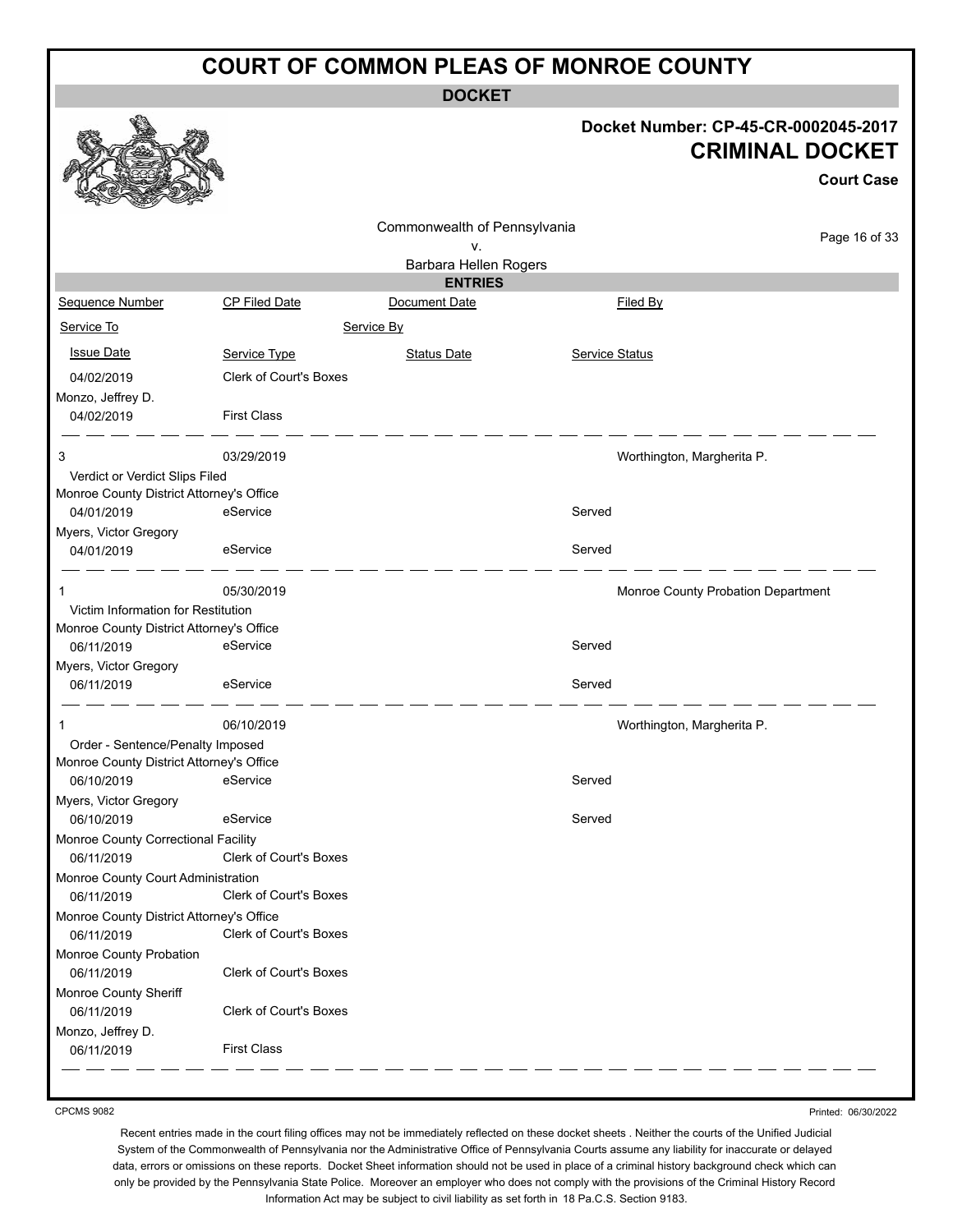**DOCKET**

#### **Docket Number: CP-45-CR-0002045-2017 CRIMINAL DOCKET**

**Court Case**

|                                                        |                                                              | Commonwealth of Pennsylvania |                                          |                     |
|--------------------------------------------------------|--------------------------------------------------------------|------------------------------|------------------------------------------|---------------------|
|                                                        |                                                              | ν.                           |                                          | Page 17 of 33       |
|                                                        |                                                              | Barbara Hellen Rogers        |                                          |                     |
|                                                        |                                                              | <b>ENTRIES</b>               |                                          |                     |
| Sequence Number                                        | <b>CP Filed Date</b>                                         | Document Date                | Filed By                                 |                     |
| Service To                                             |                                                              | Service By                   |                                          |                     |
| <b>Issue Date</b>                                      | Service Type                                                 | <b>Status Date</b>           | Service Status                           |                     |
| $\overline{2}$                                         | 06/10/2019                                                   |                              | Court of Common Pleas - Monroe<br>County |                     |
| <b>Penalty Assessed</b>                                |                                                              |                              |                                          |                     |
| Monroe County District Attorney's Office<br>06/10/2019 | eService                                                     |                              | Served                                   |                     |
| Myers, Victor Gregory                                  |                                                              |                              |                                          |                     |
| 06/10/2019                                             | eService                                                     |                              | Served                                   |                     |
| 3                                                      | 06/10/2019                                                   |                              | Court of Common Pleas - Monroe<br>County |                     |
| Monroe County District Attorney's Office               | Itemized Account of Fines, Costs, Fees and Restitution       |                              |                                          |                     |
| 06/10/2019                                             | eService                                                     |                              | Served                                   |                     |
| Myers, Victor Gregory<br>06/10/2019                    | eService                                                     |                              | Served                                   |                     |
| 1                                                      | 06/17/2019                                                   |                              | Monzo, Jeffrey D.                        |                     |
| Motion to Withdraw                                     |                                                              |                              |                                          |                     |
| Monroe County District Attorney's Office               |                                                              |                              |                                          |                     |
| 06/17/2019                                             | eService                                                     |                              | Served                                   |                     |
| Myers, Victor Gregory                                  |                                                              |                              |                                          |                     |
| 06/17/2019                                             | eService                                                     |                              | Served                                   |                     |
| $\overline{2}$                                         | 06/17/2019                                                   |                              | Monzo, Jeffrey D.                        |                     |
| Post-Sentence Motion                                   |                                                              |                              |                                          |                     |
| Monroe County District Attorney's Office               |                                                              |                              |                                          |                     |
| 06/17/2019                                             | eService                                                     |                              | Served                                   |                     |
| Myers, Victor Gregory<br>06/17/2019                    | eService                                                     |                              | Served                                   |                     |
| 1                                                      | 06/19/2019                                                   | 06/19/2019                   | Worthington, Margherita P.               |                     |
|                                                        | Order- Rule Returnable Hearing Scheduled 7/2/19 11:00AM CR#1 |                              |                                          |                     |
| Galloway, Richard H.                                   | <b>First Class</b>                                           |                              |                                          |                     |
| 06/19/2019<br>Monroe County Court Administration       |                                                              |                              |                                          |                     |
| 06/19/2019                                             | Clerk of Court's Boxes                                       |                              |                                          |                     |
| Monroe County District Attorney's Office               |                                                              |                              |                                          |                     |
| 06/19/2019                                             | Clerk of Court's Boxes                                       |                              |                                          |                     |
| <b>CPCMS 9082</b>                                      |                                                              |                              |                                          | Printed: 06/30/2022 |

CPCMS 9082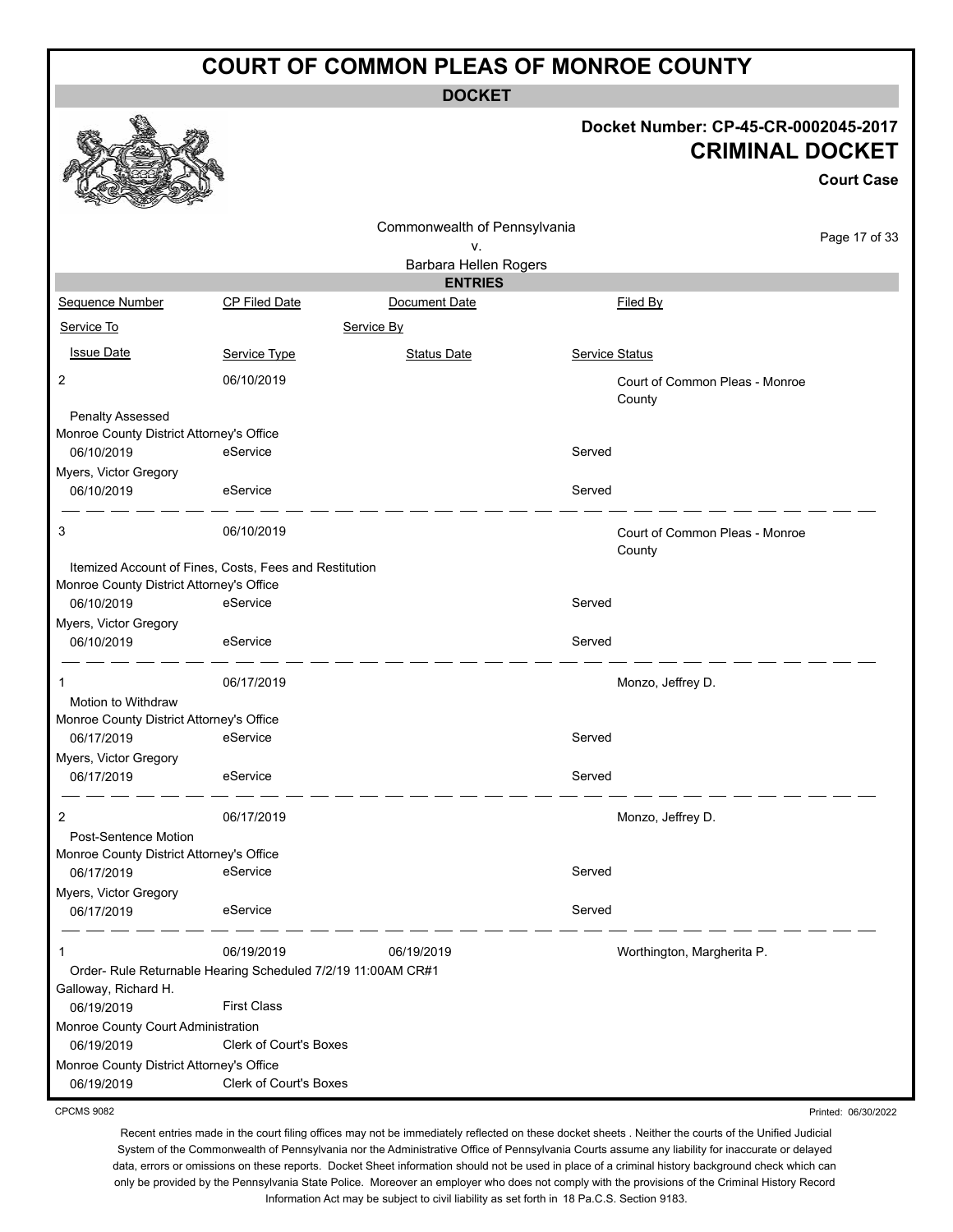**DOCKET**

|                                                                                   |                               |                              |                        | Docket Number: CP-45-CR-0002045-2017<br><b>CRIMINAL DOCKET</b><br><b>Court Case</b> |
|-----------------------------------------------------------------------------------|-------------------------------|------------------------------|------------------------|-------------------------------------------------------------------------------------|
|                                                                                   |                               | Commonwealth of Pennsylvania |                        | Page 18 of 33                                                                       |
|                                                                                   |                               | ٧.<br>Barbara Hellen Rogers  |                        |                                                                                     |
|                                                                                   |                               | <b>ENTRIES</b>               |                        |                                                                                     |
| <b>Sequence Number</b>                                                            | CP Filed Date                 | Document Date                | Filed By               |                                                                                     |
| Service To                                                                        |                               | Service By                   |                        |                                                                                     |
| <b>Issue Date</b>                                                                 | Service Type                  | <b>Status Date</b>           | Service Status         |                                                                                     |
| Monroe County District Attorney's Office<br>06/19/2019                            | eService                      |                              | Served                 |                                                                                     |
| Monroe County Probation<br>06/19/2019                                             | Clerk of Court's Boxes        |                              |                        |                                                                                     |
| Monroe County Public Defender's Office<br>06/19/2019                              | Clerk of Court's Boxes        |                              |                        |                                                                                     |
| Monroe County Sheriff<br>06/19/2019                                               | Clerk of Court's Boxes        |                              |                        |                                                                                     |
| Monzo, Jeffrey D.<br>06/19/2019                                                   | <b>First Class</b>            |                              |                        |                                                                                     |
| Myers, Victor Gregory<br>06/19/2019                                               | eService                      |                              | Served                 |                                                                                     |
| 2                                                                                 | 06/19/2019                    | 06/19/2019                   |                        | Worthington, Margherita P.                                                          |
| Order- Hearing Scheduled 8/5/19 9:30AM CR#1<br>Galloway, Richard H.<br>06/19/2019 | <b>First Class</b>            |                              |                        |                                                                                     |
| Monroe County Court Administration<br>06/19/2019                                  | <b>Clerk of Court's Boxes</b> |                              |                        |                                                                                     |
| Monroe County District Attorney's Office<br>06/19/2019                            | Clerk of Court's Boxes        |                              |                        |                                                                                     |
| Monroe County District Attorney's Office<br>06/19/2019                            | eService                      |                              | Served                 |                                                                                     |
| Monroe County Probation<br>06/19/2019                                             | <b>Clerk of Court's Boxes</b> |                              |                        |                                                                                     |
| Monroe County Public Defender's Office                                            |                               |                              |                        |                                                                                     |
| 06/19/2019                                                                        | Clerk of Court's Boxes        |                              |                        |                                                                                     |
| Monroe County Sheriff<br>06/19/2019                                               | Clerk of Court's Boxes        |                              |                        |                                                                                     |
| Monzo, Jeffrey D.<br>06/19/2019                                                   | <b>First Class</b>            |                              |                        |                                                                                     |
| Myers, Victor Gregory<br>06/19/2019                                               | eService                      |                              | Served                 |                                                                                     |
| 1<br>Praecipe for Entry of Appearance<br>Monroe County District Attorney's Office | 07/02/2019                    |                              | Cutaio, Frederick Mark |                                                                                     |
|                                                                                   |                               |                              |                        |                                                                                     |

CPCMS 9082

Recent entries made in the court filing offices may not be immediately reflected on these docket sheets . Neither the courts of the Unified Judicial System of the Commonwealth of Pennsylvania nor the Administrative Office of Pennsylvania Courts assume any liability for inaccurate or delayed data, errors or omissions on these reports. Docket Sheet information should not be used in place of a criminal history background check which can only be provided by the Pennsylvania State Police. Moreover an employer who does not comply with the provisions of the Criminal History Record Information Act may be subject to civil liability as set forth in 18 Pa.C.S. Section 9183.

Printed: 06/30/2022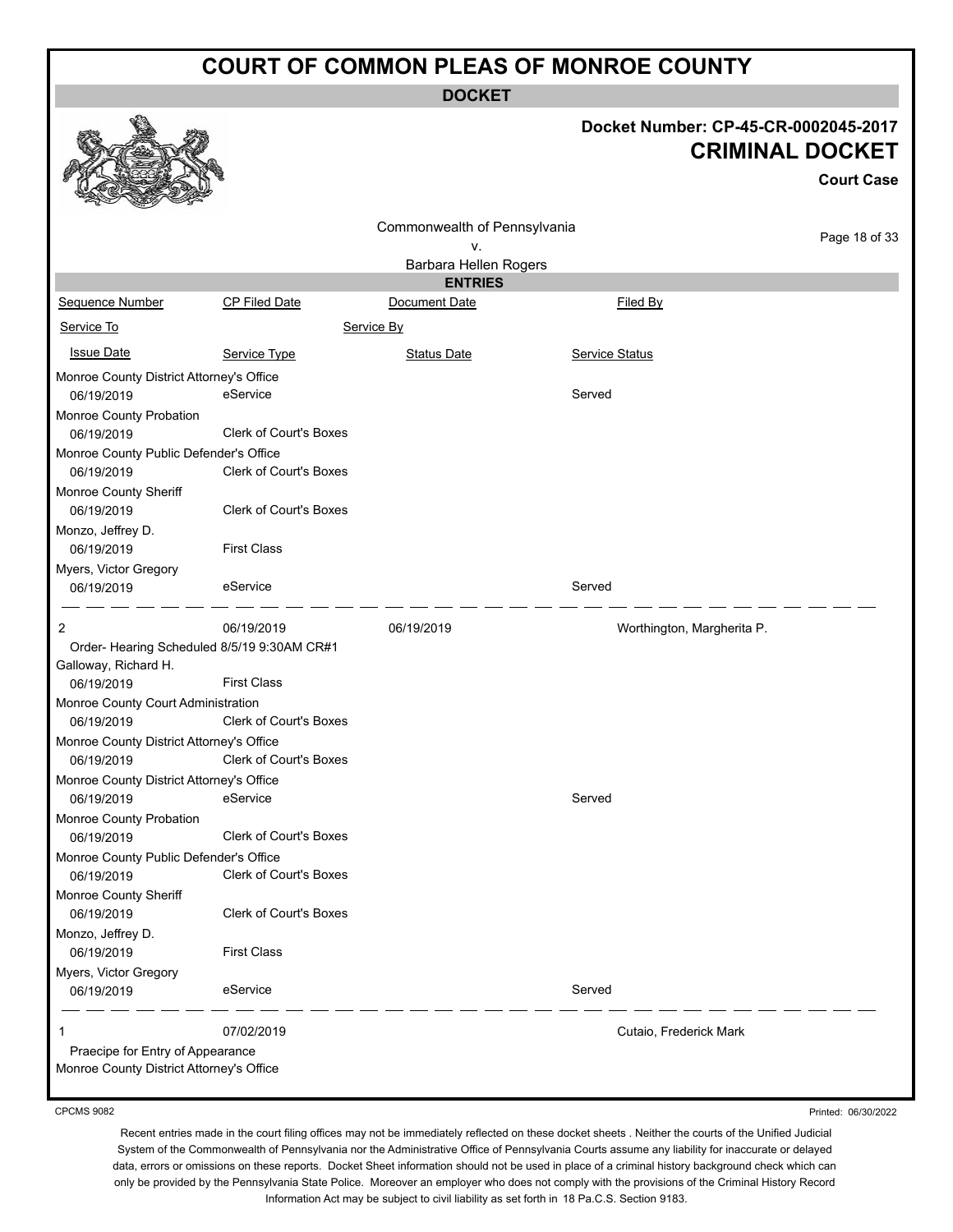**DOCKET**

#### **Docket Number: CP-45-CR-0002045-2017 CRIMINAL DOCKET**

|                                                        |                                                                                                     |                                    |                            | <b>Court Case</b> |
|--------------------------------------------------------|-----------------------------------------------------------------------------------------------------|------------------------------------|----------------------------|-------------------|
|                                                        |                                                                                                     | Commonwealth of Pennsylvania<br>۷. |                            | Page 19 of 33     |
|                                                        |                                                                                                     | Barbara Hellen Rogers              |                            |                   |
|                                                        |                                                                                                     | <b>ENTRIES</b>                     |                            |                   |
| Sequence Number                                        | CP Filed Date                                                                                       | Document Date                      | Filed By                   |                   |
| Service To                                             |                                                                                                     | Service By                         |                            |                   |
| <b>Issue Date</b>                                      | Service Type                                                                                        | Status Date                        | <b>Service Status</b>      |                   |
| 07/02/2019                                             | eService                                                                                            |                                    | Served                     |                   |
| Myers, Victor Gregory                                  |                                                                                                     |                                    |                            |                   |
| 07/02/2019                                             | eService                                                                                            |                                    | Served                     |                   |
| 1                                                      | 07/03/2019                                                                                          | 07/02/2019                         | Worthington, Margherita P. |                   |
|                                                        | Order- Granting Mot to w/draw as Counsel/Attys Monzo & Galloway May w/draw as Counsel/Deft to Apply |                                    |                            |                   |
| Galloway, Richard H.<br>07/03/2019                     | <b>First Class</b>                                                                                  |                                    |                            |                   |
| Monroe County Correctional Facility<br>07/03/2019      | Clerk of Court's Boxes                                                                              |                                    |                            |                   |
| Monroe County Court Administration<br>07/03/2019       | <b>Clerk of Court's Boxes</b>                                                                       |                                    |                            |                   |
| Monroe County Court Reporters<br>07/03/2019            | <b>Clerk of Court's Boxes</b>                                                                       |                                    |                            |                   |
| Monroe County District Attorney's Office               |                                                                                                     |                                    |                            |                   |
| 07/03/2019                                             | Clerk of Court's Boxes                                                                              |                                    |                            |                   |
| Monroe County Probation<br>07/03/2019                  | <b>Clerk of Court's Boxes</b>                                                                       |                                    |                            |                   |
| Monroe County Sheriff                                  |                                                                                                     |                                    |                            |                   |
| 07/03/2019                                             | Clerk of Court's Boxes                                                                              |                                    |                            |                   |
| Monzo, Jeffrey D.<br>07/03/2019                        | <b>First Class</b>                                                                                  |                                    |                            |                   |
| Cutaio, Frederick Mark                                 |                                                                                                     |                                    |                            |                   |
| 07/11/2019                                             | eService                                                                                            |                                    | Served                     |                   |
| Monroe County District Attorney's Office               |                                                                                                     |                                    |                            |                   |
| 07/11/2019                                             | eService                                                                                            |                                    | Served                     |                   |
| Myers, Victor Gregory<br>07/11/2019                    | eService                                                                                            |                                    | Served                     |                   |
|                                                        |                                                                                                     |                                    |                            |                   |
| 1                                                      | 07/09/2019                                                                                          |                                    | Cutaio, Frederick Mark     |                   |
| <b>Motion for Transcripts</b>                          |                                                                                                     |                                    |                            |                   |
| Monroe County District Attorney's Office<br>07/09/2019 | eNotice                                                                                             |                                    | Notified                   |                   |
| Myers, Victor Gregory                                  |                                                                                                     |                                    |                            |                   |
| 07/09/2019                                             | eService                                                                                            |                                    | Served                     |                   |

CPCMS 9082

Printed: 06/30/2022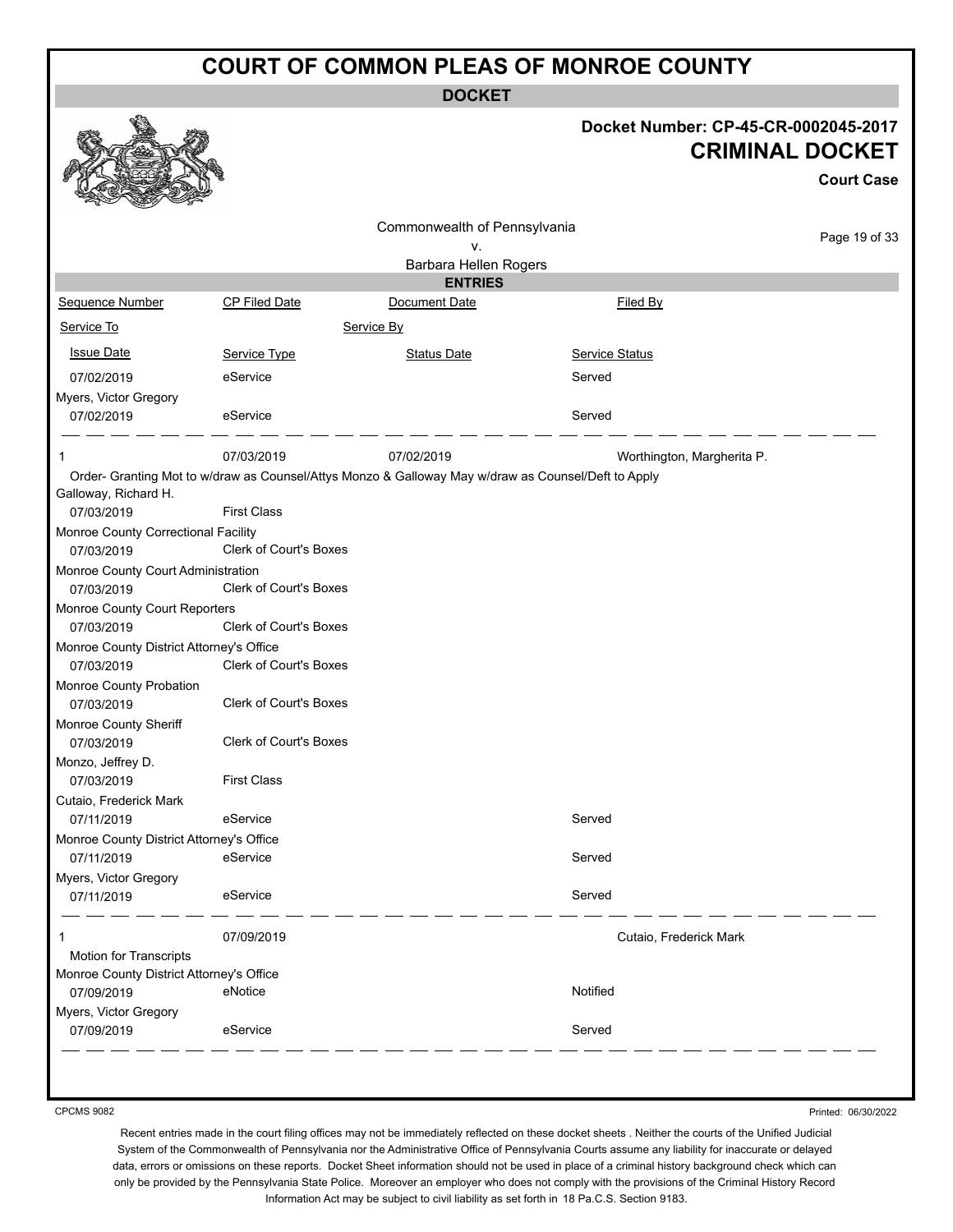**DOCKET**

# **Docket Number: CP-45-CR-0002045-2017 CRIMINAL DOCKET**

**Court Case**

| Commonwealth of Pennsylvania<br>٧.<br>Barbara Hellen Rogers<br><b>ENTRIES</b><br>Sequence Number<br><b>CP Filed Date</b><br>Document Date<br>Filed By<br>Service To<br>Service By<br><b>Issue Date</b><br><b>Status Date</b><br>Service Status<br>Service Type<br>07/10/2019<br>Worthington, Margherita P.<br>Order Granting Motion for Transcripts<br>Monroe County Court Administration<br><b>Clerk of Court's Boxes</b><br>07/10/2019<br>Monroe County Court Reporters<br><b>Clerk of Court's Boxes</b><br>07/10/2019<br>Monroe County Court Reporters<br><b>Clerk of Court's Boxes</b><br>07/10/2019<br>Monroe County District Attorney's Office<br><b>Clerk of Court's Boxes</b><br>07/10/2019<br>Monroe County Public Defender's Office<br>Clerk of Court's Boxes<br>07/10/2019 | Page 20 of 33 |
|---------------------------------------------------------------------------------------------------------------------------------------------------------------------------------------------------------------------------------------------------------------------------------------------------------------------------------------------------------------------------------------------------------------------------------------------------------------------------------------------------------------------------------------------------------------------------------------------------------------------------------------------------------------------------------------------------------------------------------------------------------------------------------------|---------------|
|                                                                                                                                                                                                                                                                                                                                                                                                                                                                                                                                                                                                                                                                                                                                                                                       |               |
|                                                                                                                                                                                                                                                                                                                                                                                                                                                                                                                                                                                                                                                                                                                                                                                       |               |
|                                                                                                                                                                                                                                                                                                                                                                                                                                                                                                                                                                                                                                                                                                                                                                                       |               |
|                                                                                                                                                                                                                                                                                                                                                                                                                                                                                                                                                                                                                                                                                                                                                                                       |               |
|                                                                                                                                                                                                                                                                                                                                                                                                                                                                                                                                                                                                                                                                                                                                                                                       |               |
|                                                                                                                                                                                                                                                                                                                                                                                                                                                                                                                                                                                                                                                                                                                                                                                       |               |
|                                                                                                                                                                                                                                                                                                                                                                                                                                                                                                                                                                                                                                                                                                                                                                                       |               |
|                                                                                                                                                                                                                                                                                                                                                                                                                                                                                                                                                                                                                                                                                                                                                                                       |               |
|                                                                                                                                                                                                                                                                                                                                                                                                                                                                                                                                                                                                                                                                                                                                                                                       |               |
|                                                                                                                                                                                                                                                                                                                                                                                                                                                                                                                                                                                                                                                                                                                                                                                       |               |
|                                                                                                                                                                                                                                                                                                                                                                                                                                                                                                                                                                                                                                                                                                                                                                                       |               |
|                                                                                                                                                                                                                                                                                                                                                                                                                                                                                                                                                                                                                                                                                                                                                                                       |               |
|                                                                                                                                                                                                                                                                                                                                                                                                                                                                                                                                                                                                                                                                                                                                                                                       |               |
|                                                                                                                                                                                                                                                                                                                                                                                                                                                                                                                                                                                                                                                                                                                                                                                       |               |
|                                                                                                                                                                                                                                                                                                                                                                                                                                                                                                                                                                                                                                                                                                                                                                                       |               |
|                                                                                                                                                                                                                                                                                                                                                                                                                                                                                                                                                                                                                                                                                                                                                                                       |               |
|                                                                                                                                                                                                                                                                                                                                                                                                                                                                                                                                                                                                                                                                                                                                                                                       |               |
|                                                                                                                                                                                                                                                                                                                                                                                                                                                                                                                                                                                                                                                                                                                                                                                       |               |
| Cutaio, Frederick Mark                                                                                                                                                                                                                                                                                                                                                                                                                                                                                                                                                                                                                                                                                                                                                                |               |
| Served<br>eService<br>07/16/2019                                                                                                                                                                                                                                                                                                                                                                                                                                                                                                                                                                                                                                                                                                                                                      |               |
| Monroe County District Attorney's Office                                                                                                                                                                                                                                                                                                                                                                                                                                                                                                                                                                                                                                                                                                                                              |               |
| eService<br>Served<br>07/16/2019                                                                                                                                                                                                                                                                                                                                                                                                                                                                                                                                                                                                                                                                                                                                                      |               |
| Myers, Victor Gregory<br>Served                                                                                                                                                                                                                                                                                                                                                                                                                                                                                                                                                                                                                                                                                                                                                       |               |
| eService<br>07/16/2019                                                                                                                                                                                                                                                                                                                                                                                                                                                                                                                                                                                                                                                                                                                                                                |               |
| 07/16/2019<br>Court of Common Pleas - Monroe                                                                                                                                                                                                                                                                                                                                                                                                                                                                                                                                                                                                                                                                                                                                          |               |
| County                                                                                                                                                                                                                                                                                                                                                                                                                                                                                                                                                                                                                                                                                                                                                                                |               |
| Entry of Civil Judgment 5393 CV 2019                                                                                                                                                                                                                                                                                                                                                                                                                                                                                                                                                                                                                                                                                                                                                  |               |
| Monroe County District Attorney's Office<br>eService<br>Served                                                                                                                                                                                                                                                                                                                                                                                                                                                                                                                                                                                                                                                                                                                        |               |
| 06/10/2019                                                                                                                                                                                                                                                                                                                                                                                                                                                                                                                                                                                                                                                                                                                                                                            |               |
| Myers, Victor Gregory<br>eService<br>Served                                                                                                                                                                                                                                                                                                                                                                                                                                                                                                                                                                                                                                                                                                                                           |               |
| 06/10/2019                                                                                                                                                                                                                                                                                                                                                                                                                                                                                                                                                                                                                                                                                                                                                                            |               |
| 07/19/2019<br>Cutaio, Frederick Mark                                                                                                                                                                                                                                                                                                                                                                                                                                                                                                                                                                                                                                                                                                                                                  |               |
| Petition for Brief Time Extension/Hearing Continuance                                                                                                                                                                                                                                                                                                                                                                                                                                                                                                                                                                                                                                                                                                                                 |               |
| Monroe County District Attorney's Office                                                                                                                                                                                                                                                                                                                                                                                                                                                                                                                                                                                                                                                                                                                                              |               |
| eNotice<br>Notified<br>07/19/2019                                                                                                                                                                                                                                                                                                                                                                                                                                                                                                                                                                                                                                                                                                                                                     |               |
| Myers, Victor Gregory                                                                                                                                                                                                                                                                                                                                                                                                                                                                                                                                                                                                                                                                                                                                                                 |               |
| eService<br>Served<br>07/19/2019                                                                                                                                                                                                                                                                                                                                                                                                                                                                                                                                                                                                                                                                                                                                                      |               |
| 07/22/2019<br>07/19/2019<br>Worthington, Margherita P.                                                                                                                                                                                                                                                                                                                                                                                                                                                                                                                                                                                                                                                                                                                                |               |
| Order Petition For Extension/ Hearing Continuace is DENIED                                                                                                                                                                                                                                                                                                                                                                                                                                                                                                                                                                                                                                                                                                                            |               |
| Monroe County Court Administration                                                                                                                                                                                                                                                                                                                                                                                                                                                                                                                                                                                                                                                                                                                                                    |               |
|                                                                                                                                                                                                                                                                                                                                                                                                                                                                                                                                                                                                                                                                                                                                                                                       |               |

CPCMS 9082

Printed: 06/30/2022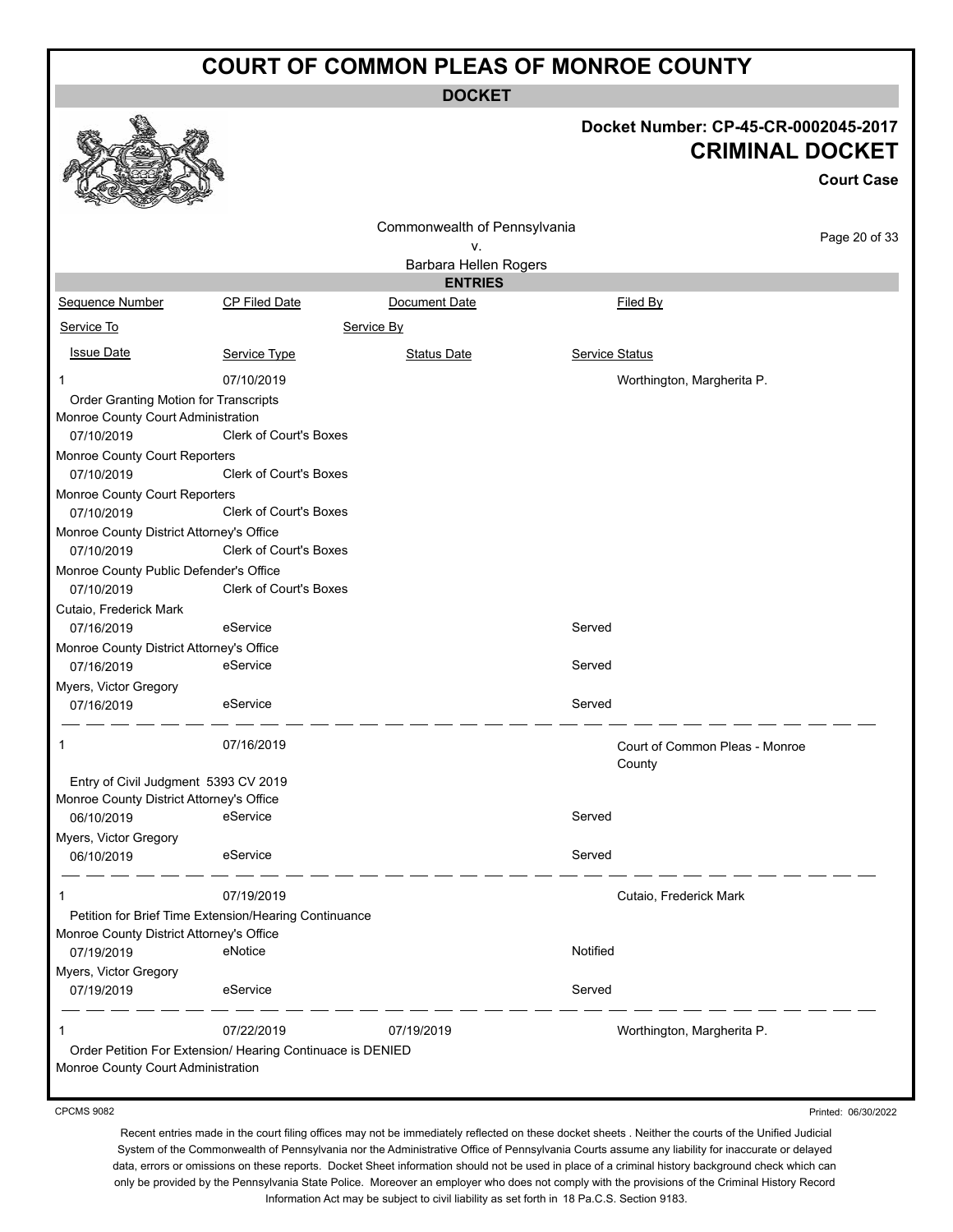**DOCKET**

|                                                  |                               | ו שטש                                                                   |                       |                                                                |                   |
|--------------------------------------------------|-------------------------------|-------------------------------------------------------------------------|-----------------------|----------------------------------------------------------------|-------------------|
|                                                  |                               |                                                                         |                       | Docket Number: CP-45-CR-0002045-2017<br><b>CRIMINAL DOCKET</b> | <b>Court Case</b> |
|                                                  |                               | Commonwealth of Pennsylvania                                            |                       |                                                                | Page 21 of 33     |
|                                                  |                               | ۷.<br>Barbara Hellen Rogers                                             |                       |                                                                |                   |
|                                                  |                               | <b>ENTRIES</b>                                                          |                       |                                                                |                   |
| Sequence Number                                  | <b>CP Filed Date</b>          | Document Date                                                           | Filed By              |                                                                |                   |
| Service To                                       |                               | Service By                                                              |                       |                                                                |                   |
| <b>Issue Date</b>                                | Service Type                  | <b>Status Date</b>                                                      | <b>Service Status</b> |                                                                |                   |
| 07/23/2019                                       | <b>Clerk of Court's Boxes</b> |                                                                         |                       |                                                                |                   |
| Monroe County District Attorney's Office         |                               |                                                                         |                       |                                                                |                   |
| 07/23/2019                                       | <b>Clerk of Court's Boxes</b> |                                                                         |                       |                                                                |                   |
| Monroe County Probation Department<br>07/23/2019 | <b>Clerk of Court's Boxes</b> |                                                                         |                       |                                                                |                   |
| Monroe County Public Defender's Office           |                               |                                                                         |                       |                                                                |                   |
| 07/23/2019                                       | <b>Clerk of Court's Boxes</b> |                                                                         |                       |                                                                |                   |
| Monroe County Sheriff's Department               |                               |                                                                         |                       |                                                                |                   |
| 07/23/2019                                       | <b>Clerk of Court's Boxes</b> |                                                                         |                       |                                                                |                   |
| Cutaio, Frederick Mark<br>07/25/2019             | eService                      |                                                                         | Served                |                                                                |                   |
| Monroe County District Attorney's Office         |                               |                                                                         |                       |                                                                |                   |
| 07/25/2019                                       | eService                      |                                                                         | Served                |                                                                |                   |
| Myers, Victor Gregory                            |                               |                                                                         |                       |                                                                |                   |
| 07/25/2019                                       | eService                      |                                                                         | Served                |                                                                |                   |
| 1                                                | 07/29/2019                    |                                                                         | Office                | Monroe County District Attorney's                              |                   |
|                                                  |                               | Commonwealth's Brief in Opposition to Defendant's Post-Sentence Motions |                       |                                                                |                   |
| Cutaio, Frederick Mark<br>07/30/2019             | eNotice                       |                                                                         | Notified              |                                                                |                   |
| Myers, Victor Gregory                            |                               |                                                                         |                       |                                                                |                   |
| 07/30/2019                                       | eService                      |                                                                         | Served                |                                                                |                   |
| 1                                                | 08/05/2019                    |                                                                         | Office                | Monroe County District Attorney's                              |                   |
| Motion for Transcripts                           |                               |                                                                         |                       |                                                                |                   |
| Cutaio, Frederick Mark                           |                               |                                                                         |                       |                                                                |                   |
| 08/05/2019<br>Myers, Victor Gregory              | eNotice                       |                                                                         | Notified              |                                                                |                   |
| 08/05/2019                                       | eNotice                       |                                                                         | Notified              |                                                                |                   |
| 2                                                | 08/05/2019                    |                                                                         | Office                | Monroe County District Attorney's                              |                   |
| Motion for Transcripts                           |                               |                                                                         |                       |                                                                |                   |
| Cutaio, Frederick Mark<br>08/05/2019             | eNotice                       |                                                                         | Notified              |                                                                |                   |
| Myers, Victor Gregory                            |                               |                                                                         |                       |                                                                |                   |
|                                                  |                               |                                                                         |                       |                                                                |                   |
|                                                  |                               |                                                                         |                       |                                                                |                   |

CPCMS 9082

Recent entries made in the court filing offices may not be immediately reflected on these docket sheets . Neither the courts of the Unified Judicial System of the Commonwealth of Pennsylvania nor the Administrative Office of Pennsylvania Courts assume any liability for inaccurate or delayed data, errors or omissions on these reports. Docket Sheet information should not be used in place of a criminal history background check which can only be provided by the Pennsylvania State Police. Moreover an employer who does not comply with the provisions of the Criminal History Record Information Act may be subject to civil liability as set forth in 18 Pa.C.S. Section 9183.

Printed: 06/30/2022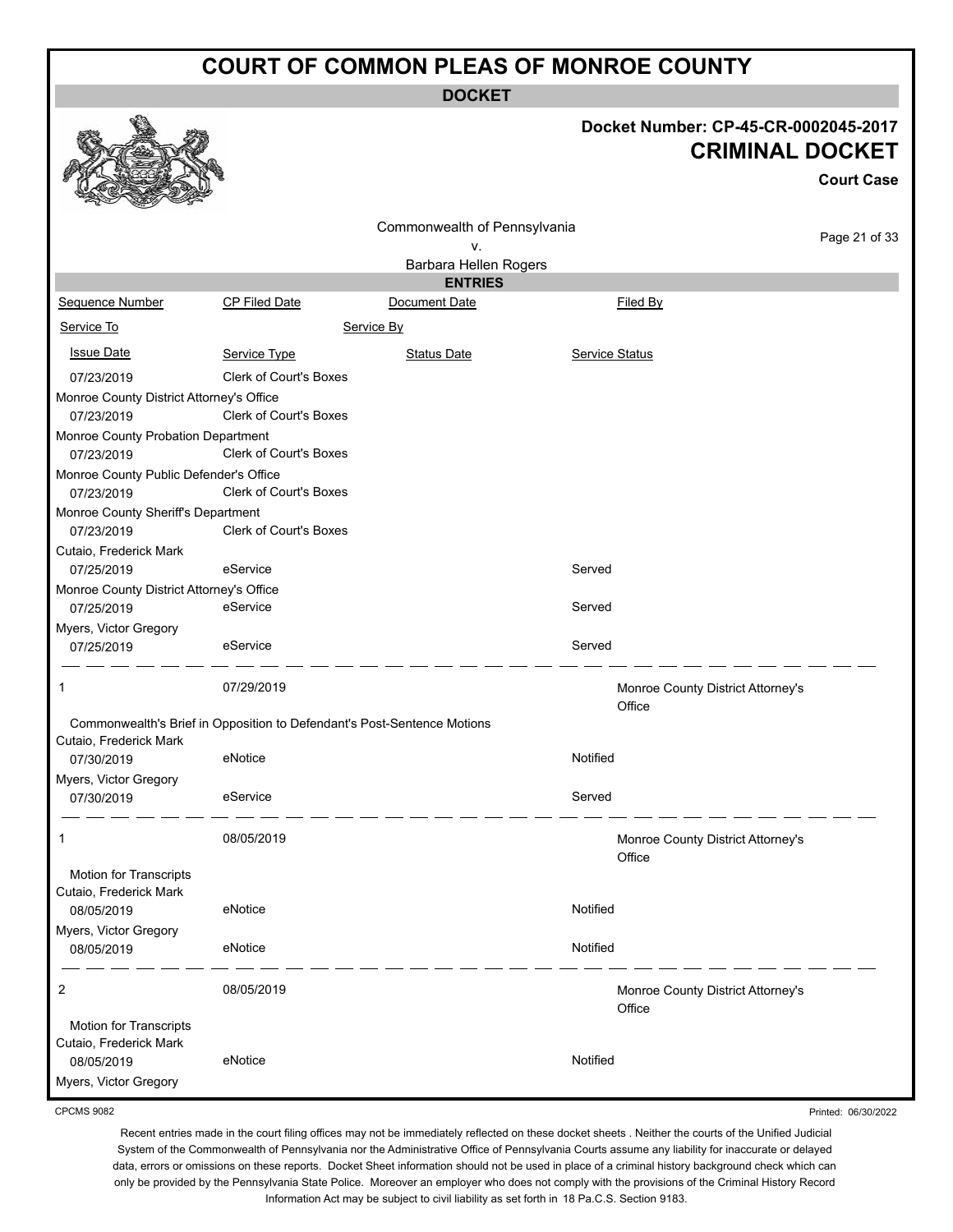**DOCKET**

|                                                        |                               | <b>DUUNEI</b>                   |                                      |                        |
|--------------------------------------------------------|-------------------------------|---------------------------------|--------------------------------------|------------------------|
|                                                        |                               |                                 | Docket Number: CP-45-CR-0002045-2017 | <b>CRIMINAL DOCKET</b> |
|                                                        |                               |                                 |                                      | <b>Court Case</b>      |
|                                                        |                               |                                 |                                      |                        |
|                                                        |                               | Commonwealth of Pennsylvania    |                                      | Page 22 of 33          |
|                                                        |                               | ٧.                              |                                      |                        |
|                                                        |                               | Barbara Hellen Rogers           |                                      |                        |
| Sequence Number                                        | <b>CP Filed Date</b>          | <b>ENTRIES</b><br>Document Date | Filed By                             |                        |
|                                                        |                               |                                 |                                      |                        |
| Service To                                             |                               | Service By                      |                                      |                        |
| <b>Issue Date</b>                                      | Service Type                  | <b>Status Date</b>              | <b>Service Status</b>                |                        |
| 08/05/2019                                             | eNotice                       |                                 | Notified                             |                        |
| 3                                                      | 08/05/2019                    |                                 | Worthington, Margherita P.           |                        |
| <b>Concise Statement Order</b>                         |                               |                                 |                                      |                        |
| Monroe County Court Administration                     |                               |                                 |                                      |                        |
| 08/05/2019                                             | <b>Clerk of Court's Boxes</b> |                                 |                                      |                        |
| Monroe County District Attorney's Office<br>08/05/2019 | Clerk of Court's Boxes        |                                 |                                      |                        |
| Monroe County Probation Department<br>08/05/2019       | Clerk of Court's Boxes        |                                 |                                      |                        |
| Monroe County Public Defender's Office<br>08/05/2019   | <b>Clerk of Court's Boxes</b> |                                 |                                      |                        |
| Monroe County Sheriff's Department                     |                               |                                 |                                      |                        |
| 08/05/2019                                             | Clerk of Court's Boxes        |                                 |                                      |                        |
| Cutaio, Frederick Mark                                 |                               |                                 |                                      |                        |
| 08/06/2019                                             | eService                      |                                 | Served                               |                        |
| Monroe County District Attorney's Office               |                               |                                 |                                      |                        |
| 08/06/2019                                             | eService                      |                                 | Served                               |                        |
| Myers, Victor Gregory<br>08/06/2019                    | eService                      |                                 | Served                               |                        |
|                                                        |                               |                                 |                                      |                        |
|                                                        | 08/05/2019                    |                                 | Worthington, Margherita P.           |                        |
| Order to Transcribe Notes of Testimony                 |                               |                                 |                                      |                        |
| Monroe County Court Administration                     |                               |                                 |                                      |                        |
| 08/05/2019<br>Monroe County Court Reporters            | <b>Clerk of Court's Boxes</b> |                                 |                                      |                        |
| 08/05/2019                                             | <b>Clerk of Court's Boxes</b> |                                 |                                      |                        |
| Monroe County District Attorney's Office               |                               |                                 |                                      |                        |
| 08/05/2019                                             | Clerk of Court's Boxes        |                                 |                                      |                        |
| Monroe County Public Defender's Office                 |                               |                                 |                                      |                        |
| 08/05/2019                                             | Clerk of Court's Boxes        |                                 |                                      |                        |
| Cutaio, Frederick Mark                                 |                               |                                 |                                      |                        |
| 08/06/2019                                             | eService                      |                                 | Served                               |                        |
| Monroe County District Attorney's Office               |                               |                                 |                                      |                        |
| 08/06/2019                                             | eService                      |                                 | Served                               |                        |
| Myers, Victor Gregory                                  | eService                      |                                 | Served                               |                        |
| 08/06/2019                                             |                               |                                 |                                      |                        |

CPCMS 9082

Printed: 06/30/2022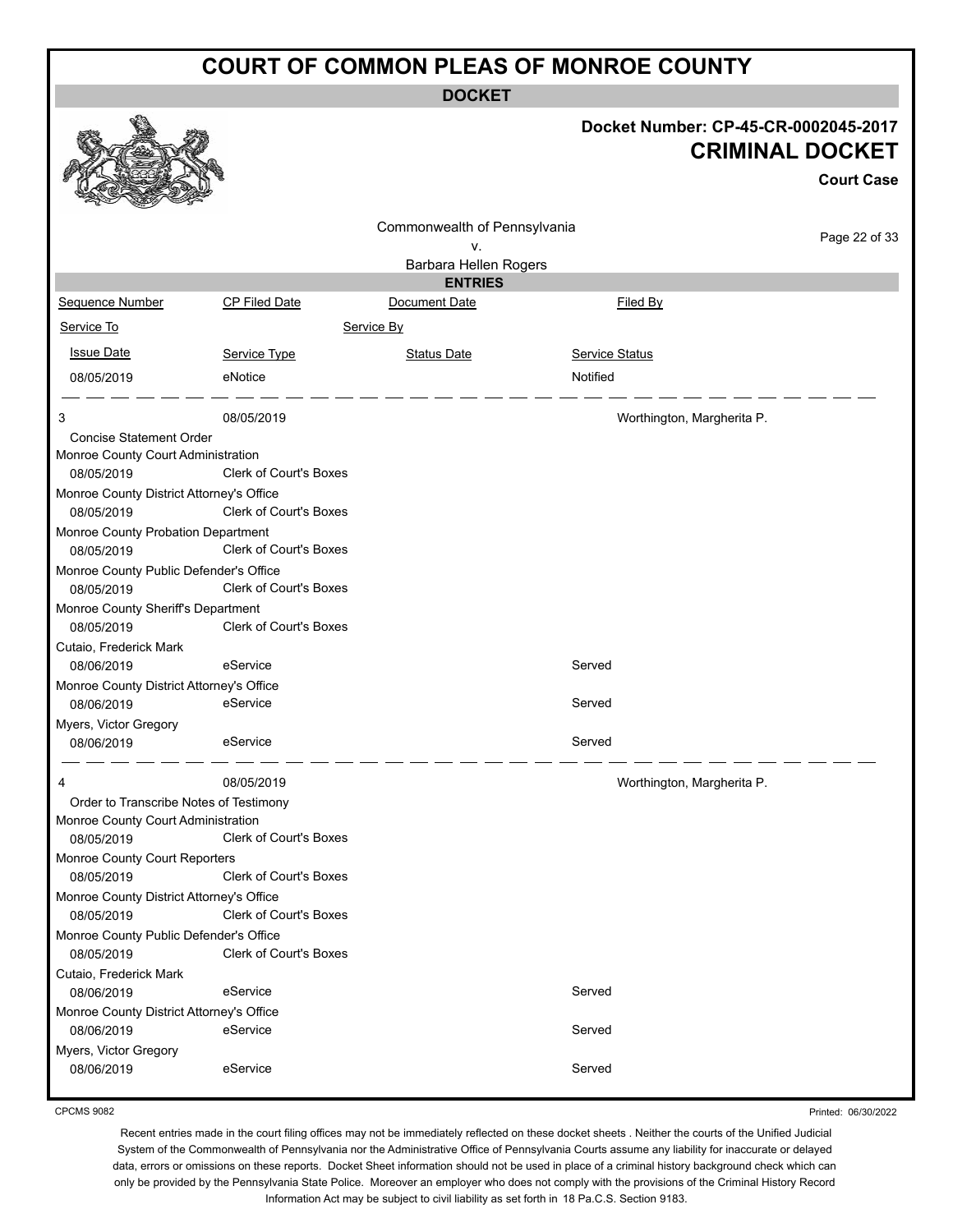**DOCKET**

|                                                        |                               |                              | Docket Number: CP-45-CR-0002045-2017 | <b>CRIMINAL DOCKET</b> |
|--------------------------------------------------------|-------------------------------|------------------------------|--------------------------------------|------------------------|
|                                                        |                               |                              |                                      | <b>Court Case</b>      |
|                                                        |                               | Commonwealth of Pennsylvania |                                      | Page 23 of 33          |
|                                                        |                               | ٧.<br>Barbara Hellen Rogers  |                                      |                        |
|                                                        |                               | <b>ENTRIES</b>               |                                      |                        |
| Sequence Number                                        | CP Filed Date                 | Document Date                | Filed By                             |                        |
| Service To                                             |                               | Service By                   |                                      |                        |
| <b>Issue Date</b>                                      | Service Type                  | <b>Status Date</b>           | <b>Service Status</b>                |                        |
| 5                                                      | 08/05/2019                    |                              | Cutaio, Frederick Mark               |                        |
| Motion for Transcripts                                 |                               |                              |                                      |                        |
| Monroe County District Attorney's Office<br>08/05/2019 | eNotice                       |                              | Notified                             |                        |
| Myers, Victor Gregory                                  |                               |                              |                                      |                        |
| 08/05/2019                                             | eService                      |                              | Served                               |                        |
|                                                        | 08/06/2019                    |                              | Worthington, Margherita P.           |                        |
| Order Granting Motion for Transcripts                  |                               |                              |                                      |                        |
| Cutaio, Frederick Mark                                 |                               |                              |                                      |                        |
| 08/07/2019                                             | eService                      |                              | Served                               |                        |
| Monroe County Court Administration                     |                               |                              |                                      |                        |
| 08/07/2019                                             | <b>Clerk of Court's Boxes</b> |                              |                                      |                        |
| Monroe County Court Reporters                          |                               |                              |                                      |                        |
| 08/07/2019                                             | Clerk of Court's Boxes        |                              |                                      |                        |
| Monroe County District Attorney's Office<br>08/07/2019 | Clerk of Court's Boxes        |                              |                                      |                        |
| Monroe County District Attorney's Office<br>08/07/2019 | eService                      |                              | Served                               |                        |
| Monroe County Public Defender's Office                 |                               |                              |                                      |                        |
| 08/07/2019                                             | Clerk of Court's Boxes        |                              |                                      |                        |
| Myers, Victor Gregory                                  |                               |                              |                                      |                        |
| 08/07/2019                                             | eService                      |                              | Served                               |                        |
| 2                                                      | 08/06/2019                    |                              | Worthington, Margherita P.           |                        |
| Order Granting Motion for Transcripts                  |                               |                              |                                      |                        |
| Cutaio, Frederick Mark                                 |                               |                              |                                      |                        |
| 08/07/2019                                             | eService                      |                              | Served                               |                        |
| Monroe County Court Administration<br>08/07/2019       | <b>Clerk of Court's Boxes</b> |                              |                                      |                        |
| Monroe County Court Reporters<br>08/07/2019            | <b>Clerk of Court's Boxes</b> |                              |                                      |                        |
| Monroe County District Attorney's Office<br>08/07/2019 | Clerk of Court's Boxes        |                              |                                      |                        |
| Monroe County District Attorney's Office               |                               |                              |                                      |                        |
| 08/07/2019                                             | eService                      |                              | Served                               |                        |

CPCMS 9082

Printed: 06/30/2022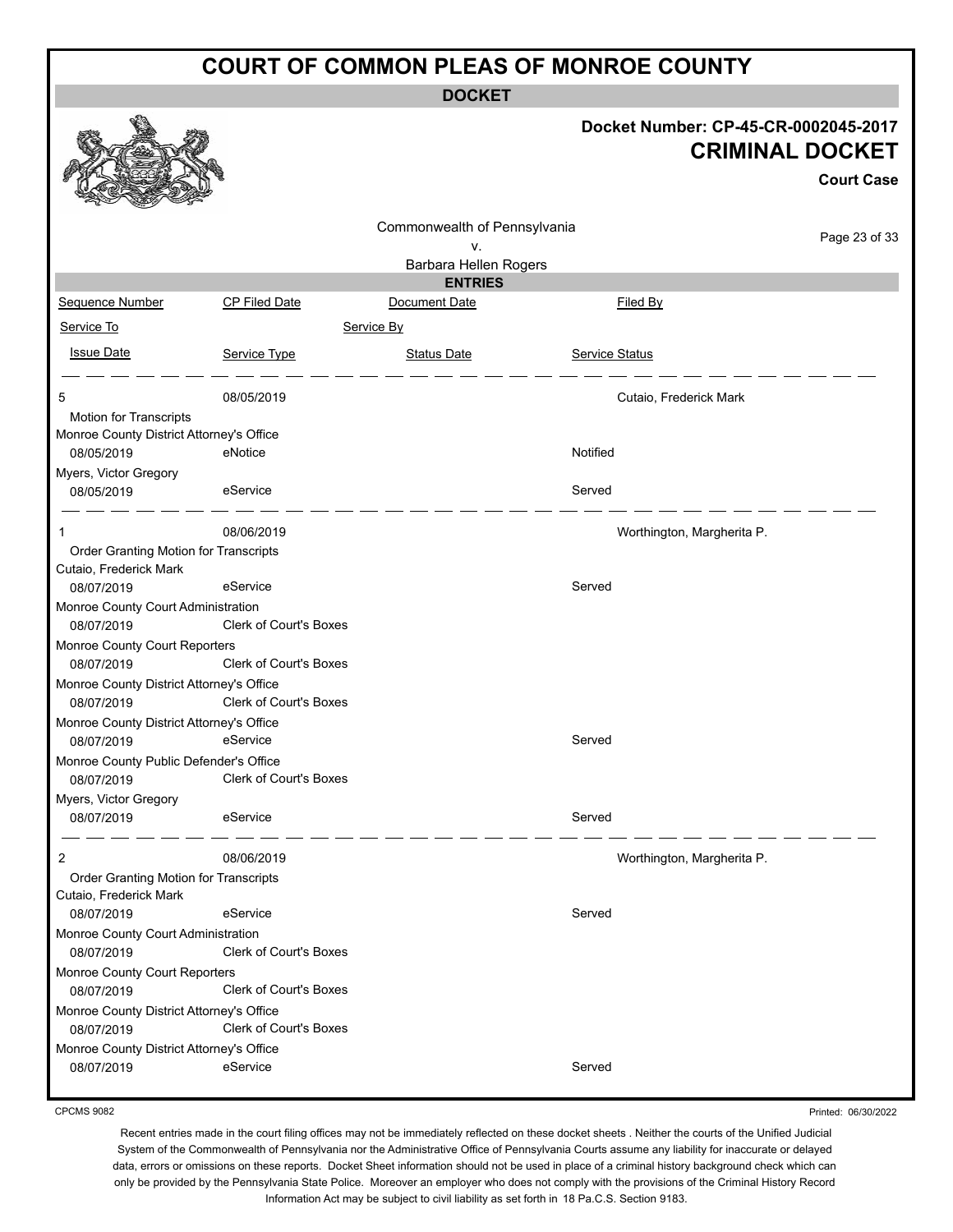**DOCKET**

|                                                                 |                               |                                 |                               | Docket Number: CP-45-CR-0002045-2017<br><b>CRIMINAL DOCKET</b><br><b>Court Case</b> |
|-----------------------------------------------------------------|-------------------------------|---------------------------------|-------------------------------|-------------------------------------------------------------------------------------|
|                                                                 |                               | Commonwealth of Pennsylvania    |                               |                                                                                     |
|                                                                 |                               | ۷.                              |                               | Page 24 of 33                                                                       |
|                                                                 |                               | Barbara Hellen Rogers           |                               |                                                                                     |
| Sequence Number                                                 | CP Filed Date                 | <b>ENTRIES</b><br>Document Date | Filed By                      |                                                                                     |
| Service To                                                      |                               |                                 |                               |                                                                                     |
|                                                                 |                               | Service By                      |                               |                                                                                     |
| <b>Issue Date</b>                                               | Service Type                  | <b>Status Date</b>              | <b>Service Status</b>         |                                                                                     |
| Monroe County Public Defender's Office                          | Clerk of Court's Boxes        |                                 |                               |                                                                                     |
| 08/07/2019<br>Myers, Victor Gregory                             |                               |                                 |                               |                                                                                     |
| 08/07/2019                                                      | eService                      |                                 | Served                        |                                                                                     |
| 3                                                               | 08/06/2019                    |                                 | Worthington, Margherita P.    |                                                                                     |
| Order Granting Motion for Transcripts<br>Cutaio, Frederick Mark |                               |                                 |                               |                                                                                     |
| 08/07/2019                                                      | eService                      |                                 | Served                        |                                                                                     |
| Monroe County Court Administration                              |                               |                                 |                               |                                                                                     |
| 08/07/2019                                                      | <b>Clerk of Court's Boxes</b> |                                 |                               |                                                                                     |
| Monroe County Court Reporters<br>08/07/2019                     | Clerk of Court's Boxes        |                                 |                               |                                                                                     |
| Monroe County District Attorney's Office                        |                               |                                 |                               |                                                                                     |
| 08/07/2019                                                      | Clerk of Court's Boxes        |                                 |                               |                                                                                     |
| Monroe County District Attorney's Office<br>08/07/2019          | eService                      |                                 | Served                        |                                                                                     |
| Monroe County Public Defender's Office<br>08/07/2019            | Clerk of Court's Boxes        |                                 |                               |                                                                                     |
| Myers, Victor Gregory                                           |                               |                                 |                               |                                                                                     |
| 08/07/2019                                                      | eService                      |                                 | Served                        |                                                                                     |
|                                                                 | 08/07/2019                    |                                 | Monroe County Court Reporters |                                                                                     |
| Notice of Completion of Transcript<br>Cutaio, Frederick Mark    |                               |                                 |                               |                                                                                     |
| 08/09/2019                                                      | eService                      |                                 | Served                        |                                                                                     |
| Monroe County District Attorney's Office                        |                               |                                 |                               |                                                                                     |
| 08/09/2019                                                      | eService                      |                                 | Served                        |                                                                                     |
| Myers, Victor Gregory<br>08/09/2019                             | eService                      |                                 | Served                        |                                                                                     |
| 2                                                               | 08/07/2019                    |                                 | Monroe County Court Reporters |                                                                                     |
| Notice of Completion of Transcript                              |                               |                                 |                               |                                                                                     |
| Cutaio, Frederick Mark<br>08/09/2019                            | eService                      |                                 | Served                        |                                                                                     |
| Monroe County District Attorney's Office                        |                               |                                 |                               |                                                                                     |
| 08/09/2019                                                      | eService                      |                                 | Served                        |                                                                                     |
|                                                                 |                               |                                 |                               |                                                                                     |

CPCMS 9082

Printed: 06/30/2022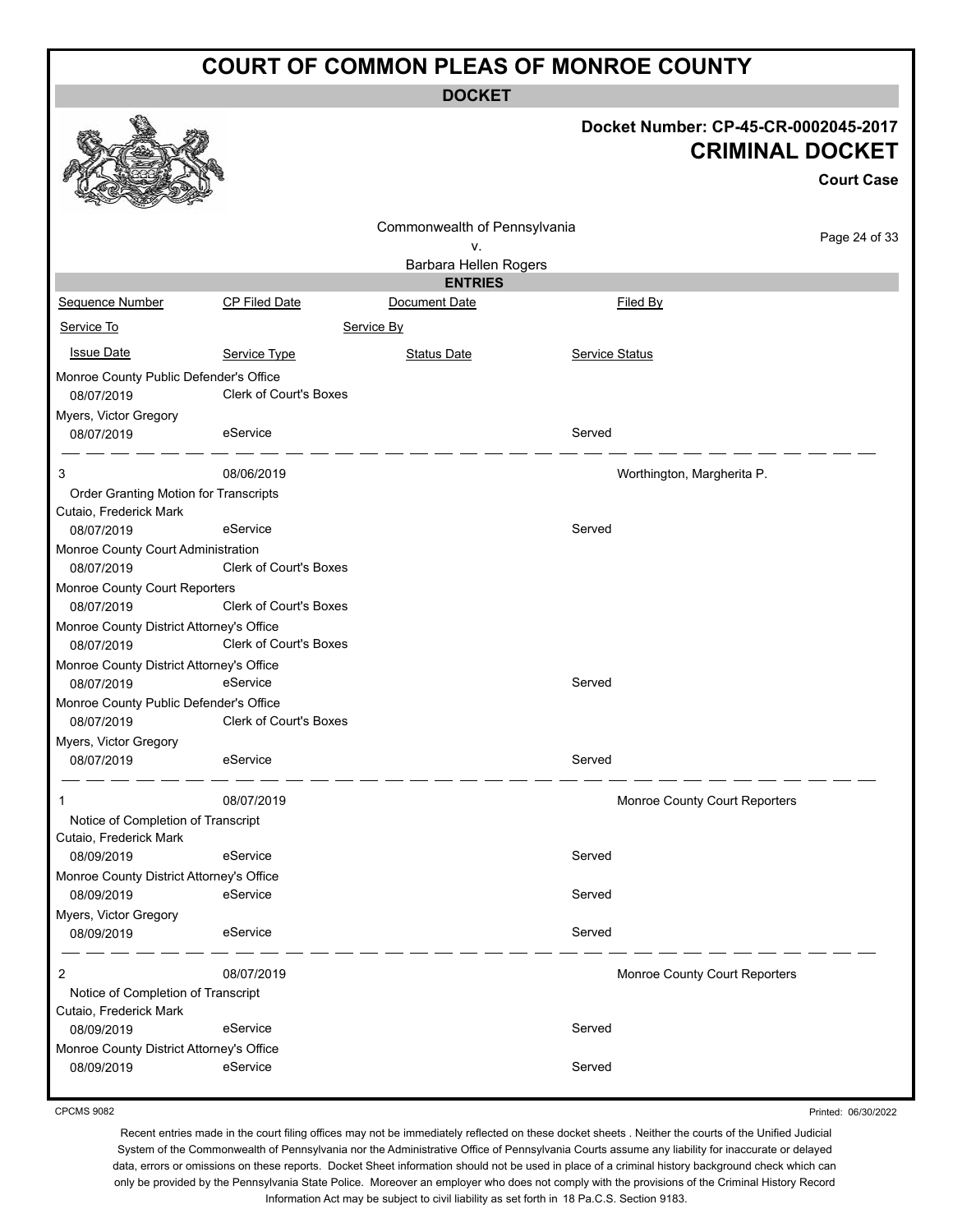**DOCKET**

#### **Docket Number: CP-45-CR-0002045-2017 CRIMINAL DOCKET**

**Court Case**

|                                            |                      |                              |                       |                               | ouurt oase    |
|--------------------------------------------|----------------------|------------------------------|-----------------------|-------------------------------|---------------|
|                                            |                      | Commonwealth of Pennsylvania |                       |                               |               |
|                                            |                      | ۷.                           |                       |                               | Page 25 of 33 |
|                                            |                      | Barbara Hellen Rogers        |                       |                               |               |
|                                            |                      | <b>ENTRIES</b>               |                       |                               |               |
| Sequence Number                            | <b>CP Filed Date</b> | Document Date                | Filed By              |                               |               |
| Service To                                 |                      | Service By                   |                       |                               |               |
| <b>Issue Date</b>                          | Service Type         | <b>Status Date</b>           | <b>Service Status</b> |                               |               |
| Myers, Victor Gregory                      |                      |                              |                       |                               |               |
| 08/09/2019                                 | eService             |                              | Served                |                               |               |
| 3                                          | 08/07/2019           |                              |                       | Monroe County Court Reporters |               |
| Transcript of Proceedings Filed 6-10-19    |                      |                              |                       |                               |               |
| Cutaio, Frederick Mark                     |                      |                              |                       |                               |               |
| 08/09/2019                                 | eService             |                              | Served                |                               |               |
| Monroe County District Attorney's Office   |                      |                              |                       |                               |               |
| 08/09/2019                                 | eService             |                              | Served                |                               |               |
| Myers, Victor Gregory                      |                      |                              |                       |                               |               |
| 08/09/2019                                 | eService             |                              | Served                |                               |               |
|                                            |                      |                              |                       |                               |               |
| 1                                          | 08/08/2019           |                              |                       | Monroe County Court Reporters |               |
| Notice of Completion of Transcript         |                      |                              |                       |                               |               |
| Cutaio, Frederick Mark                     |                      |                              |                       |                               |               |
| 08/12/2019                                 | eService             |                              | Served                |                               |               |
| Monroe County District Attorney's Office   |                      |                              |                       |                               |               |
| 08/12/2019                                 | eService             |                              | Served                |                               |               |
| Myers, Victor Gregory                      |                      |                              |                       |                               |               |
| 08/12/2019                                 | eService             |                              | Served                |                               |               |
| 2                                          | 08/08/2019           |                              |                       | Monroe County Court Reporters |               |
| Notice of Completion of Transcript Copy    |                      |                              |                       |                               |               |
| Cutaio, Frederick Mark                     |                      |                              |                       |                               |               |
| 08/12/2019                                 | eService             |                              | Served                |                               |               |
| Monroe County District Attorney's Office   |                      |                              |                       |                               |               |
| 08/12/2019                                 | eService             |                              | Served                |                               |               |
| Myers, Victor Gregory                      |                      |                              |                       |                               |               |
| 08/12/2019                                 | eService             |                              | Served                |                               |               |
| 3                                          | 08/08/2019           |                              |                       | Monroe County Court Reporters |               |
| Transcript of Proceedings 03/25/2019 Filed |                      |                              |                       |                               |               |
| Cutaio, Frederick Mark                     |                      |                              |                       |                               |               |
| 08/12/2019                                 | eService             |                              | Served                |                               |               |
| Monroe County District Attorney's Office   |                      |                              |                       |                               |               |
| 08/12/2019                                 | eService             |                              | Served                |                               |               |
| Myers, Victor Gregory                      |                      |                              |                       |                               |               |
|                                            |                      |                              |                       |                               |               |

CPCMS 9082

Printed: 06/30/2022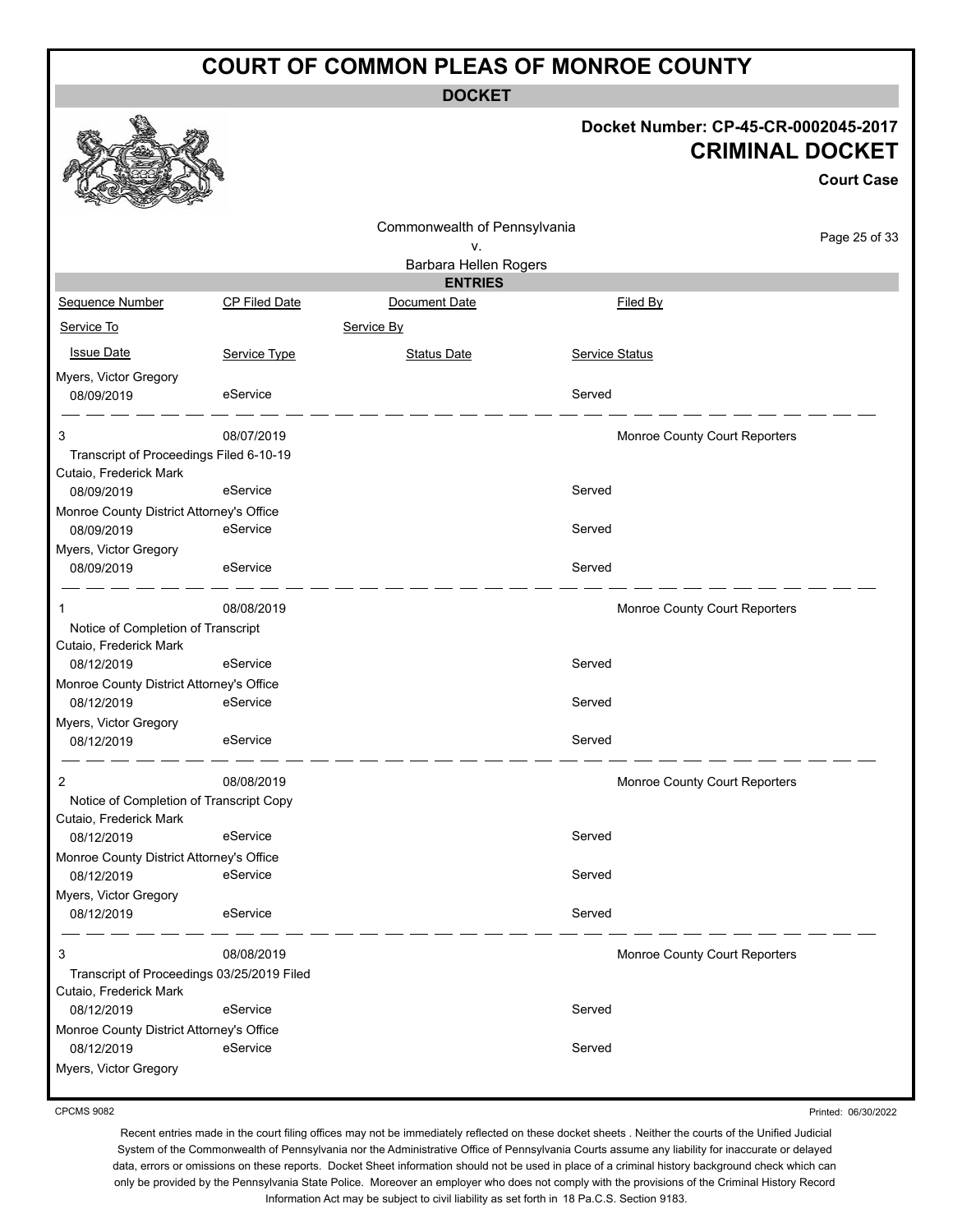**DOCKET**

#### **Docket Number: CP-45-CR-0002045-2017 CRIMINAL DOCKET**

**Court Case**

| <b>SELLER</b><br>$-2$                                  |               |                              |                               |               |
|--------------------------------------------------------|---------------|------------------------------|-------------------------------|---------------|
|                                                        |               | Commonwealth of Pennsylvania |                               | Page 26 of 33 |
|                                                        |               | ٧.                           |                               |               |
|                                                        |               | Barbara Hellen Rogers        |                               |               |
|                                                        |               | <b>ENTRIES</b>               |                               |               |
| Sequence Number                                        | CP Filed Date | Document Date                | Filed By                      |               |
| Service To                                             |               | Service By                   |                               |               |
| <b>Issue Date</b>                                      | Service Type  | <b>Status Date</b>           | <b>Service Status</b>         |               |
| 08/12/2019                                             | eService      |                              | Served                        |               |
| 4                                                      | 08/08/2019    |                              | Monroe County Court Reporters |               |
| Transcript of Proceedings Filed 3/26/2019              |               |                              |                               |               |
| Cutaio, Frederick Mark                                 | eService      |                              | Served                        |               |
| 08/12/2019                                             |               |                              |                               |               |
| Monroe County District Attorney's Office<br>08/12/2019 | eService      |                              | Served                        |               |
| Myers, Victor Gregory                                  |               |                              |                               |               |
| 08/12/2019                                             | eService      |                              | Served                        |               |
|                                                        | 08/12/2019    |                              | Monroe County Court Reporters |               |
| Transcript of Proceedings Filed 3/28/19                |               |                              |                               |               |
| Cutaio, Frederick Mark                                 |               |                              |                               |               |
| 08/12/2019                                             | eService      |                              | Served                        |               |
| Monroe County District Attorney's Office<br>08/12/2019 | eService      |                              | Served                        |               |
| Myers, Victor Gregory                                  |               |                              |                               |               |
| 08/12/2019                                             | eService      |                              | Served                        |               |
| 2                                                      | 08/12/2019    |                              | Monroe County Court Reporters |               |
| Notice of Completion of Transcript                     |               |                              |                               |               |
| Cutaio, Frederick Mark                                 |               |                              |                               |               |
| 08/12/2019                                             | eService      |                              | Served                        |               |
| Monroe County District Attorney's Office               |               |                              |                               |               |
| 08/12/2019                                             | eService      |                              | Served                        |               |
| Myers, Victor Gregory<br>08/12/2019                    | eService      |                              | Served                        |               |
| 3                                                      | 08/12/2019    |                              | Monroe County Court Reporters |               |
| Notice of Completion of Transcript                     |               |                              |                               |               |
| Cutaio, Frederick Mark                                 |               |                              |                               |               |
| 08/12/2019                                             | eService      |                              | Served                        |               |
| Monroe County District Attorney's Office               | eService      |                              |                               |               |
| 08/12/2019                                             |               |                              | Served                        |               |
| Myers, Victor Gregory<br>08/12/2019                    | eService      |                              | Served                        |               |
|                                                        |               |                              |                               |               |

CPCMS 9082

Printed: 06/30/2022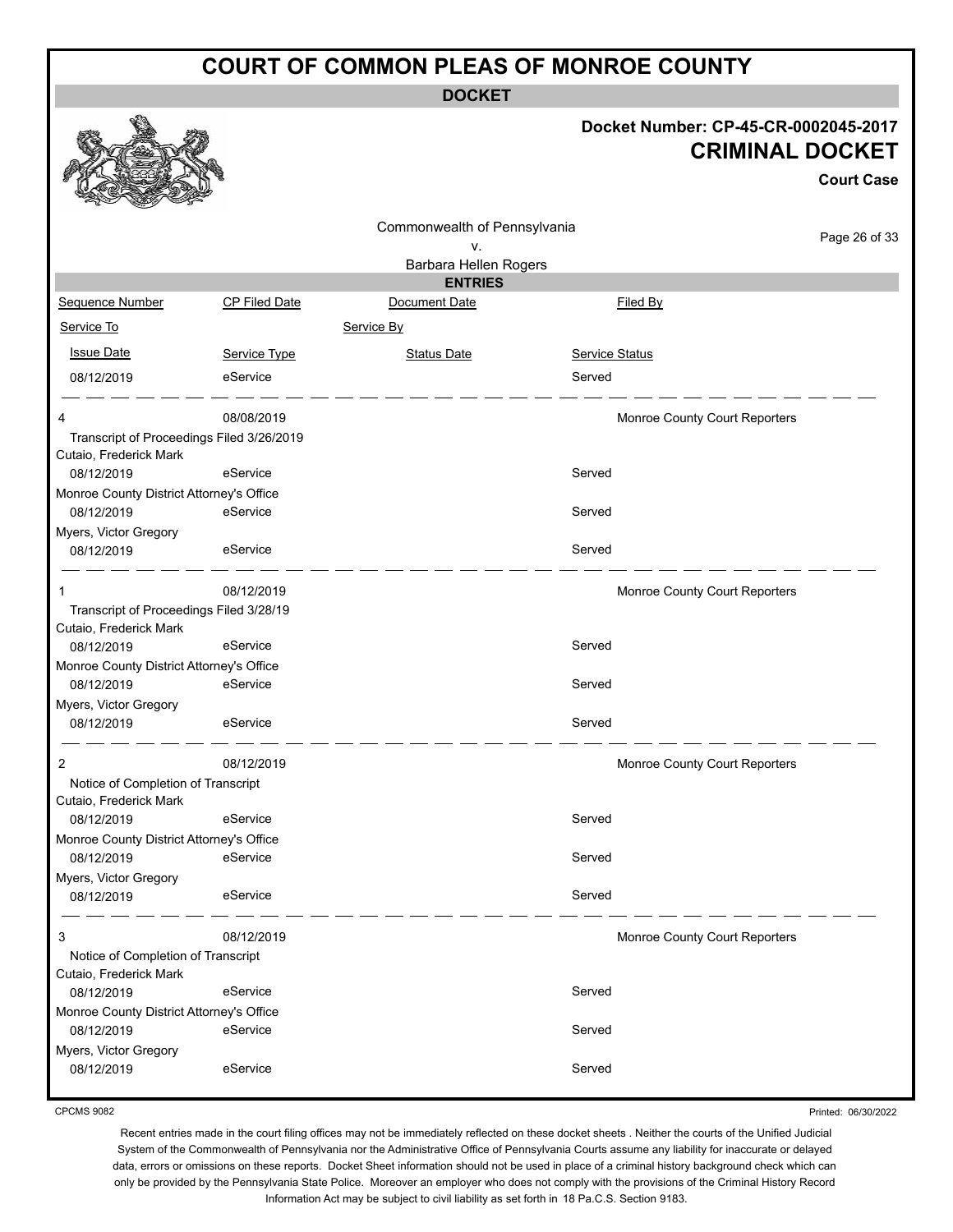**DOCKET**

#### **Docket Number: CP-45-CR-0002045-2017 CRIMINAL DOCKET**

**Court Case**

Printed: 06/30/2022

|                                                                   |                               | Commonwealth of Pennsylvania |                                    |               |
|-------------------------------------------------------------------|-------------------------------|------------------------------|------------------------------------|---------------|
|                                                                   |                               | ٧.                           |                                    | Page 27 of 33 |
|                                                                   |                               | Barbara Hellen Rogers        |                                    |               |
|                                                                   |                               | <b>ENTRIES</b>               |                                    |               |
| Sequence Number                                                   | <b>CP Filed Date</b>          | Document Date                | Filed By                           |               |
| Service To                                                        |                               | Service By                   |                                    |               |
| <b>Issue Date</b>                                                 | Service Type                  | <b>Status Date</b>           | Service Status                     |               |
| 4                                                                 | 08/12/2019                    |                              | Monroe County Court Reporters      |               |
| Transcript of Proceedings Filed 3/27/19<br>Cutaio, Frederick Mark |                               |                              |                                    |               |
| 08/12/2019                                                        | eService                      |                              | Served                             |               |
| Monroe County District Attorney's Office<br>08/12/2019            | eService                      |                              | Served                             |               |
| Myers, Victor Gregory                                             |                               |                              |                                    |               |
| 08/12/2019                                                        | eService                      |                              | Served                             |               |
| 5                                                                 | 08/12/2019                    |                              | Monroe County Court Reporters      |               |
| Transcript of Proceedings Filed 3/29/19<br>Cutaio, Frederick Mark |                               |                              |                                    |               |
| 08/12/2019                                                        | eService                      |                              | Served                             |               |
| Monroe County District Attorney's Office                          |                               |                              |                                    |               |
| 08/12/2019                                                        | eService                      |                              | Served                             |               |
| Myers, Victor Gregory                                             |                               |                              |                                    |               |
| 08/12/2019                                                        | eService                      |                              | Served                             |               |
| 1                                                                 | 09/20/2019                    |                              | Worthington, Margherita P.         |               |
| Opinion and Order                                                 |                               |                              |                                    |               |
| Cutaio, Frederick Mark<br>09/20/2019                              | eService                      |                              | Served                             |               |
| Monroe County District Attorney's Office                          |                               |                              |                                    |               |
| 09/20/2019                                                        | eService                      |                              | Served                             |               |
| Myers, Victor Gregory                                             |                               |                              |                                    |               |
| 09/20/2019                                                        | eService                      |                              | Served                             |               |
| Rogers, Barbara Hellen<br>09/23/2019                              | <b>First Class</b>            |                              |                                    |               |
| Monroe County District Attorney's Office                          |                               |                              |                                    |               |
| 09/24/2019                                                        | Clerk of Court's Boxes        |                              |                                    |               |
| Monroe County Public Defender's Office                            |                               |                              |                                    |               |
| 09/24/2019                                                        | <b>Clerk of Court's Boxes</b> |                              |                                    |               |
|                                                                   | 10/08/2019                    |                              | Monroe County Probation Department |               |
| Guideline Sentence Form                                           |                               |                              |                                    |               |
| Cutaio, Frederick Mark                                            |                               |                              |                                    |               |
|                                                                   |                               |                              |                                    |               |

CPCMS 9082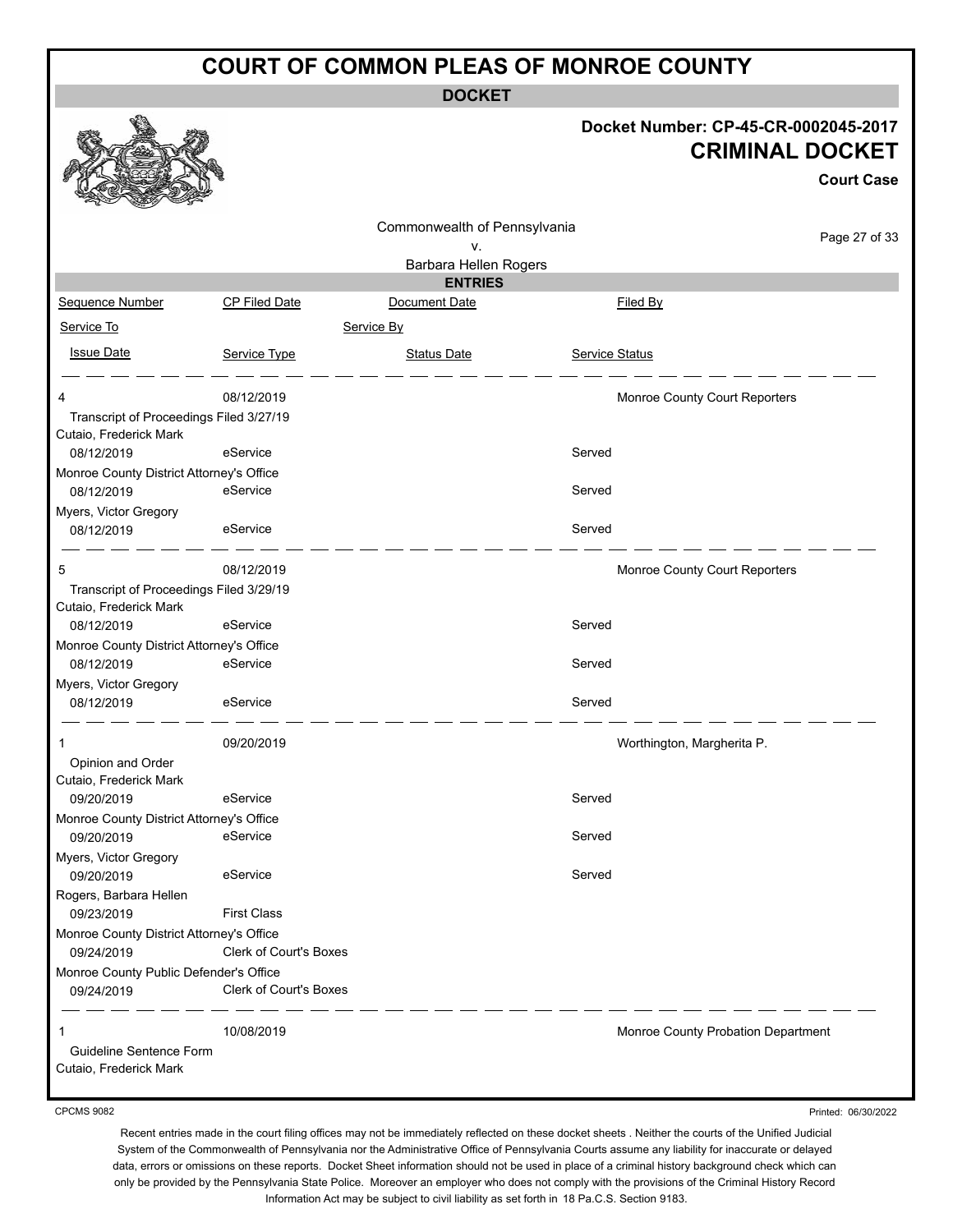**DOCKET**

#### **Docket Number: CP-45-CR-0002045-2017 CRIMINAL DOCKET**

**Court Case**

Printed: 06/30/2022

|                                                        |                                                                            |                                         |                                                             | <b>Court Case</b> |
|--------------------------------------------------------|----------------------------------------------------------------------------|-----------------------------------------|-------------------------------------------------------------|-------------------|
|                                                        |                                                                            | Commonwealth of Pennsylvania            |                                                             | Page 28 of 33     |
|                                                        |                                                                            | ۷.                                      |                                                             |                   |
|                                                        |                                                                            | Barbara Hellen Rogers<br><b>ENTRIES</b> |                                                             |                   |
| Sequence Number                                        | CP Filed Date                                                              | Document Date                           | Filed By                                                    |                   |
| Service To                                             |                                                                            | Service By                              |                                                             |                   |
| <b>Issue Date</b>                                      | Service Type                                                               | <b>Status Date</b>                      | Service Status                                              |                   |
| 10/08/2019                                             | eService                                                                   |                                         | Served                                                      |                   |
| Monroe County District Attorney's Office               |                                                                            |                                         |                                                             |                   |
| 10/08/2019                                             | eService                                                                   |                                         | Served                                                      |                   |
| 1                                                      | 10/21/2019                                                                 |                                         | Cutaio, Frederick Mark                                      |                   |
| Notice of Appeal to the Superior Court                 |                                                                            |                                         |                                                             |                   |
| Monroe County District Attorney's Office               |                                                                            |                                         |                                                             |                   |
| 10/21/2019                                             | eNotice                                                                    |                                         | Notified                                                    |                   |
| 2                                                      | 10/21/2019                                                                 | 10/21/2019                              | Worthington, Margherita P.                                  |                   |
| <b>Concise Statement Order</b>                         |                                                                            |                                         |                                                             |                   |
| Cutaio, Frederick Mark                                 |                                                                            |                                         |                                                             |                   |
| 10/21/2019                                             | eService                                                                   |                                         | Served                                                      |                   |
| Monroe County District Attorney's Office<br>10/21/2019 | <b>Clerk of Court's Boxes</b>                                              |                                         |                                                             |                   |
| Monroe County District Attorney's Office               |                                                                            |                                         |                                                             |                   |
| 10/21/2019                                             | eService                                                                   |                                         | Served                                                      |                   |
| Monroe County Public Defender's Office                 |                                                                            |                                         |                                                             |                   |
| 10/21/2019                                             | <b>Clerk of Court's Boxes</b>                                              |                                         |                                                             |                   |
| Supreme Court of Pennsylvania -<br>Eastern District    |                                                                            |                                         |                                                             |                   |
| 10/21/2019                                             | <b>First Class</b>                                                         |                                         |                                                             |                   |
| 1                                                      | 10/30/2019                                                                 |                                         | Superior Court of Pennsylvania -<br><b>Middle District</b>  |                   |
|                                                        | Green Card Returned Signed by Superior Court                               |                                         |                                                             |                   |
| Cutaio, Frederick Mark                                 |                                                                            |                                         |                                                             |                   |
| 03/04/2020                                             | eService                                                                   |                                         | Served                                                      |                   |
| Mancuso, Michael                                       |                                                                            |                                         |                                                             |                   |
| 03/04/2020                                             | eService                                                                   |                                         | Served                                                      |                   |
| Monroe County District Attorney's Office               |                                                                            |                                         |                                                             |                   |
| 03/04/2020                                             | eService                                                                   |                                         | Served                                                      |                   |
| 1                                                      | 11/04/2019                                                                 |                                         | Superior Court of Pennsylvania -<br><b>Eastern District</b> |                   |
| Cutaio, Frederick Mark                                 | Appeal Docket Sheet from Superior Court of PA - 3048 EDA 2019 due 12/20/19 |                                         |                                                             |                   |
| 11/16/2019                                             | eService                                                                   |                                         | Served                                                      |                   |

CPCMS 9082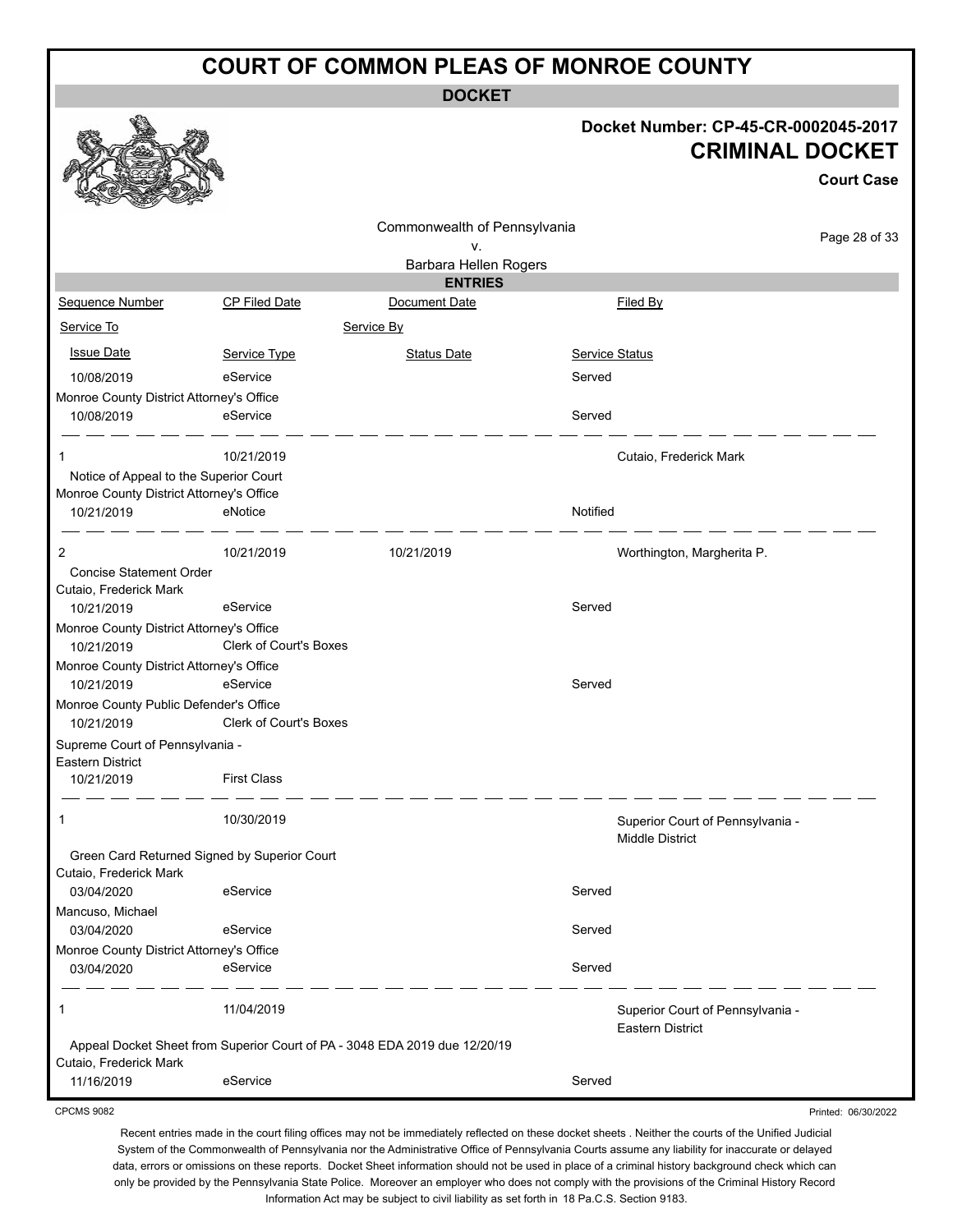**DOCKET**

|                                                                                         |                      |                                                                                                 |                       | Docket Number: CP-45-CR-0002045-2017<br><b>CRIMINAL DOCKET</b><br><b>Court Case</b> |
|-----------------------------------------------------------------------------------------|----------------------|-------------------------------------------------------------------------------------------------|-----------------------|-------------------------------------------------------------------------------------|
|                                                                                         |                      | Commonwealth of Pennsylvania                                                                    |                       | Page 29 of 33                                                                       |
|                                                                                         |                      | v.<br>Barbara Hellen Rogers                                                                     |                       |                                                                                     |
|                                                                                         |                      | <b>ENTRIES</b>                                                                                  |                       |                                                                                     |
| Sequence Number                                                                         | <b>CP Filed Date</b> | Document Date                                                                                   |                       | Filed By                                                                            |
| Service To                                                                              |                      | Service By                                                                                      |                       |                                                                                     |
| <b>Issue Date</b>                                                                       | Service Type         | <b>Status Date</b>                                                                              | <b>Service Status</b> |                                                                                     |
| Monroe County District Attorney's Office<br>11/16/2019                                  | eService             |                                                                                                 | Served                |                                                                                     |
| 1<br>1925(b) Statement of Matters Complained Of                                         | 11/19/2019           |                                                                                                 |                       | Cutaio, Frederick Mark                                                              |
| Monroe County District Attorney's Office<br>11/19/2019                                  | eNotice              |                                                                                                 | Notified              |                                                                                     |
| 1<br>Statement Pursuant to PA R.A.P 1925(a)<br>Cutaio, Frederick Mark                   | 12/10/2019           |                                                                                                 |                       | Worthington, Margherita P.                                                          |
| 12/10/2019                                                                              | eService             |                                                                                                 | Served                |                                                                                     |
| Monroe County District Attorney's Office<br>12/10/2019                                  | eService             |                                                                                                 | Served                |                                                                                     |
| Rogers, Barbara Hellen<br>12/10/2019                                                    | <b>First Class</b>   |                                                                                                 |                       |                                                                                     |
| Superior Court of Pennsylvania -<br>Eastern District<br>12/10/2019                      | <b>First Class</b>   |                                                                                                 |                       |                                                                                     |
|                                                                                         | 12/11/2019           | Certified Docket entries and List send to Public Defenders office and District Attorneys office |                       | Warden, George J.                                                                   |
| Cutaio, Frederick Mark<br>12/11/2019                                                    | eService             |                                                                                                 | Served                |                                                                                     |
| Monroe County District Attorney's Office<br>12/11/2019                                  | eService             |                                                                                                 | Served                |                                                                                     |
| 2<br>Certificate and Transmittal of Record to Appellate Court<br>Cutaio, Frederick Mark | 12/11/2019           |                                                                                                 |                       | Warden, George J.                                                                   |
| 12/11/2019                                                                              | eService             |                                                                                                 | Served                |                                                                                     |
| Monroe County District Attorney's Office<br>12/11/2019                                  | eService             |                                                                                                 | Served                |                                                                                     |
| 1<br><b>Motion for Transcripts</b><br>Cutaio, Frederick Mark                            | 10/13/2020           |                                                                                                 |                       | Brounell, Geoffrey                                                                  |
| 10/13/2020                                                                              | eService             |                                                                                                 | Served                |                                                                                     |
| <b>CPCMS 9082</b>                                                                       |                      |                                                                                                 |                       | Printed: 06/30/2022                                                                 |

CPCMS 9082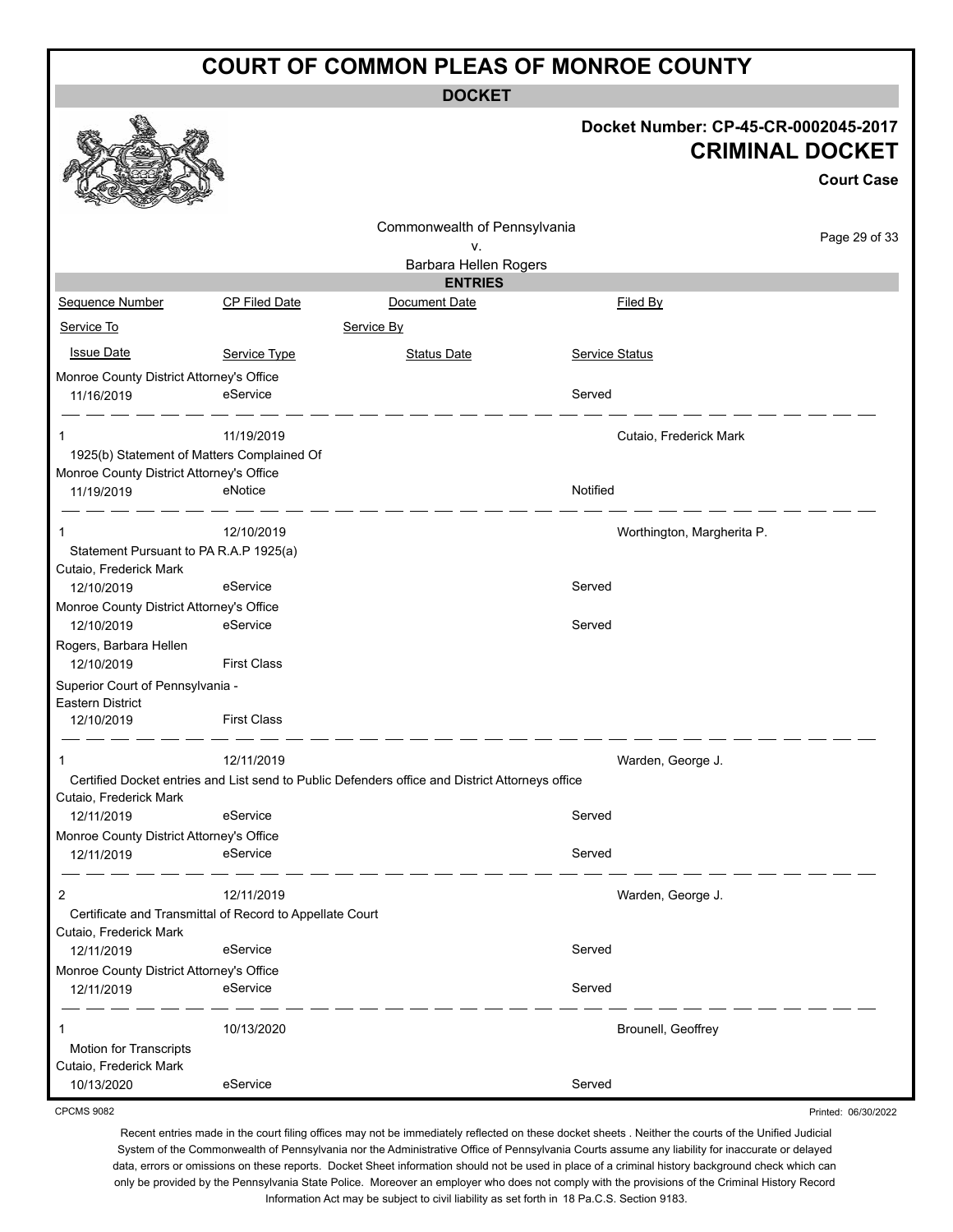**DOCKET**

### **Docket Number: CP-45-CR-0002045-2017 CRIMINAL DOCKET**

**Court Case**

Printed: 06/30/2022

|                                                  |                      |                                                                           |                |                                                             | GUULL GASA    |
|--------------------------------------------------|----------------------|---------------------------------------------------------------------------|----------------|-------------------------------------------------------------|---------------|
|                                                  |                      | Commonwealth of Pennsylvania                                              |                |                                                             |               |
|                                                  |                      | ۷.                                                                        |                |                                                             | Page 30 of 33 |
|                                                  |                      | Barbara Hellen Rogers                                                     |                |                                                             |               |
|                                                  |                      | <b>ENTRIES</b>                                                            |                |                                                             |               |
| Sequence Number                                  | <b>CP Filed Date</b> | Document Date                                                             |                | Filed By                                                    |               |
| Service To                                       |                      | Service By                                                                |                |                                                             |               |
| <b>Issue Date</b>                                | Service Type         | <b>Status Date</b>                                                        | Service Status |                                                             |               |
| Mancuso, Michael                                 |                      |                                                                           |                |                                                             |               |
| 10/13/2020                                       | eService             |                                                                           | Served         |                                                             |               |
| Monroe County District Attorney's Office         |                      |                                                                           |                |                                                             |               |
| 10/13/2020                                       | eService             |                                                                           | Served         |                                                             |               |
|                                                  | 10/14/2020           |                                                                           |                | Brounell, Geoffrey                                          |               |
| Motion for Transcripts<br>Cutaio, Frederick Mark |                      |                                                                           |                |                                                             |               |
| 10/14/2020                                       | eService             |                                                                           | Served         |                                                             |               |
| Mancuso, Michael                                 |                      |                                                                           |                |                                                             |               |
| 10/14/2020                                       | eService             |                                                                           | Served         |                                                             |               |
| Monroe County District Attorney's Office         |                      |                                                                           |                |                                                             |               |
| 10/14/2020                                       | eService             |                                                                           | Served         |                                                             |               |
| 1                                                | 10/17/2020           | 10/17/2020                                                                |                | Worthington, Margherita P.                                  |               |
| Order to Transcribe Notes of Testimony           |                      |                                                                           |                |                                                             |               |
| Cutaio, Frederick Mark                           |                      |                                                                           |                |                                                             |               |
| 10/17/2020                                       | eService             |                                                                           | Served         |                                                             |               |
| Mancuso, Michael                                 |                      |                                                                           |                |                                                             |               |
| 10/17/2020                                       | eService             |                                                                           | Served         |                                                             |               |
| Monroe County District Attorney's Office         |                      |                                                                           |                |                                                             |               |
| 10/17/2020                                       | eService             |                                                                           | Served         |                                                             |               |
| 1                                                | 11/23/2020           |                                                                           |                | Smith, Hannah                                               |               |
|                                                  |                      | Request for Transcripts/Transcript copies paid for an emailed to H. Smith |                |                                                             |               |
| Cutaio, Frederick Mark<br>12/10/2020             | eService             |                                                                           | Served         |                                                             |               |
| Mancuso, Michael                                 |                      |                                                                           |                |                                                             |               |
| 12/10/2020                                       | eService             |                                                                           | Served         |                                                             |               |
| Monroe County District Attorney's Office         |                      |                                                                           |                |                                                             |               |
| 12/10/2020                                       | eService             |                                                                           | Served         |                                                             |               |
|                                                  |                      |                                                                           |                |                                                             |               |
| 1                                                | 04/08/2021           |                                                                           |                | Superior Court of Pennsylvania -<br><b>Eastern District</b> |               |
| Original Record Returned                         |                      |                                                                           |                |                                                             |               |
| Cutaio, Frederick Mark                           |                      |                                                                           |                |                                                             |               |
| 04/08/2021                                       | eService             |                                                                           | Served         |                                                             |               |
| Mancuso, Michael                                 |                      |                                                                           |                |                                                             |               |

CPCMS 9082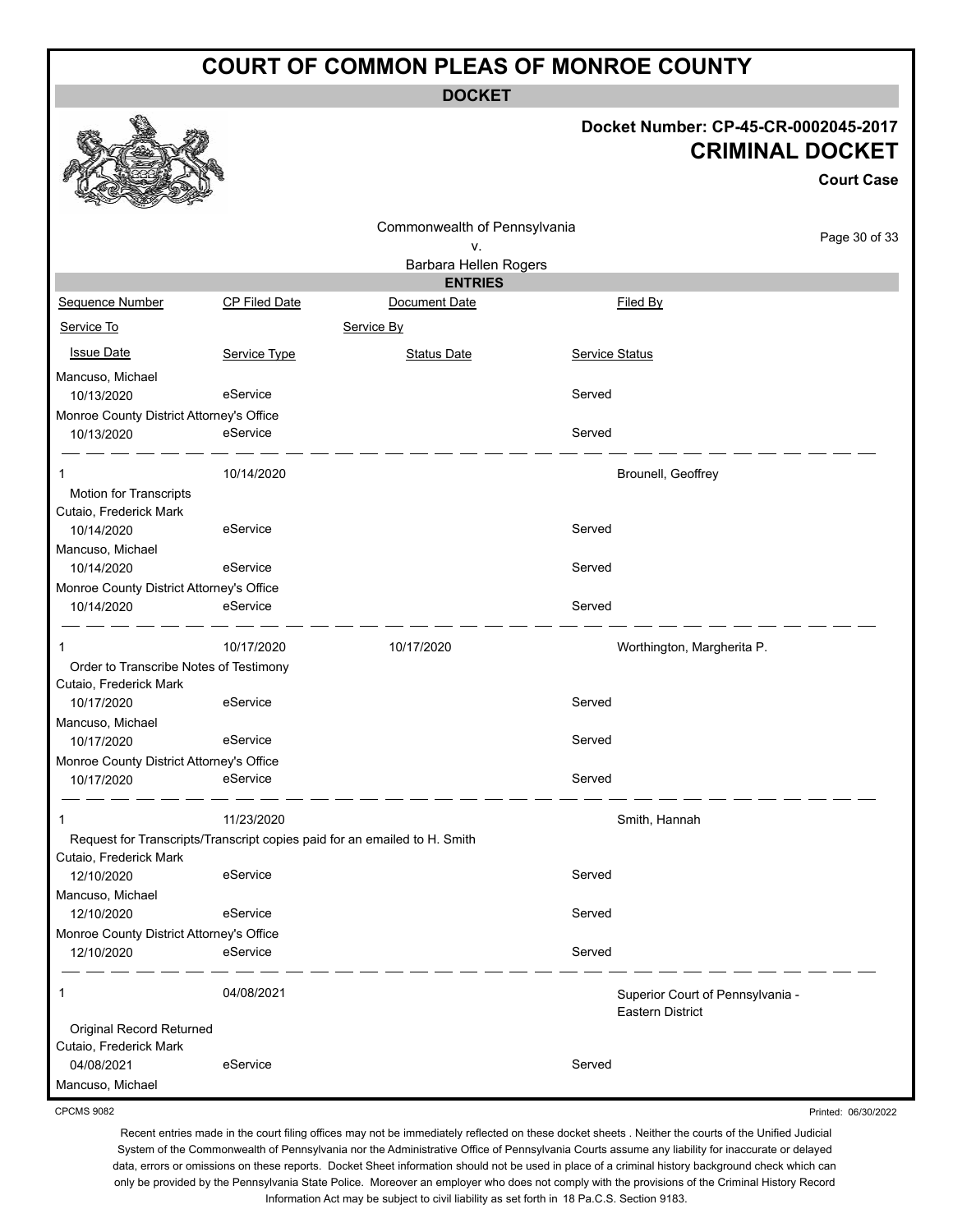**DOCKET**

#### **Docket Number: CP-45-CR-0002045-2017 CRIMINAL DOCKET**

**Court Case**

| Commonwealth of Pennsylvania<br>v.<br>Barbara Hellen Rogers |                      |                    |                                                             |  |
|-------------------------------------------------------------|----------------------|--------------------|-------------------------------------------------------------|--|
|                                                             |                      | <b>ENTRIES</b>     |                                                             |  |
| Sequence Number                                             | <b>CP Filed Date</b> | Document Date      | Filed By                                                    |  |
| Service To                                                  |                      | Service By         |                                                             |  |
| <b>Issue Date</b>                                           | Service Type         | <b>Status Date</b> | <b>Service Status</b>                                       |  |
| 04/08/2021                                                  | eService             |                    | Served                                                      |  |
| Monroe County District Attorney's Office                    |                      |                    |                                                             |  |
| 04/08/2021                                                  | eService             |                    | Served                                                      |  |
| $\overline{c}$                                              | 04/08/2021           |                    | Superior Court of Pennsylvania -<br><b>Eastern District</b> |  |
| Superior Court Decision - Judgement Entered                 |                      |                    |                                                             |  |
| Cutaio, Frederick Mark                                      |                      |                    |                                                             |  |
| 04/08/2021                                                  | eService             |                    | Served                                                      |  |
| Mancuso, Michael                                            |                      |                    |                                                             |  |
| 04/08/2021                                                  | eService             |                    | Served                                                      |  |
| Monroe County District Attorney's Office                    |                      |                    |                                                             |  |
| 04/08/2021                                                  | eService             |                    | Served                                                      |  |
|                                                             |                      |                    |                                                             |  |

CPCMS 9082

Printed: 06/30/2022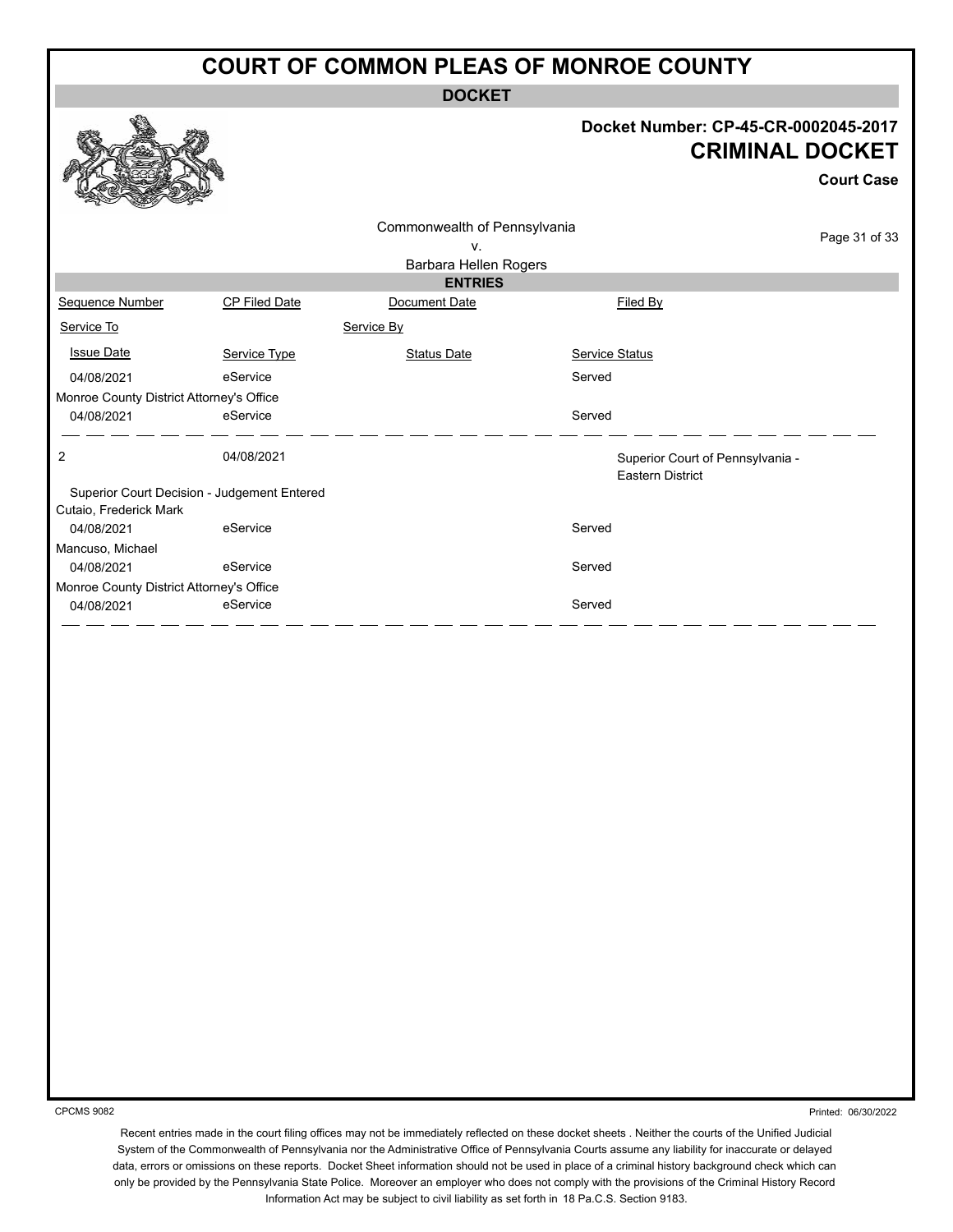**DOCKET**

### **Docket Number: CP-45-CR-0002045-2017 CRIMINAL DOCKET**

**Court Case**

| Commonwealth of Pennsylvania                        |                                   |                       |                    |                                  |               |
|-----------------------------------------------------|-----------------------------------|-----------------------|--------------------|----------------------------------|---------------|
|                                                     |                                   | ٧.                    |                    |                                  | Page 32 of 33 |
|                                                     |                                   | Barbara Hellen Rogers |                    |                                  |               |
|                                                     | <b>CASE FINANCIAL INFORMATION</b> |                       |                    |                                  |               |
| 06/21/2022<br>Last Payment Date:                    |                                   |                       |                    | Total of Last Payment: - \$33.28 |               |
| Rogers, Barbara Hellen                              | Assessment                        | Payments              | <b>Adjustments</b> | Non Monetary                     | <b>Total</b>  |
| Defendant                                           |                                   |                       |                    | Payments                         |               |
| <b>Costs/Fees</b>                                   |                                   |                       |                    |                                  |               |
| District Attorney Digital Forensics Fee<br>(Monroe) | \$3,394.33                        | (\$262.72)            | \$0.00             | \$0.00                           | \$3,131.61    |
| Subpoena Fee (Monroe)                               | \$10.00                           | \$0.00                | \$0.00             | \$0.00                           | \$10.00       |
| Subpoena Fee (Monroe)                               | \$20.00                           | \$0.00                | \$0.00             | \$0.00                           | \$20.00       |
| Subpoena Fee (Monroe)                               | \$45.00                           | \$0.00                | \$0.00             | \$0.00                           | \$45.00       |
| Subpoena Fee (Monroe)                               | \$5.00                            | \$0.00                | \$0.00             | \$0.00                           | \$5.00        |
| Subpoena Fee (Monroe)                               | \$5.00                            | \$0.00                | \$0.00             | \$0.00                           | \$5.00        |
| Subpoena Fee (Monroe)                               | \$5.00                            | \$0.00                | \$0.00             | \$0.00                           | \$5.00        |
| Subpoena Fee (Monroe)                               | \$10.00                           | \$0.00                | \$0.00             | \$0.00                           | \$10.00       |
| Subpoena Fee (Monroe)                               | \$5.00                            | \$0.00                | \$0.00             | \$0.00                           | \$5.00        |
| Subpoena Fee (Monroe)                               | \$5.00                            | \$0.00                | \$0.00             | \$0.00                           | \$5.00        |
| Subpoena Fee (Monroe)                               | \$5.00                            | \$0.00                | \$0.00             | \$0.00                           | \$5.00        |
| District Attorney Digital Forensics Fee<br>(Monroe) | \$2,684.95                        | (\$207.54)            | \$0.00             | \$0.00                           | \$2,477.41    |
| <b>ATJ</b>                                          | \$4.00                            | (\$4.00)              | \$0.00             | \$0.00                           | \$0.00        |
| Automation Fee (Monroe)                             | \$5.00                            | \$0.00                | \$0.00             | \$0.00                           | \$5.00        |
| Booking Center Fee (Monroe)                         | \$300.00                          | \$0.00                | \$0.00             | \$0.00                           | \$300.00      |
| <b>CJES</b>                                         | \$2.25                            | (\$2.25)              | \$0.00             | \$0.00                           | \$0.00        |
| Commonwealth Cost - HB627 (Act 167<br>of 1992)      | \$20.65                           | \$0.00                | \$0.00             | \$0.00                           | \$20.65       |
| Costs of Prosecution - CJEA                         | \$50.00                           | \$0.00                | \$0.00             | \$0.00                           | \$50.00       |
| County Court Cost (Act 204 of 1976)                 | \$30.10                           | \$0.00                | \$0.00             | \$0.00                           | \$30.10       |
| Court Costs (Monroe)                                | \$75.00                           | \$0.00                | \$0.00             | \$0.00                           | \$75.00       |
| Crime Victims Compensation (Act 96 of<br>1984)      | \$35.00                           | (\$35.00)             | \$0.00             | \$0.00                           | \$0.00        |
| DNA Detection Fund (Act 185-2004)                   | \$250.00                          | \$0.00                | \$0.00             | \$0.00                           | \$250.00      |
| Domestic Violence Compensation (Act<br>44 of 1988)  | \$10.00                           | \$0.00                | \$0.00             | \$0.00                           | \$10.00       |
| Firearm Education and Training Fund                 | \$5.00                            | \$0.00                | \$0.00             | \$0.00                           | \$5.00        |
| <b>JCPS</b>                                         | \$21.25                           | (\$21.25)             | \$0.00             | \$0.00                           | \$0.00        |
| Judicial Computer Project                           | \$8.00                            | (\$8.00)              | \$0.00             | \$0.00                           | \$0.00        |
| State Court Costs (Act 204 of 1976)                 | \$13.75                           | \$0.00                | \$0.00             | \$0.00                           | \$13.75       |
| Victim Witness Service (Act 111 of 1998)            | \$25.00                           | (\$25.00)             | \$0.00             | \$0.00                           | \$0.00        |
| Judgment Fee (Monroe)                               | \$75.25                           | \$0.00                | \$0.00             | \$0.00                           | \$75.25       |
| Copy Costs (Monroe)                                 | \$176.50                          | \$0.00                | \$0.00             | \$0.00                           | \$176.50      |

CPCMS 9082

Printed: 06/30/2022